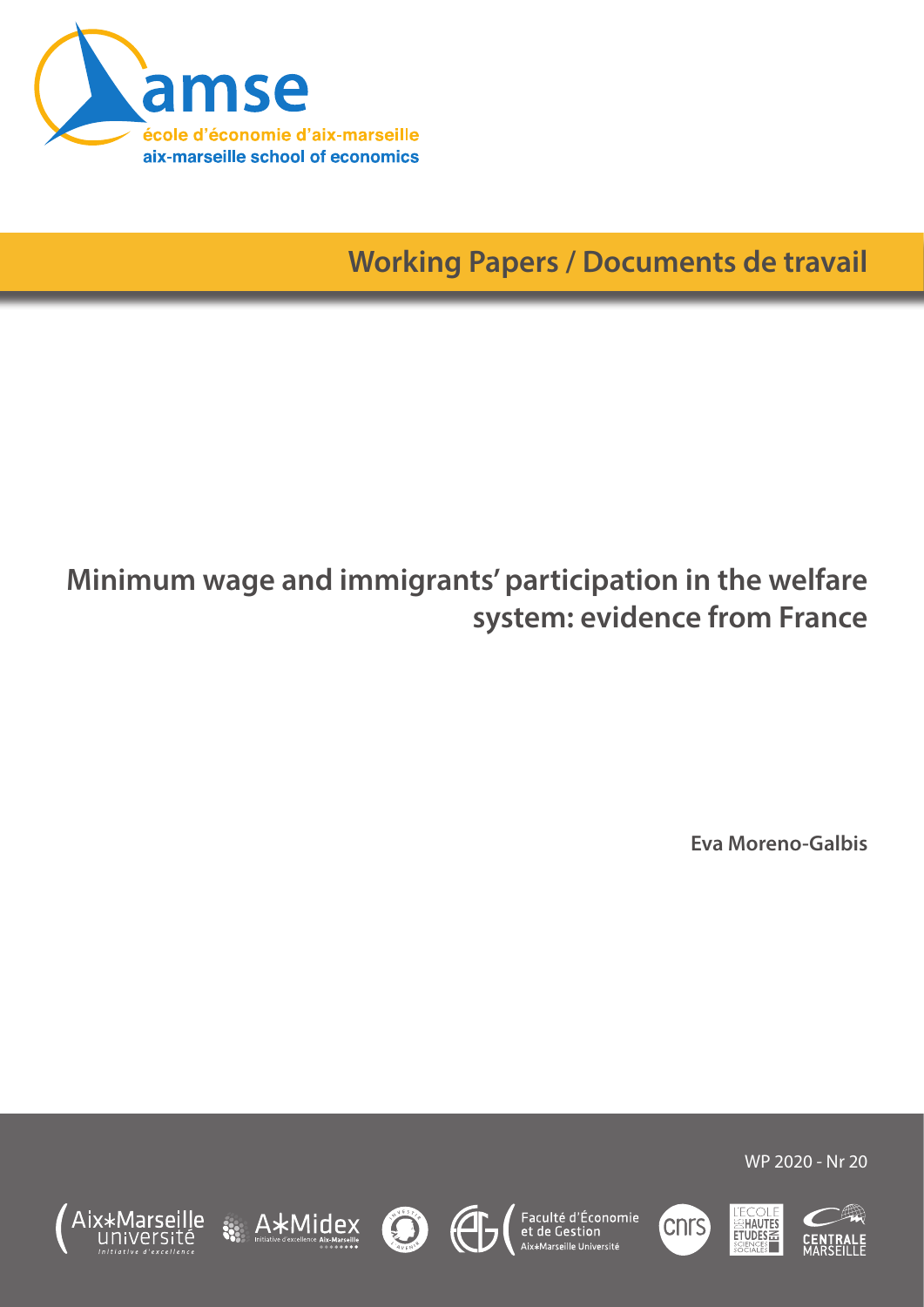# **Minimum wage and immigrants' participation in the welfare system: evidence from France**

Eva Moreno - Galbis*∗†*

#### **Abstract**

This study examines how minimum wage laws affect the share of immigrants receiving welfare benefits. Minimum wage increases might have larger effects among low-skilled immigrants than among low-skilled natives because, on average, immigrants are less productive. We develop an analytical framework in which a government legislated minimum wage increase promotes a decrease in labor demand and an increase in the earned wage. The net impact on the expected wage is then ambiguous and so is the impact on search effort of unemployed. However, we expect the reduction in labor demand to be more important for immigrants due to their lower productivity. Immigrants remain unemployed and eventually become welfare recipients. Using the French Labor Force Surveys 2003-2016 we exploit the 2006 and 2012 government legislated minimum wage increases and find consistent evidence that a discretionary increase in the minimum wage induces a rise in the share of immigrants receiving welfare benefits which is more important than the rise estimated for natives. This result is driven by low-skilled immigrants and no significant effect arises for high-skilled. Endogeneity issues are addressed through an IV approach.

**Keywords**: minimum wage, welfare benefits, immigrants **JEL**: J15; J38; H53; J23;

*<sup>∗</sup>*Corresponding author. Aix-Marseille Univ., CNRS, EHESS, Centrale Marseille, IRD, AMSE, Marseille, France. Email: eva.moreno-galbis@univ-amu.fr

*<sup>†</sup>* I would like to thank Johanne Bacheron for research assistance. I also would like to thank, without implicating, Tanguy Van Ypersele, Yves Zenou, Sylvie Blasco, Marc Sangnier and participants of the AMSE seminar for helpful comments and suggestions. I acknowledge financial support from the Institut Universitaire de France and from the French National Research Agency Grant ANR-17-EURE-0020.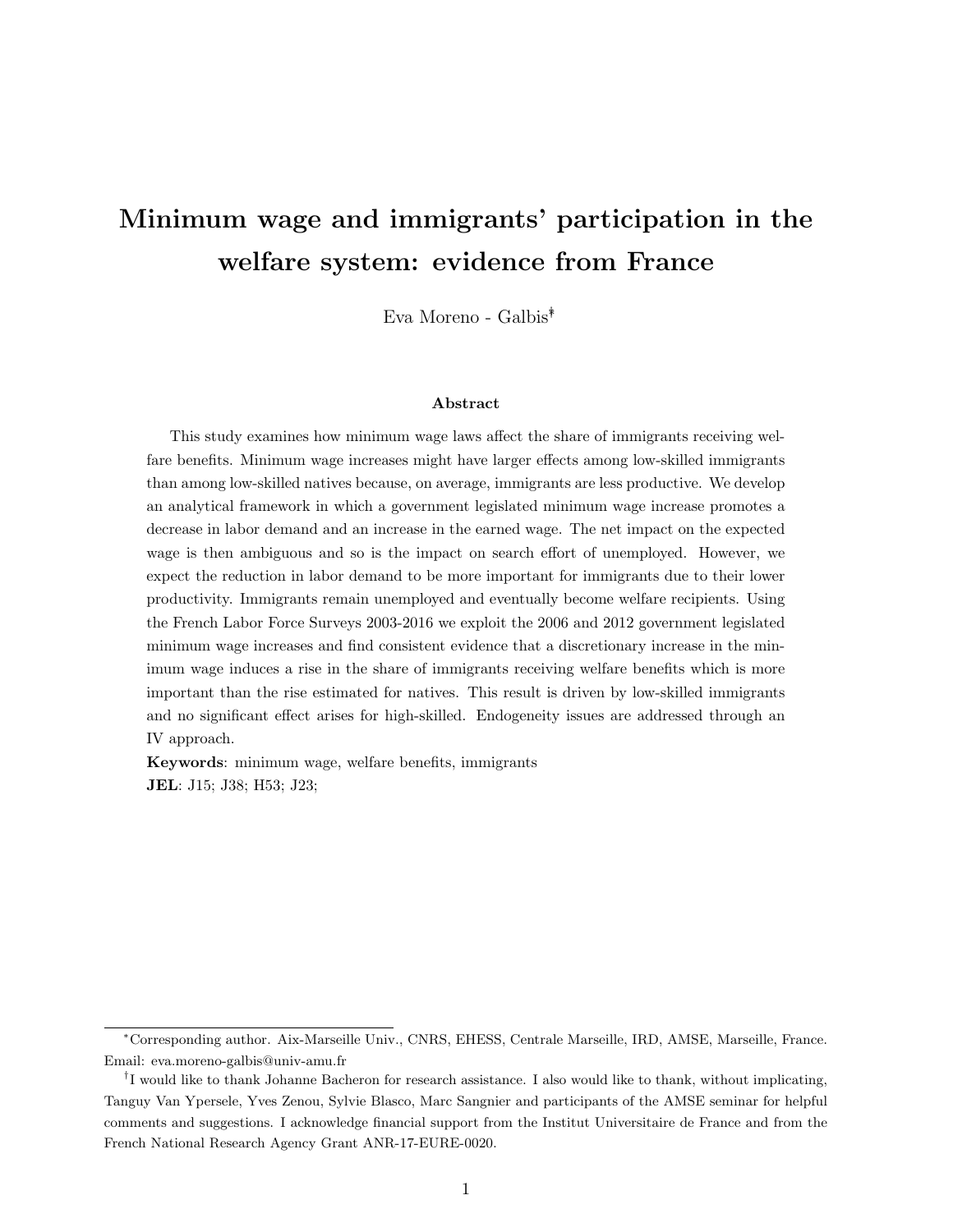## **1 Introduction**

Public social spending in France has increased from 28.7% of GDP in 2003 to 31.2% in 2018. France is the OECD country with the largest share in public social spending. Its public debt has also progressed from 79% of GDP in 2003 to 122% in 2018. Only Italy and Portugal in the European Union display higher public debt. The unsustainable path of higher public social spending and higher public debt has led successive governments to implement (more or less successfully) reforms aimed at reducing the generosity of the welfare system. Simultaneously, the French government has renewed the commitment to ensure the standards of living of the most vulnerable citizens by pursuing the automatic re-evaluation mechanism of the minimum wage and by implementing discretionary increases in the minimum wage in 2006 and 2012.

The idea behind this policy is that by combining the reduction in social aids with the increased minimum wage, low-skilled individuals (which are the main beneficiaries of social aids) will be incited to search for a job more intensively and will accept it more easily. This should contribute to reduce public debt while guaranteing the standards of living of most vulnerable people. This reasoning misses though one important point. By augmenting labor costs, minimum wage increases promote job destruction (*i.e.*some jobs are not longer profitable) and reduce job creation. To ensure the profitability of a position firms require now higher productivity, which pushes up unemployment duration of low productivity workers. Eventually, these workers end "falling" in the minimum income support program (once their unemployment rights are exhausted), which increases public social spending.

We test this idea in the paper. We focus on the most vulnerable population in France: foreign born people, *i.e.* immigrants. During the period 2003-2018 immigrants' average unemployment rate was around  $15\%$  (while that of natives was systematically below  $10\%$ ), more than 61% of immigrants living in France had less than secondary education (53% for natives) and, even if foreign born stand for 12% of the total population in France, they represent around 20% of recipients of the minimum income support program.<sup>1</sup> Moreover, as remarked by Orrenius and Zavodny  $(2008)$ , immigrants at the low end of the skill distribution tend to have fewer years of education, lower institutional knowledge and worse language skills than low skilled natives, implying that immigrants are often less productive than natives within the low skilled group. We analyze how government legislated minimum wage increases in 2006 and 2012 modified the proportion of immigrants receiving minimum income support.

The contribution of this paper to the existing literatures on the minimum wage and welfare participation is twofold. First, the paper proposes a theoretical and empirical framework for testing the impact of minimum wage changes on the share of recipients of welfare aids, *i.e.* minimum income support. Second, the paper provides consistent evidence that the minimum wage positively influences the share of immigrants being welfare recipients.

<sup>1</sup>Revenu Minimum d'Insertion, RMI, until 2009 and Revenu de Solidarite Active, RSA, afterwards. See section 3 for further details on the minimum income support program in France.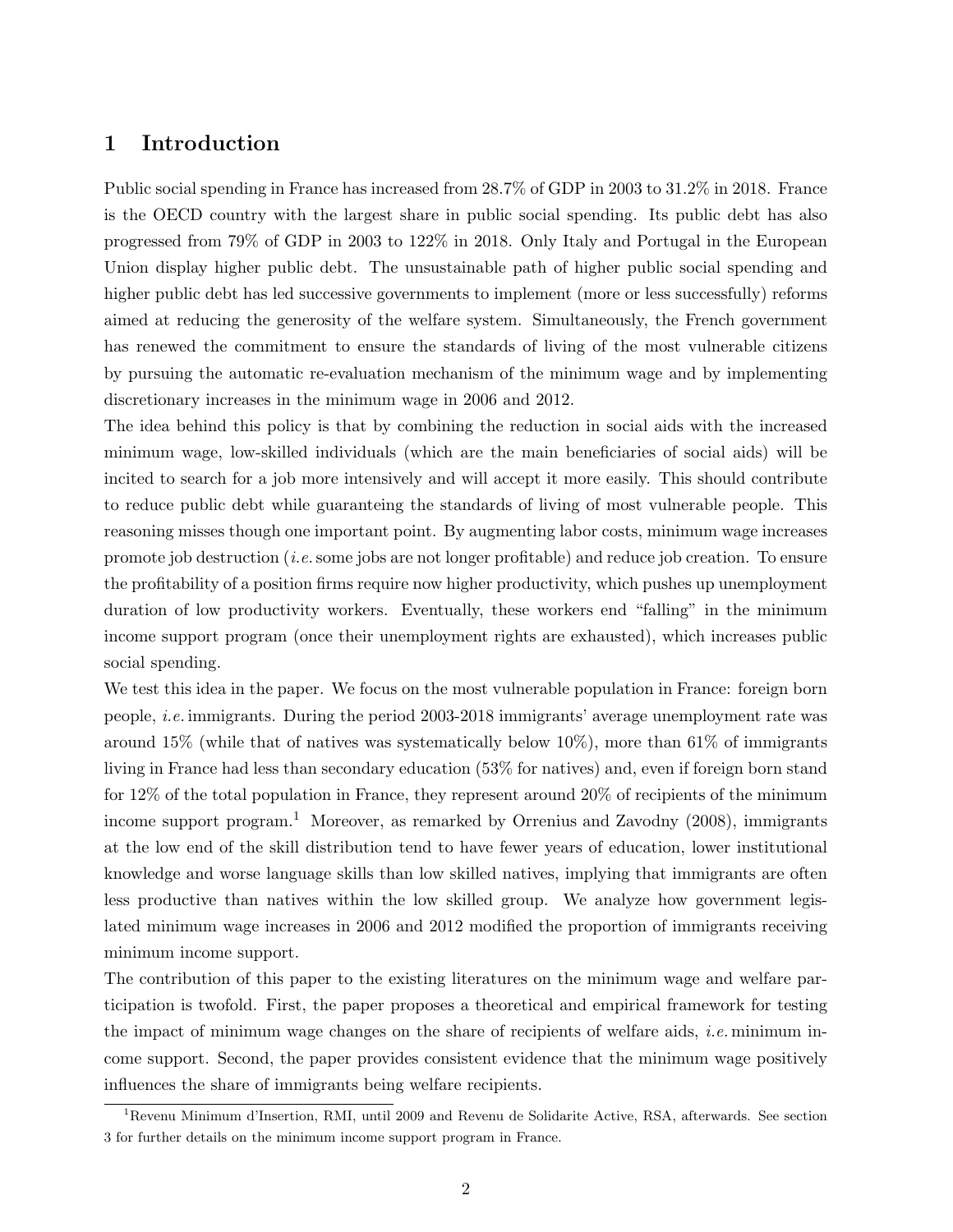We propose a one job-one firm matching model with search effort in the style of Pissarides (1990). For simplicity we consider a pool of individuals having low productivity, so that they are paid at the minimum wage. Within this pool of individuals there are natives and immigrants and their only difference is the average lower productivity of immigrants. However, we assume that once the contact between a firm and a worker takes place the match is formed as far as the associated surplus is positive (*i.e.*the firm does not reject a match providing a positive surplus even if potentially a larger surplus could have been obtained from an alternative match).

Firms open vacancies until the expected cost of opening a vacancy equals the expected profit of a filled vacancy. Any wage increase reduces the expected profit of a filled vacancy and thus the number of open vacancies. A job seeker provides search effort until the marginal cost of an additional unit of effort equals the expected payoff of this additional unit of effort. This implies that search effort increases with the expected gain from employment which is itself increasing in wages (and thus in the minimum wage). Higher search efforts favor unemployment outflows and decrease unemployment duration.

The model predicts that following a minimum wage increase, more matches will take place with natives and less with immigrants since they have lower productivity. The final impact on search effort will depend on the combined effect of the increased minimum wage and the decrease in the employment probability, that is, it depends on the progression of the expected wage. While the minimum wage increase pushes job seekers to search more intensively, the decrease in the employment probability induced by the rise in labor costs and thus decreased labor demand, reduces search effort. If this last effect is dominant, the likelihood to fall in the welfare system increases since unemployment duration raises.

We use data from the French Labor Force Surveys 2003-2016 to test the model's predictions. Using a cell strategy based on departments,<sup>2</sup> *i.e.* commuting zones, we propose an estimation in the style of Giulietti (2014) where we focus on the variation within departments in the share of immigrants being minimum income support recipients between the year before and after the minimum wage increase. In contrast with Giulietti (2014) who focuses on the expected wage as the explanatory variable, we decompose the impact on the share of immigrants receiving welfare aid between the effect coming from the change in the minimum wage and the effect explained by the change in the employment rate.

While the considered minimum wage is determined at the national level and it is therefore exogenous to the particular situation of the department, an endogeneity problem arises when considering the change in the employment rate. Changes in this variable certainly influence the share of welfare aide recipients in the department, however, we may also think that changes in the share of welfare recipients in the department can eventually influence the employment rate, particularly low paid workers' employment rate. To deal with this endogeneity problem, we propose an instrumental

<sup>2</sup>The department is the geographical administrative unit immediately below the region in France. There are 95 departments.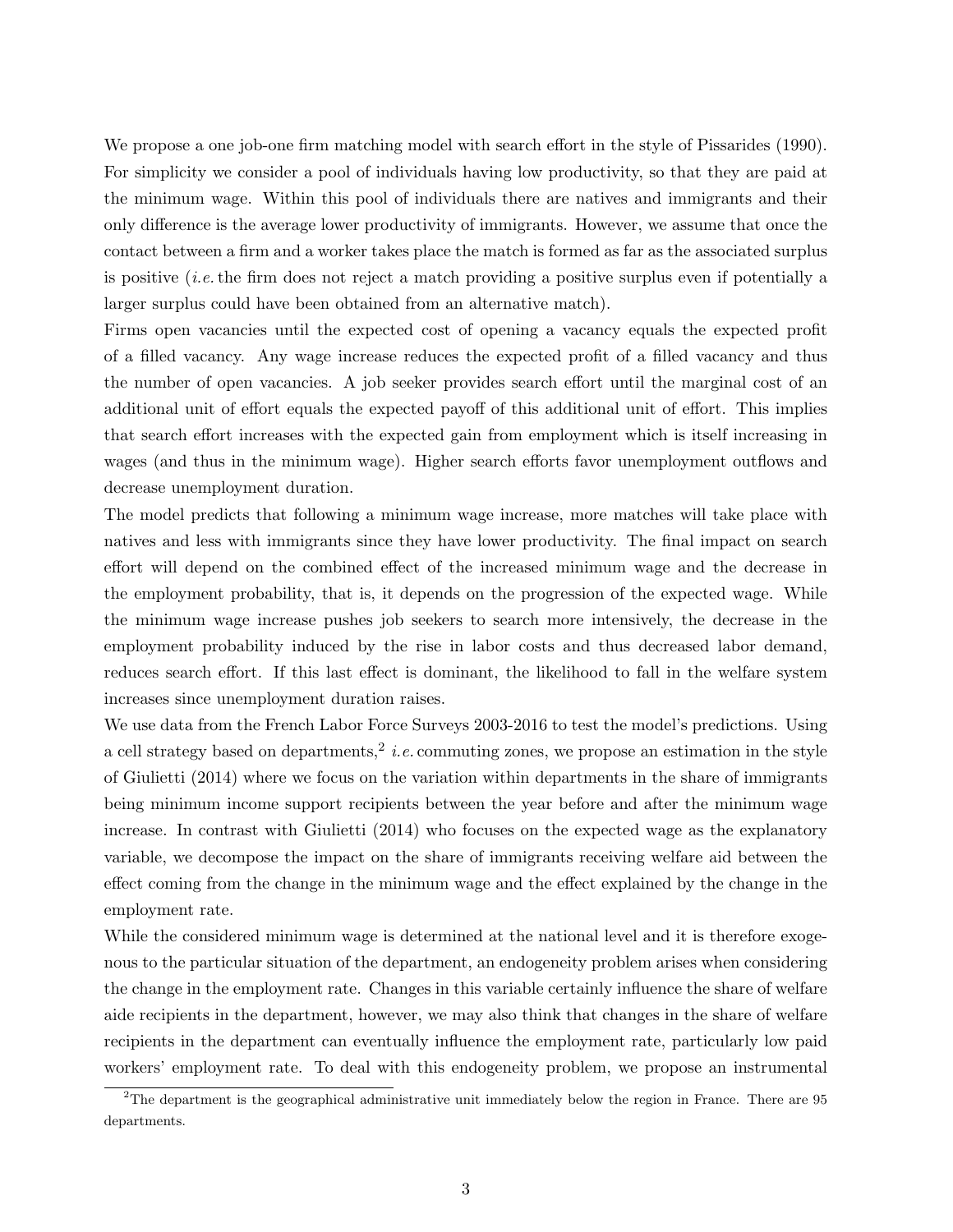variable strategy. We propose three alternative instruments. The first one instruments the change in the aggregate employment rate of department *d* with the change in the employment rate of workers earning more than 1,1 times the minimum wage in the same department. The implicit idea being that changes in the share of minimum income support recipients can only influence the employment rate of low-paid workers but not the employment rate of better paid workers. The second one instruments the change in the aggregate employment rate of department *d* with the average change in the employment rate in all departments except from *d*. The third instrument is the average change in the employment rate of all departments other than *d* one year before the minimum wage increase.

Various conclusions are drawn from the econometric analysis. First, while the 2006 minimum wage increase of 0.3 percentage points does not display a significant impact on the share of immigrants being welfare recipients, the 0.6 percentage point increase in 2012 did have a significant impact. This is probably explained by the fact that the 2006 increase followed a progressive harmonization of various minimum wage components between 2003 and 2005 which had promoted an increase of the lowest wage by 17.6% in three years. The 2006 increase was then relatively very low and all the potential impact on the share of welfare recipients had already taken place during the three previous years. Second, for the 2012 increase, changes in the employment rate influenced negatively and significantly the share of immigrants receiving minimum income support, while this share was positively and significantly influenced by the increase in the minimum wage. Third, the impact was more important on the share of immigrants receiving welfare benefits than on the share of natives. Fourth, robust tests confirm that the effect of the minimum wage on the share of immigrants receiving welfare benefits is driven by low skilled immigrants and the effect is not significant for high skilled. Moreover placebo tests over the period 2007-2009, where no government legislated minimum wage increase took place show that in the absence of a discretionary increase, the minimum wage change induced by the automatic re-evaluation mechanism, has no significant effect on the share of welfare recipients.

Our paper contributes to both minimum wage and welfare participation literatures by creating a link between both of them. Previous studies of immigrant welfare dependency find that immigrants are in average more likely to relay in unemployment insurance, welfare and other forms of welfare transfers than native-born individuals. This greater participation rates among immigrants are though largely found to be explained by differences in observable socioeconomic characteristics among both nativity groups (see Blau, 1984; Maani, 1993). Previous studies show that immigrant participation in the welfare system increases also with years of residence in the host country (see Baker and Benjamin, 1995; Borjas and Hilton, 1991; Borjas and Trejo, 1991, 1993).<sup>3</sup> Working with Swedish and German data, respectively, Hansen and Lofstrom (2003) and Riphahn (2004) conclude

<sup>&</sup>lt;sup>3</sup>In contrast with Baker and Benjamin (1995) who, working with Canadian data, concluded that immigrants from recent cohorts displayed higher participation rates in welfare programs than earlier cohorts, Crossley et al. (2001); Ostrovsky (2012) conclude instead that the evidence of the rising immigrant participation entitlement programs was, at best, mixed.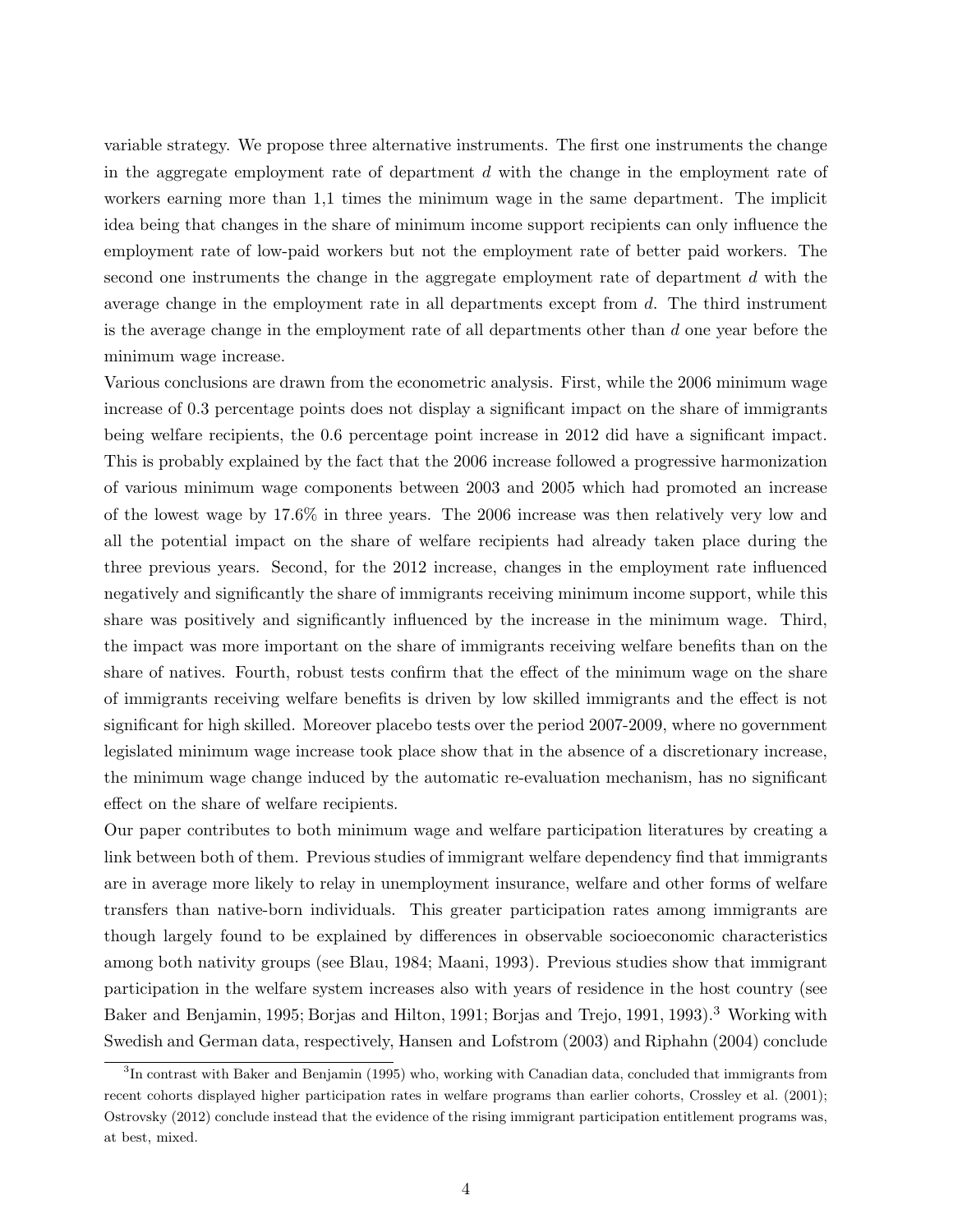that immigrant groups originating from poor countries are more likely to participate in the social assistance program even when controlling for observable characteristics. Hansen and Lofstrom (2003) also estimate that even after 20 years in the host country immigrants show significantly higher social-assistance-participation rates than statistically similar natives. Using Norwegian data Bratsberg et al. (2010) confirm that immigrants assimilate into the welfare system with years of residence. Once immigrants loose their job they do not come back to employment and remain unemployed receiving social assistance.

Most of the previous papers simply assume that immigrants prefer to assimilate into the welfare system rather than looking for a job. In this paper we propose an alternative explanation which applies for low-skilled immigrants, or at least for immigrants occupying low-skilled jobs. In the presence of a binding minimum wage, it may not longer be in the interest of firms to hire these immigrants if they have lower productivity than natives with similar skill level. After loosing their job immigrants are then simply not able to re-enter employment and they eventually fall into the welfare system.

The impact of the minimum wage on employment has been very controversial in the economic literature. The neoclassical literature predicts that higher minimum wages (above the market equilibrium wage) induce higher earnings but lower employment-to-population rates. Research in the 1990s onward challenged this conventional wisdom. The "new minimum wage research" literature exploits variation in state-specific minimum wage in the US and finds zero or slightly positive employment effect of the minimum wage on employment (see Allegretto et al., 2011; Card, 1992a,b; Card and DiNardo, 2000; Card and Krueger, 1994; Dube et al., 2010, 2007; Katz and Murphy, 1992; Zavodny, 2000). Explanations for these results include decreased hours worked per worker instead of in the number of workers, imperfectly competitive labor markets, underground economy (*i.e.* people work for wages below the wage floor) and improved quality or productivity of workers that compensates wage increases. Many papers have criticized the approach proposed by the "new minimum wage research" (see Deere et al., 1995; Kim and Taylor, 1995; Neumark and Wascher, 2000; Welch, 1995) and other papers still find negative employment effects mainly concentrated among younger workers (see Currie and Fallick, 1996; Neumark, 2001; Neumark and Reed, 2004; Neumark and Wascher, 2002; Williams and Mills, 2001). The widely view today in economics is that relatively small increases in the minimum wage exert negligible impacts on employment (see recent works by Clemens and Strain, 2018, and Clemens and Wither, 2019).

Other than Orrenius and Zavodny (2008), there is no much research on the impact of minimum wages on immigrants' earnings and employment. As remarked by the authors, the impact of minimum wage on immigrants is important not only because of the increasing proportion of foreign born among the low skilled workforce, but also because the impact of the minimum wage on immigrants is longer-lasting than for natives.<sup>4</sup> A large share of immigrants with little education

<sup>&</sup>lt;sup>4</sup>See also the paper by Neumark and Nizalova (2007) on the long term effects of exposure to high minimum wage during the early years in the labor market.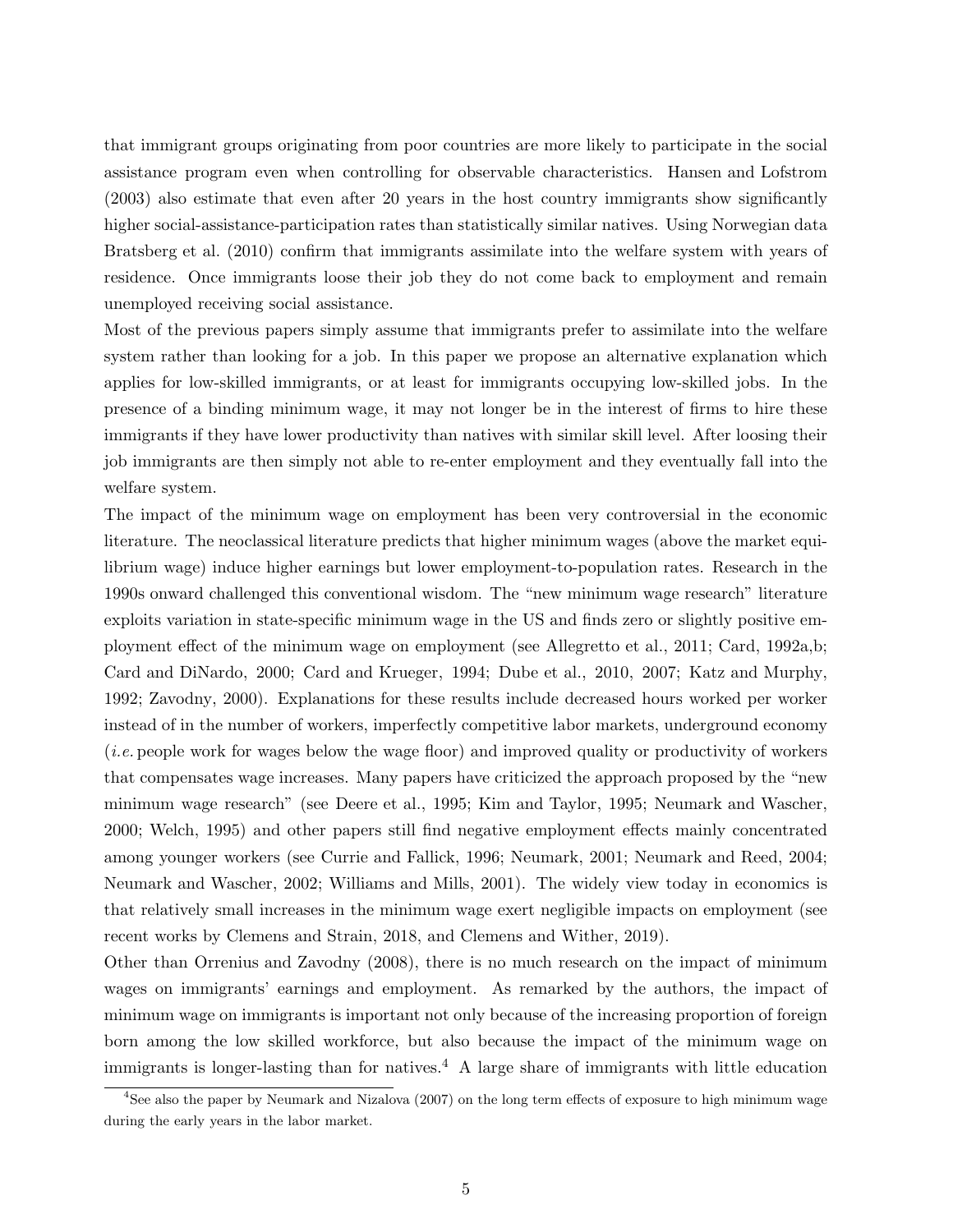may be mired in low-wage jobs for their entire working life. Changes in the level of the minimum wage and its impact on employment play then a major role in both the standards of living and the labor market performance of immigrants.

Our paper complements the work by Orrenius and Zavodny (2008) which compares the effect of minimum wages on employment, hours worked, and earnings among adult immigrants and natives who did not have a high school diploma in the U.S. They study how these impacts influence the settlement patterns of low-skilled immigrants and conclude that they may actually be discouraged from settling in states where the wage floor is above the federal minimum.

We consider instead the impact of minimum wage changes on the share of immigrants receiving welfare benefits in France. France has a binding minimum wage. Over the past two decades the minimum wage in France stands for 50% of the average wage and 62% of the median wage, which are the highest values in the European Union. We argue that government legislated increases in the minimum wage may put a non-negligible share of low productive immigrants out of work, since they are not longer profitable workers for firms. These low productive immigrant job seekers do not manage to re-enter the labor market at the new minimum wage and eventually fall into the welfare system, where they are likely to remain long time given that they are not longer profitable workers.

By making the link between the welfare participation and the minimum wage literatures, our paper internalizes an additional cost associated with a minimum wage increase which has been traditionally neglected by the economic literature: an increase in public social spending coming not only from the unemployment insurance, but also from social assistance for workers who exhaust their unemployment insurance's rights. While minimum wage increases aim at ensuring low-paid workers' standards of living, they push also the most vulnerable workers out of the labor market and into the welfare system, where they are likely to remain long time (as remarked by Bratsberg et al., 2010 for Norway).

Section 2 presents the analytical framework and identification strategy. Data, variables and descriptive statistics are presented in section 3. Benchmark results and robustness tests are presented in section 4. Section 5 concludes.

# **2 Analytical framework and econometric strategy**

We consider the one job-one firm matching model proposed in Pissarides (1990) with search effort. Time is continuous, agents are risk neutral and discount the future at a common rate *r*. We consider only the labor market pool composed by low productive workers, who can only find jobs at the bottom of the productivity distribution and who are then paid at a low wage. Individuals can be employed or unemployed. In case of unemployment the individual must decide the optimal amount of search effort.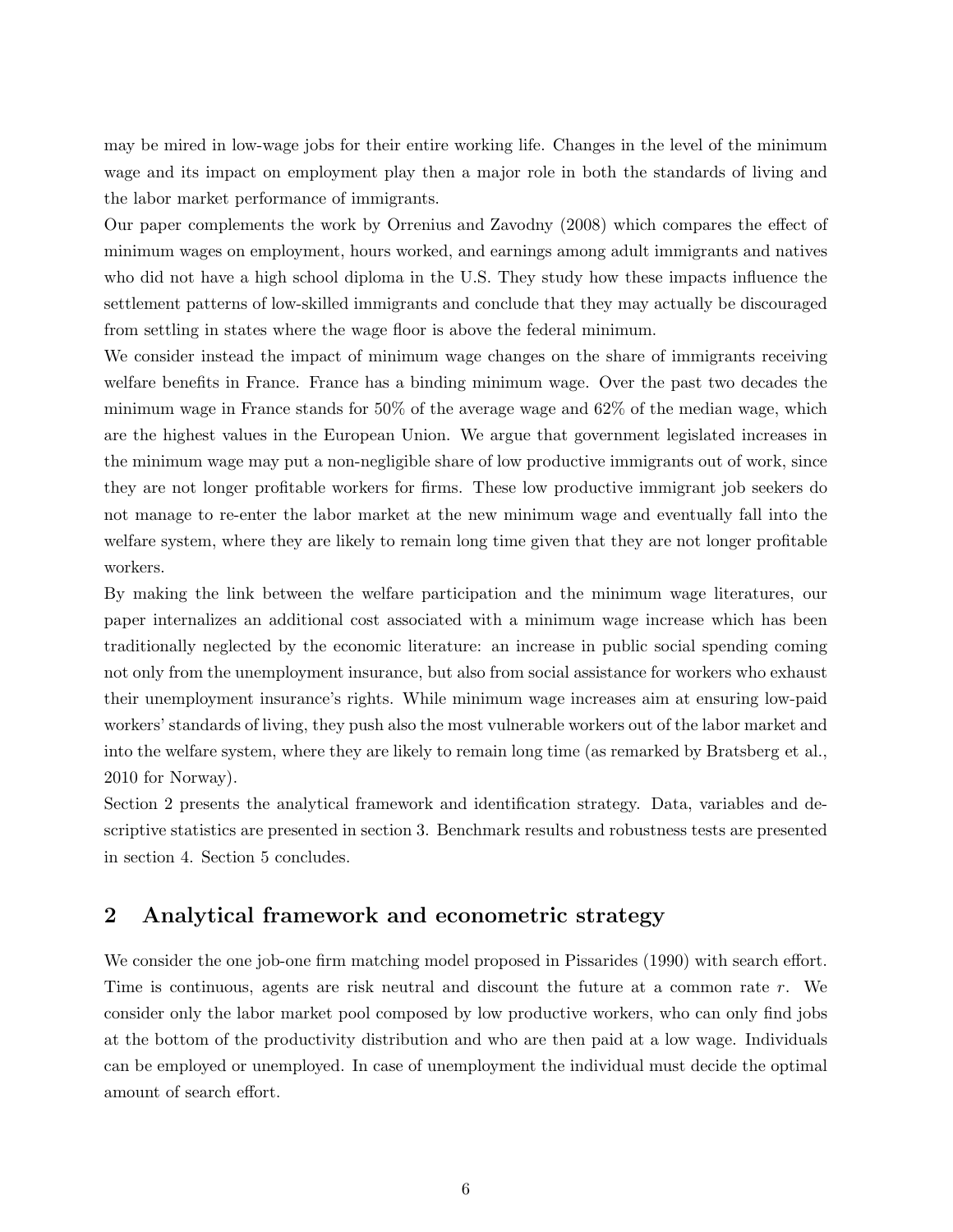#### **2.1 Matching process**

We use the subscript  $j = N, I$  when referring to a native or an immigrant (foreign-born) worker. The workforce *P* is such that  $P = P_I + P_N$ , where  $P_I$  and  $P_N$  stand, respectively, for the native and immigrant workforce, and *P* can be normalized to unity without loss of generality. Natives and immigrants may be employed  $(n_i)$  or unemployed  $(u_i)$ , and the number of vacancies is denoted by *v*. The matching function can be written as:  $M = m(v, (\overline{e_N}u_N + \overline{e_I}u_I))$ , where  $\overline{e_i}$  corresponds to the average search intensity of *j* and  $u = (\overline{e_N}u_N + \overline{e_I}u_I)$  is the effective stock of job seekers.  $M = m(v, u)$  is strictly increasing, concave, homogeneous of degree 1, satisfies Inada conditions and  $M(v, 0) = M(0, u) = 0$ .

Labor market opportunities are described by the market tightness variable  $\theta = v/u$ . The probability for a firm to fill an empty vacancy equals  $m(\theta) = M/v$ . The probability of finding a job for an unemployed worker is given by  $p(\theta) = M/u = \theta m(\theta).$ <sup>5</sup>

#### **2.2 Firm's behaviors**

When the firm posts a vacancy it bears an advertising cost *h*. The match takes place successfully at probability  $m(\theta)$ . The value of an empty vacancy equals:

$$
rV = -h + m(\theta)(\phi(J_N - V) + (1 - \phi)(J_I - V))
$$
\n(1)

where  $J_j$  stands for the value of a filled vacancy. The firm fills the vacancy with a native worker with probability  $m(\theta)\phi$  and with an immigrant worker with probability  $m(\theta)(1-\phi)$ . We assume that  $\phi$  is exogenously determined. While in the very long run this may be an unrealistic hypothesis, in our case, we will be considering a period of time going from the year before to the year after a minimum wage government legislated increase, which is sufficiently short to ensure a relatively constant nativity composition in the pool of low skilled job seekers.

We assume that due to the lack of host country language skills and other host country human capital assets immigrants have an average a lower productivity than natives. The value of a vacancy filled by a native and an immigrant worker are respectively:

$$
rJ_N = y_N - w_N + \chi(V - J_N) \text{ and } rJ_I = y_I - w_I + \chi(V - J_I) \tag{2}
$$

Among minimum wage earners  $w_N = w_I = w^{Min}$ , implying that the value of a filled vacancy is larger for natives than for immigrants since  $y_N > y_I$ .

At the equilibrium firms open vacancy until no more profit can be obtained, that is, at the equilibrium, all rents from vacant jobs are exhausted and  $V = 0$ , which leads to:

$$
\frac{h}{m(\theta)} = \phi J_N + (1 - \phi) J_I = \phi \frac{y_N - w_n}{r + \chi} + (1 - \phi) \frac{y_I - w_I}{r + \chi} \tag{3}
$$

 $5$ The hypothesis of equal probability of finding a job for natives and immigrants is consistent with the estimates of Datta-Gupta and Kromann (2014) on Danish data.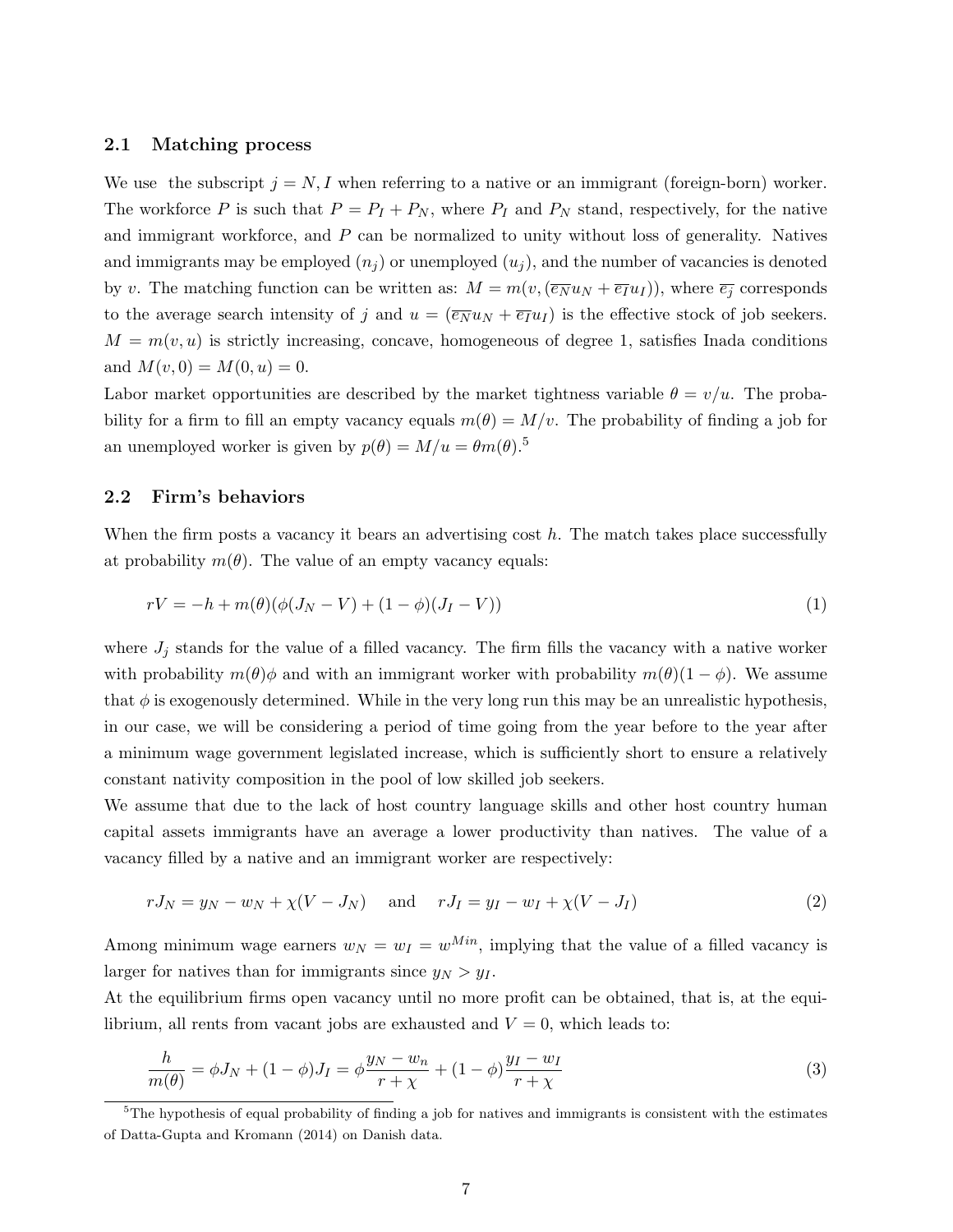Expected costs from opening a vacancy (left-hand side) should equal the expected profits from a filled vacancy (right-hand side). Given that  $m'(\theta) < 0$  it results that  $\theta$  is decreasing in  $w_j$  for  $j = I, N$ . If  $w_N = w_I = w^{Min}$  equation (3) determines  $\theta$ .

Firms have an interest in hiring workers as long as their wage is below or equal to their productivity. In the equilibrium, search wages lie in general below productivity. It is thus possible to increase wages beyond their equilibrium value and firms will continue to make profit. This implies that even if the government sets a minimum wages  $w^{Min} > w_j^*$  where  $w_j^*$  stands for the equilibrium search wage negotiated between firms and workers, firms will still have an interest in hiring workers as far as  $w^{Min} \leq y_j$  for  $j = I, N$ . Since the focus of the paper is on minimum wage earners the wage determination process will no play any role in this framework.<sup>6</sup>

#### **2.3 Workers' behaviors**

The individual faces a trade-off between the expected payoff from search and the associated cost. A level of effort *e* induces a cost  $c(e)$ , where  $c'(e) > 0$ ,  $c''(e) > 0$  and  $c(e = 0) = 0$ . The instantaneous utility of the worker is then equal to the income received from the income support program, *z*, minus the cost of search effort,  $c(e)$ .<sup>7</sup> Assume that between two periods t and  $t + dt$  labor market tension equals  $\theta(t)$ . If the unemployed worker decides to produce an effort  $e_i(t)$  the associated expected utility at *t* equals:

$$
U_j(t) = \frac{1}{r + rdt} \{ (z - c(e_j(t)))dt + e_j(t)\theta(t)m(\theta(t))dtW_j(t+dt) + (1 - e_j(t)\theta(t)m(\theta(t))dt)U_j(t+dt) \}
$$
\n
$$
\tag{4}
$$

where  $W_i(t+dt)$  and  $U_i(t+dt)$  stand for the expected utilities of an employed and an unemployed worker at  $t + dt$ . They do not depend on the search effort  $e_j(t)$  made by the individual between *t* and  $t + dt$ .<sup>8</sup> The optimal search effort is then determined by  $\frac{\partial U_j(t)}{\partial e_j(t)} = 0$ . At the stationary equilibrium the value of the variables does not depend on the realization date so we have:

$$
-c'(e_j^*) + \theta m(\theta)(W_j - U_j) = 0\tag{5}
$$

At the stationary equilibrium, the marginal cost of an additional unit of effort equals the expected payoff of this additional unit of effort. The value of employment and unemployment at this

 ${}^{6}$ For simplicity, we could have followed Pissarides and Vallanti (2007), Mortensen and Nagypal (2007) and Nagypal (2007) and adopt the rigid wage definition proposed by Hall and Milgrom (2008). The worker receives a payoff *z* in case negotiations fail, but also when the agreement is delayed. For the firm, we assume that there is no cost while the bargaining continues. Firms and workers renegotiate the division of the match product  $y_j$ for  $j = I, N$ , so that the outcome of the symmetric alternating-offers game is simply  $w_N = \eta y_N + (1 - \eta)z$  and  $w_I = \eta y_I + (1 - \eta)z$ , where  $\eta$  can be interpreted as the bargaining power of each party and *z* represents the revenue received by low qualified workers from the income support program. Because  $y_N > y_I$  we will have  $w_N^* > w_I^*$ .

<sup>7</sup>Since the focus of the paper is on the minimum income support schemes we normalize to zero all other outside employment opportunities such as the value of leisure, home production or, eventually, unemployment benefit.

<sup>&</sup>lt;sup>8</sup>The average search effort  $\overline{e_i}$  for  $j = N, I$  is taken as constant by the individual when making her optimal choice of search effort.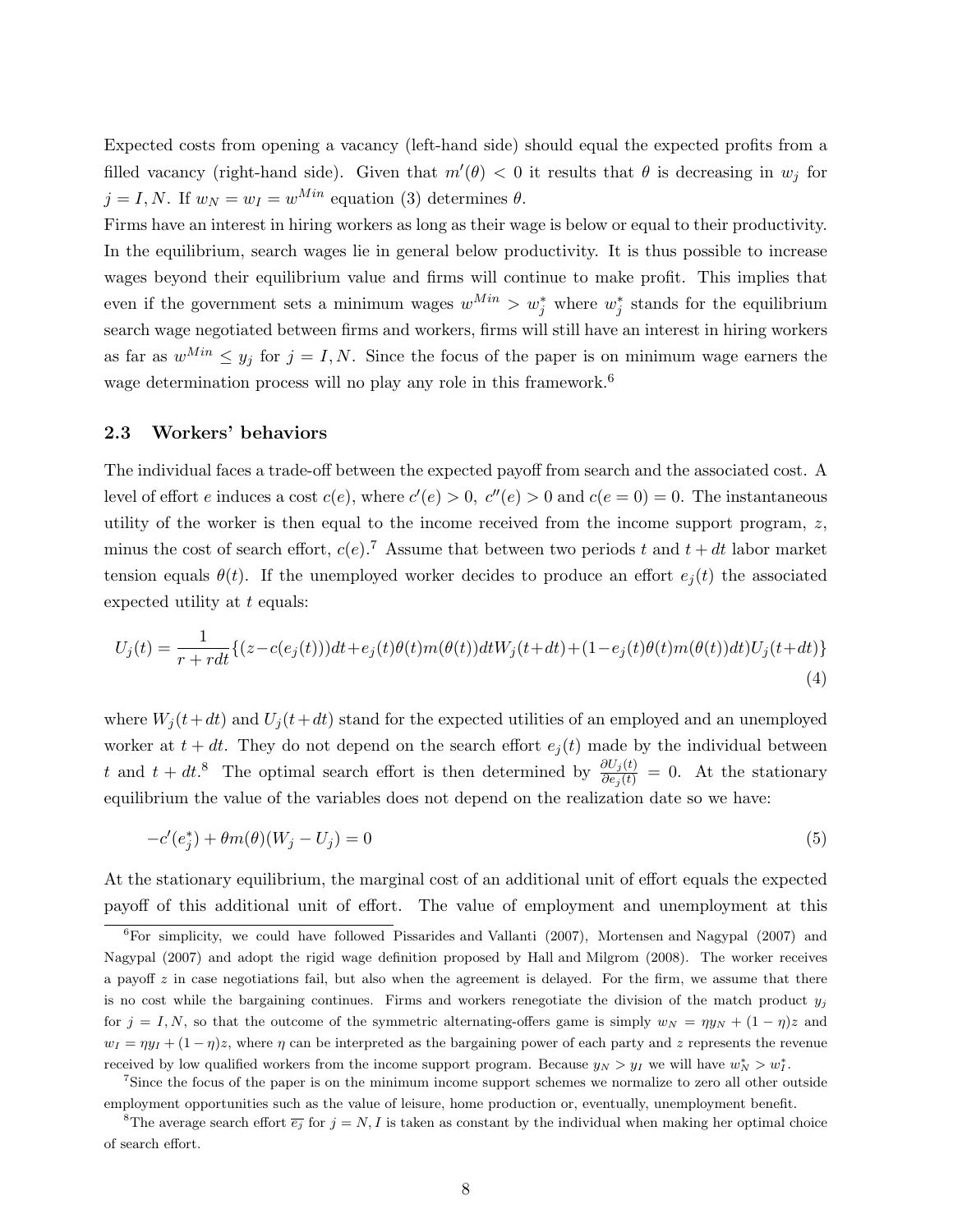equilibrium equal  $rW_j = w_j + \chi(U_j - W_j)$  and  $rU_j = z - c(e_j) - e_j \theta m(\theta)(W_j - U_j)$ , so that we find:

$$
W_j - U_j = \frac{w_j - z + c(e_j)}{r + \chi + e_j \theta m(\theta)}
$$
\n<sup>(6)</sup>

An increase in  $w_j$  rises the relative value of being employed with respect to unemployed while an improvement in labor market tension,  $\theta$ , increases the probability of finding a job and thus the relative value of unemployment with respect to employment.

Since there is a unique labor market tightness, job destruction rate, discount factor and *z*, we conclude from equations (5) and (6) that all minimum wage earners  $w_N = w_I = w^{Min}$  will choose the same optimal search effort since  $(W_N - U_N) = (W_I - U_I) = (W - U)$ . Replacing  $(W - U)$  in equation (5) we obtain the equilibrium search effort as a function of labor market tightness and the minimum wage:

$$
\Phi(e^*, \theta) = -c'(e^*)(r + \chi + e^*\theta m(\theta)) + \theta m(\theta)(w^{Min} - z + c(e^*)) = 0
$$
\n(7)

For a given  $w^{Min}$ , equation (7) defines an increasing relationship between  $\theta$  and  $e^*$ : an increase in the labor market tightness increases returns to search effort pushing unemployed to search more intensively.<sup>9</sup> This should reduce unemployment and therefore the number of people that receive *z*.

#### **2.4 The equilibrium and static comparative analysis**

Equation (3) provides the relationship between the labor market tightness and wages. We refer to it as the labor demand curve, *LD*. For a given  $w^{Min}$  equation *LD* provides the equilibrium labor market tightness  $\theta^*$ . It will correspond to an horizontal line in the  $(e, \theta)$  space (see Figure 1).

Equation (7) defines a positive relationship between labor market tightness and optimal effort. It is represented by the positive sloped slot *EE* in Figure 1. The intersection between the *LD* and the *EE* curves, determines the optimal search effort.

An increase in the minimum wage, decreases the number of posted vacancies, inducing a downward shift in *LD* towards *LD′* and determining a new lower labor market tightness equilibrium. The increase in the minimum wage rises returns to search effort. For identical labor market tightness workers are incited to search more intensively implying a rightward shift in the *EE* locus towards *EE<sup>'</sup>*. The combined increase in  $w^{Min}$  and the reduction in the employment probability leads to an ambiguous effect in the expected wage and thus in the search effort. The final impact on search effort and thus on the number of people that remains unemployed and eventually receives minimum income support will depend on which effect dominates.

In our analytical framework, as far as  $y_N - w^{Min} > 0$  and  $y_I - w^{Min} > 0$  the firm is indifferent between hiring a native or an immigrant, since the obtained surplus is positive.<sup>10</sup> However, since

<sup>&</sup>lt;sup>9</sup>Remark that  $\Phi(e^*, \theta)$  is decreasing in search effort due to convexity of the search effort function, implying that it defines a unique value for the search effort.

<sup>&</sup>lt;sup>10</sup>We ignore the case where the firm refuses a profitable match and prefers waiting for a more profitable match.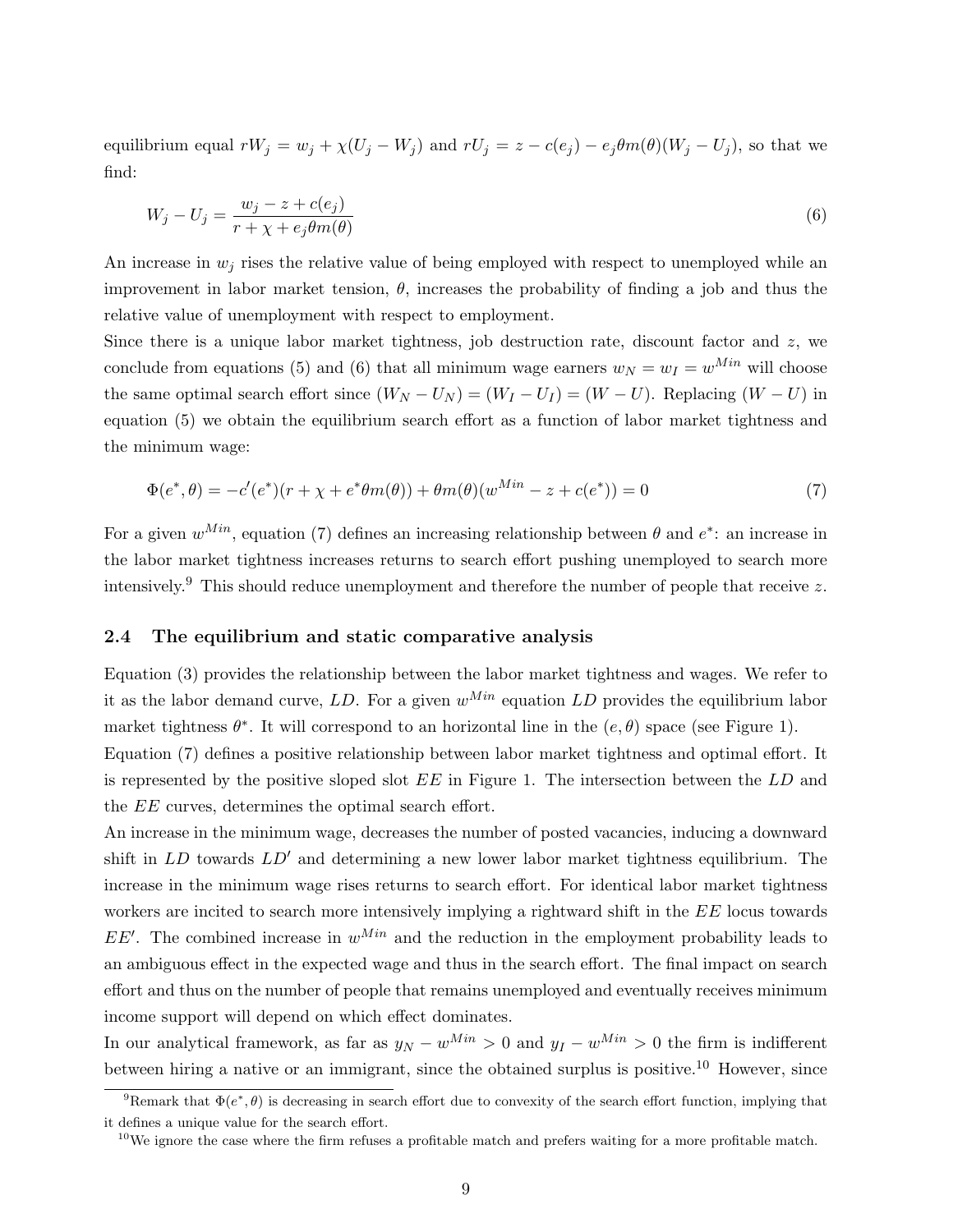**Figure 1:** The impact of an increase in the minimum wage on labor market tightness and search effort



*y*<sup>*I*</sup>  $\leq$  *y*<sub>*N*</sub> it may happen that, following a minimum wage increase,  $y_I - w^{Min} \leq 0$  while  $y_N - w^{Min} > 0$ 0. In this case, the match with an immigrant never takes place. Search effort of immigrants is completely discouraged in spite of the higher earning prospects, since the probability to find a job falls to zero for them implying a zero expected wage. Immigrants remain then unemployed and eventually fall into the welfare system.

#### **2.5 From theory to econometrics: identification strategy**

When the individual is not eligible to unemployment benefits or when unemployment insurance's rights are exhausted, the individual falls into the welfare system. The probability of receiving the minimum income depends then on how long the individual remains out of work, which depends on the search effort,  $z = G(e)$ . As shown by our theoretical framework, search effort depends itself on the expected wage  $w^e$  and, eventually, other factors that we denote  $x, e = F(w^e, x)$ . In our theoretical framework, we are considering minimum wage earners, implying that the expected wage equals  $w^e = w^{Min} \cdot n$ , where *n* stands for the employment probability among minimum wage earners.

As in Giulietti (2014), we can assume that a change in the minimum wage only modifies the expected wage and has no impact on *x*, so that:

$$
\frac{\partial e}{\partial w^{Min}} = \frac{\partial F}{\partial w^e} \frac{\partial w^e}{\partial w^{Min}} \tag{8}
$$

From our previous framework, we easily conclude that  $\frac{\partial F}{\partial w^e} > 0$ , that is, an increase in the expected wage increases search effort since the expected gain of finding a job raises. As shown by our theoretical framework  $\frac{\partial w^e}{\partial w^{Min}}$  may be positive or negative depending on whether the increase in the minimum wage overcomes or not the decrease in the employment probability following the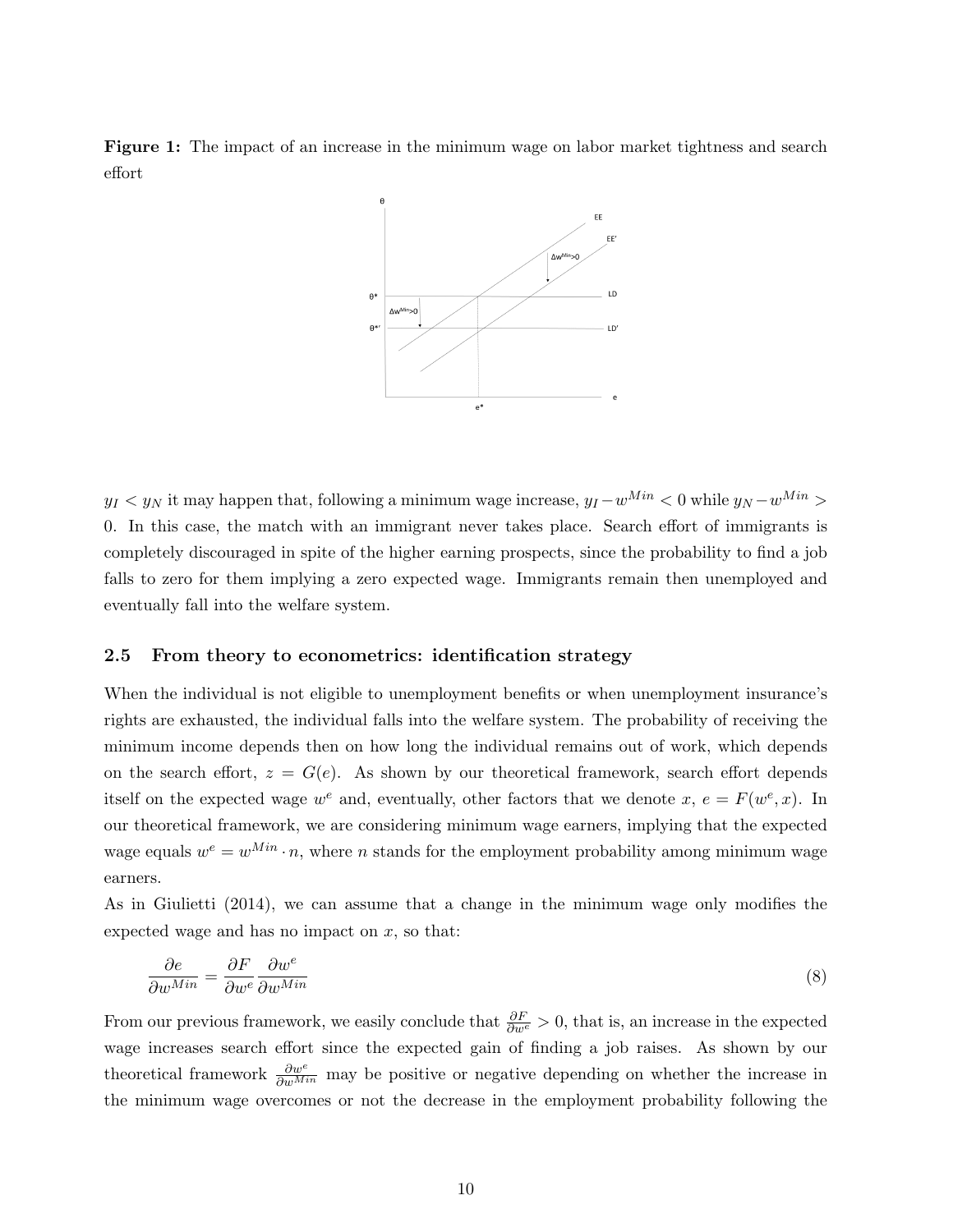reduction in the number of posted vacancies:

$$
\frac{\partial w^e}{\partial w^{Min}} = \frac{\partial n}{\partial w^{Min}} w^{Min} + \frac{\partial w^{Min}}{\partial w^{Min}} n
$$
\n(9)

This expression implies that the change in the expected wage is negative for values of the elasticity of demand larger than one:  $\frac{\partial w^e}{\partial w^{Min}} < 0 \Leftrightarrow \frac{\partial n}{\partial w^{Min}}$  $\frac{w^{Min}}{n}$  < -1. A raise in  $w^{Min}$  induces an increase in  $w<sup>e</sup>$  if and only if the wage gains are not offset by the adverse employment effects. The term  $\frac{\partial n}{\partial w^{Min}} w^{Min}$  captures the negative impact of the minimum wage increase in labor demand and thus search effort. In contrast *∂wMin ∂wMin n* captures the positive effect of the minimum wage increase in the expected wage and therefore on search effort. The higher the employment probability  $n$ , the higher the increase in the expected wage promoted by the minimum wage rise.

The relationship between the probability of receiving minimum income support and the minimum wage equals then:

$$
\frac{\partial z}{\partial w^{Min}} = \frac{\partial G}{\partial e} \frac{\partial e}{\partial w^{Min}} \tag{10}
$$

where, as shown by our theoretical framework, *∂G ∂e <* 0 since search effort increases the probability of finding a job and decreases thus the probability of receiving the minimum income support. Combining equations (8) and (10) we find:

$$
\frac{\partial z}{\partial w^{Min}} = \frac{\partial G}{\partial e} \frac{\partial F}{\partial w^{e}} \Big[ \frac{\partial n}{\partial w^{Min}} w^{Min} + \frac{\partial w^{Min}}{\partial w^{Min}} n \Big] = \frac{\partial G}{\partial e} \frac{\partial F}{\partial w^{e}} \frac{\partial n}{\partial w^{Min}} w^{Min} + \frac{\partial G}{\partial e} \frac{\partial F}{\partial w^{e}} n \tag{11}
$$

Because an increase in the expected wage increases search effort ( $\frac{\partial F}{\partial w^e} > 0$ ) and search effort decreases the probability of receiving the minimum income support ( *∂G ∂e <* 0), the interacted term  $\frac{\partial F}{\partial w^e}$  *∂*G  $\leq$  0 is always negative. The first term in the right hand side of equation (11) is positive. Because labor demand is decreasing in wages  $\frac{\partial n}{\partial w^{Min}} < 0$ , we have that  $\frac{\partial G}{\partial e}$  $\frac{\partial F}{\partial w^e} \frac{\partial n}{\partial w^{Min}} w^{Min}$  > 0. Intuitively, an increase in the minimum wage reduces labor demand and thus employment prospects. Search effort falls and the share of people receiving minimum income should increase. Because *n* > 0 the second term in the right hand side is instead negative, *i.e.*  $\frac{\partial F}{\partial w^e} \frac{\partial G}{\partial e} n$  < 0. Intuitively, the increased expected wage promoted by the rise in the minimum wage stimulates search effort, leading to a decrease in the share of participants in the welfare system. The higher the employment probability, *n*, the larger the increase in the expected wage and the larger the negative impact on the share of welfare recipients since search effort is stimulated.

We propose an empirical procedure in the style of Giulietti (2014) to estimate a reduced form equation from equation (11). In line with our analytical framework, at a given period *t* the share of immigrants receiving minimum income support in department *d*, denoted *Zdt*, depends on the one hand on the log of the expected minimum wage resulting from the interaction between the (national) minimum wage and the employment rate in the department. On the other hand, time invariant and time varying fundamentals of the department *d* also influence the share of welfare recipients. We can then express the share of immigrants receiving minimum income support in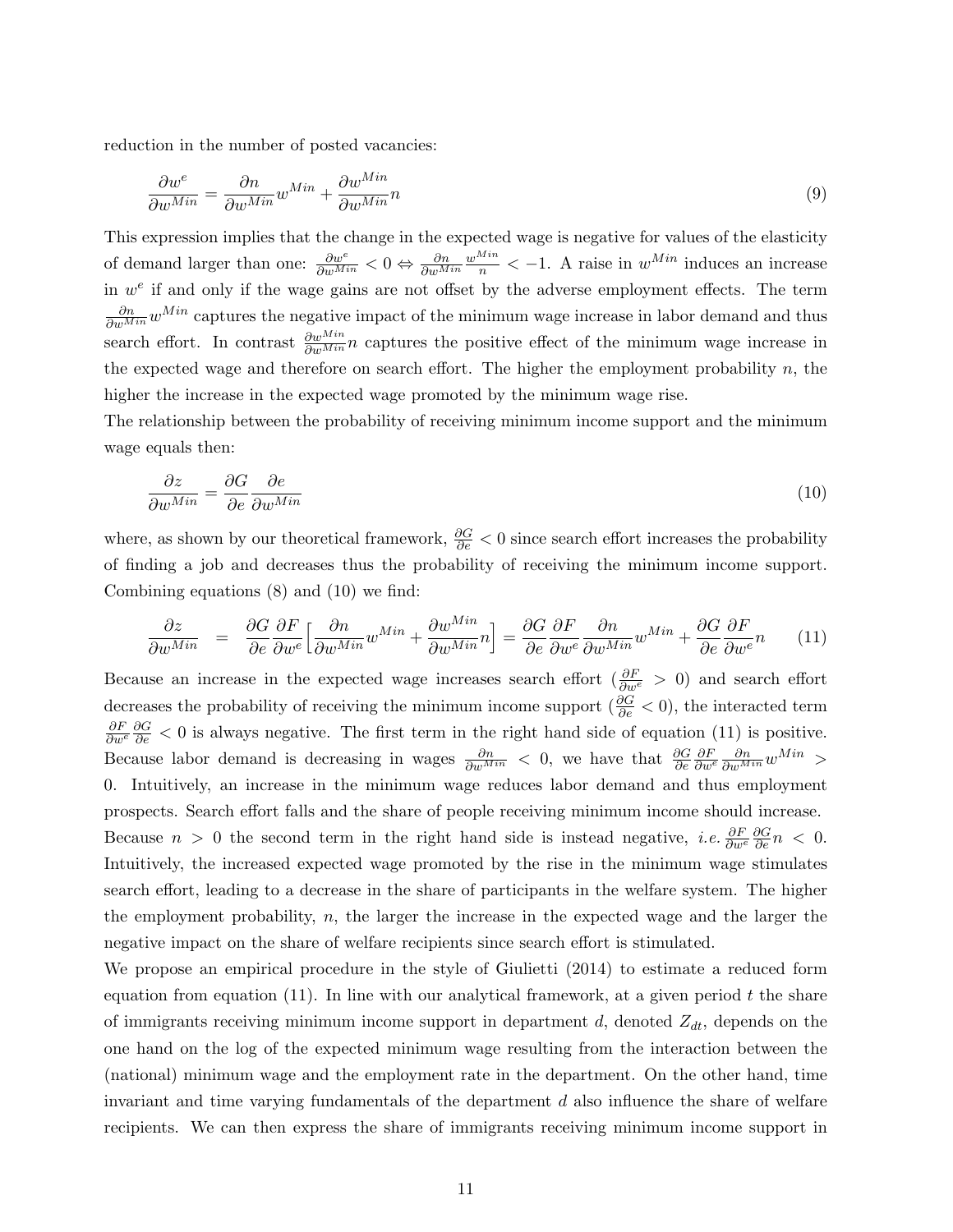department *d* as follows:

$$
Z_{dt} = \beta w_t^{Min} + \gamma n_{dt} + \eta x_{dt} + \alpha_d + \varepsilon_{dt} \tag{12}
$$

where  $w_t^{Min}$  stands for the log minimum wage determined at the national level,  $n_{dt}$  is the log of the employment rate in department *d*,  $x_{dt}$  stands for time-varying fundamentals of department *d* and  $\alpha_d$  for time invariant fundamentals. The error term is represented by  $\epsilon_{dt}$ . In line with equation (11), we are interested in the variation in the share of minimum income recipients following a change in the minimum wage. Our baseline equation equals then:

$$
\Delta Z_d = \beta \Delta w^{Min} + \gamma \Delta n_d + \eta \Delta x_d + \Delta \varepsilon_d \tag{13}
$$

In contrast with Giulietti (2014) we decompose the log of the expected wage between the log of the minimum wage and the log of the employment rate at the department level. The expected minimum wage reflects the final outcome resulting from the increase in the minimum wage and variation in the employment rate. This final outcome is not our main variable of interest here. We seek to estimate a reduced form of equation (11) where we disentangle between the positive and negative impacts on the share of welfare participants following a rise in the minimum wage. By decomposing the log of the expected wage between the log of the minimum wage and the log of the employment rate, our reduced equation setup allows to approximate the two contradictory effects on the share of welfare participants represented in equation (11). The first term on the right-hand side of the equation *∂G ∂e*  $\frac{\partial F}{\partial w^e}$   $\frac{\partial n}{\partial w^{Min}}$  *w*<sup>*Min*</sup> > 0, reveals that any increase in the minimum wage will induce a decrease in labor demand for low-skilled workers (due to higher labor costs), higher unemployment and thus a rise in the share of welfare participants. This positive effect of the minimum wage on the share of minimum income recipients is captured by *β* in the reduced form equation (13). We expect then  $\beta > 0$ .

The second term in equation (11),  $\frac{\partial F}{\partial w^e} \frac{\partial G}{\partial e} n < 0$ , reveals that the increase in the expected wage fostered by the rise in the minimum wage should stimulate search effort and thus outflows from unemployment, eventually decreasing the share of welfare participants. This effect should be the more important the higher the employment probability,  $n_{dt}$ . We expect then  $\gamma < 0$  when estimating equation (13).

The regression model is estimated using first differences, by subtracting observations related to the period before the minimum wage increase from observations referred to the period after the minimum wage increase. This allows us to eliminate unobservable factors that characterize each observational unit. It also allows to partially control for the potential higher/smaller propensity of immigrants to apply for minimum income support.<sup>11</sup> Additionally, we consider a national policy, *i.e.* a government legislated increase in the minimum wage, that is exogenous to the particular department conditions.

 $11$ Evidently, we cannot exclude that between two periods there could be a change in the propensity of immigrants to apply for minimum income support.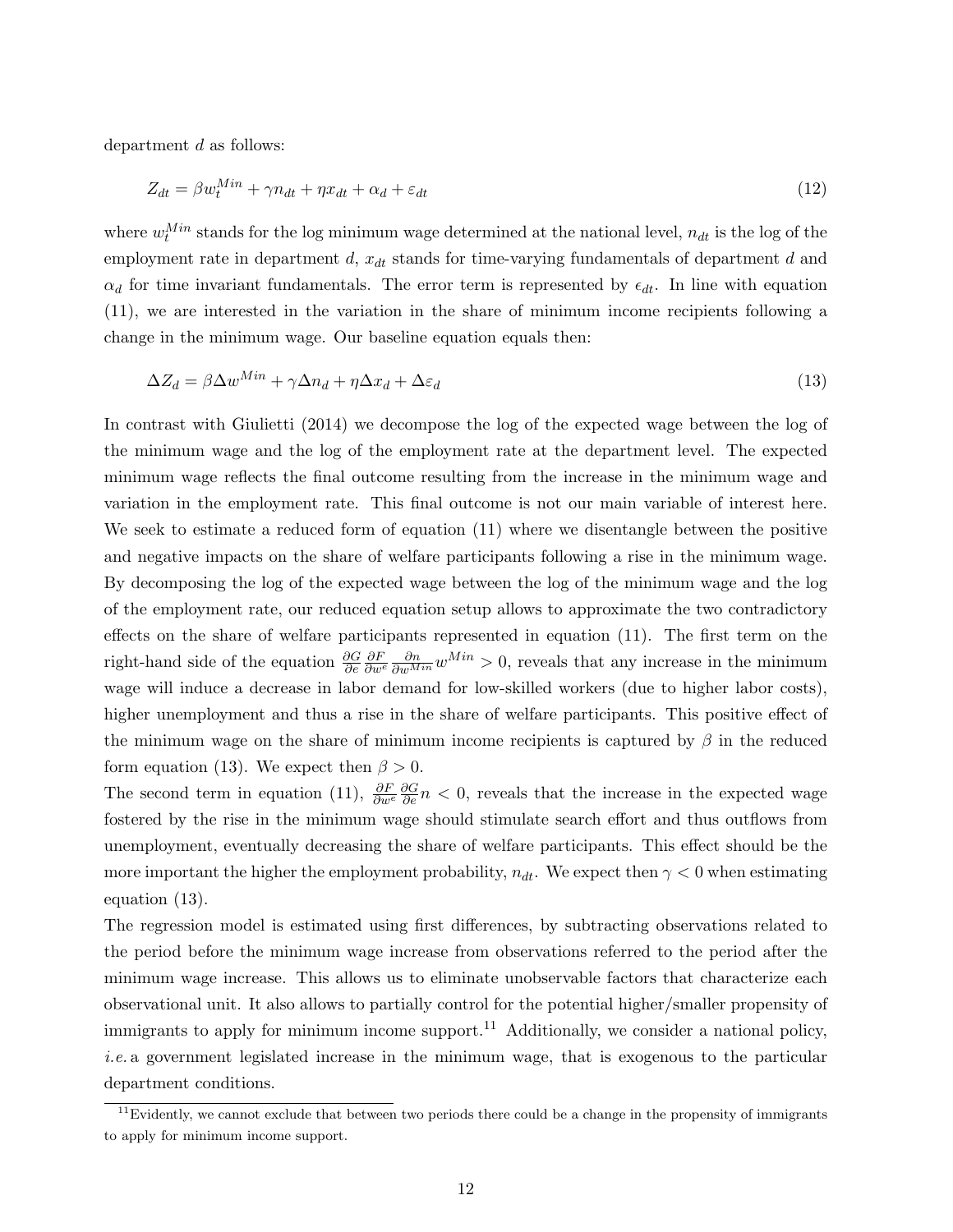Finally, using OLS to estimate equation (13) may generate biased estimates because the expected minimum wage could be endogenous. Reverse causality issues may apply, since the expected minimum wage results from the interaction of the minimum wage and the employment rate at the department level. While the minimum wage is exogenously determined at the national level, the employment rate of the department may be affected by the proportion of immigrants receiving minimum income support, besides being a cause of it. More precisely, the share of immigrants receiving income support may discourage search effort of other immigrants having similar characteristics (*i.e.* network's effects) and this may affect the employment rate in the corresponding department, *i.e.* commuting zone. This would particularly apply if we were considering the employment rate of people earning around the minimum wage since most welfare recipients are very low qualified and can eventually expect to find a job paid at best at the minimum wage. In our case, we consider the employment rate at the department level which should be less influenced by the share of minimum income recipients (as shown in the descriptive statistics section among working-age people only 2.3% of natives and 4.3% of immigrants are minimum income recipients). To identify the causal effect of interest, we rely though on an instrumental variable approach. We must find a variable that is correlated with the employment rate change at the department level yet unaffected by the share of immigrants receiving minimum income support.

To be a recipient of the minimum income the individual must have no income or very low income. The facto, this implies that more than 76% of minimum income support recipients has less than the Baccalaureate diploma and 89% has at most the Baccalaureate diploma. These people could, at best, expect to find a job paid at the minimum wage. We then consider as an instrument the variation in the employment rate of people earning a wage above 1.1 times the minimum wage, which leads to the exclusion of people earning between the old and the new minimum wage.<sup>12</sup> The employment rate of these workers is likely to be influenced by an exogenous increase in the minimum wage since firms' global labor costs are affected, yet it is less likely to be influenced by the share of recipients of the minimum income support. This share is most likely to influence employment only at the very bottom of the wage distribution.<sup>13</sup> The exclusion restriction implies that the variation in the employment rate of people earning more than 1.1 times the minimum wage is correlated with the employment variation in the department yet uncorrelated with the share of immigrants receiving minimum income support. The variation in the employment rate of workers earning more than 1.1 times the minimum wage is then exclusively attributable to the exogenous change in the minimum wage.

To test the robustness of the results I also propose two alternative instruments exploiting the

 $12$ To analyze whether the minimum wage is a pull factor for immigrants Giulietti (2014) instruments the expected wage with the share of wageworker immigrants who earn between the new and old minimum wage. In our case this share is clearly influenced by the proportion of minimum income support recipients so we rather use the complement to this share (*i.e.* people earning above both the old and the new the minimum wage) as an instrument.

 $13$ Regressions considering as instrument the employment rate of people earning above 1.2 and 1.3 times the minimum wage have also been implemented and provide similar results. Results are available upon request.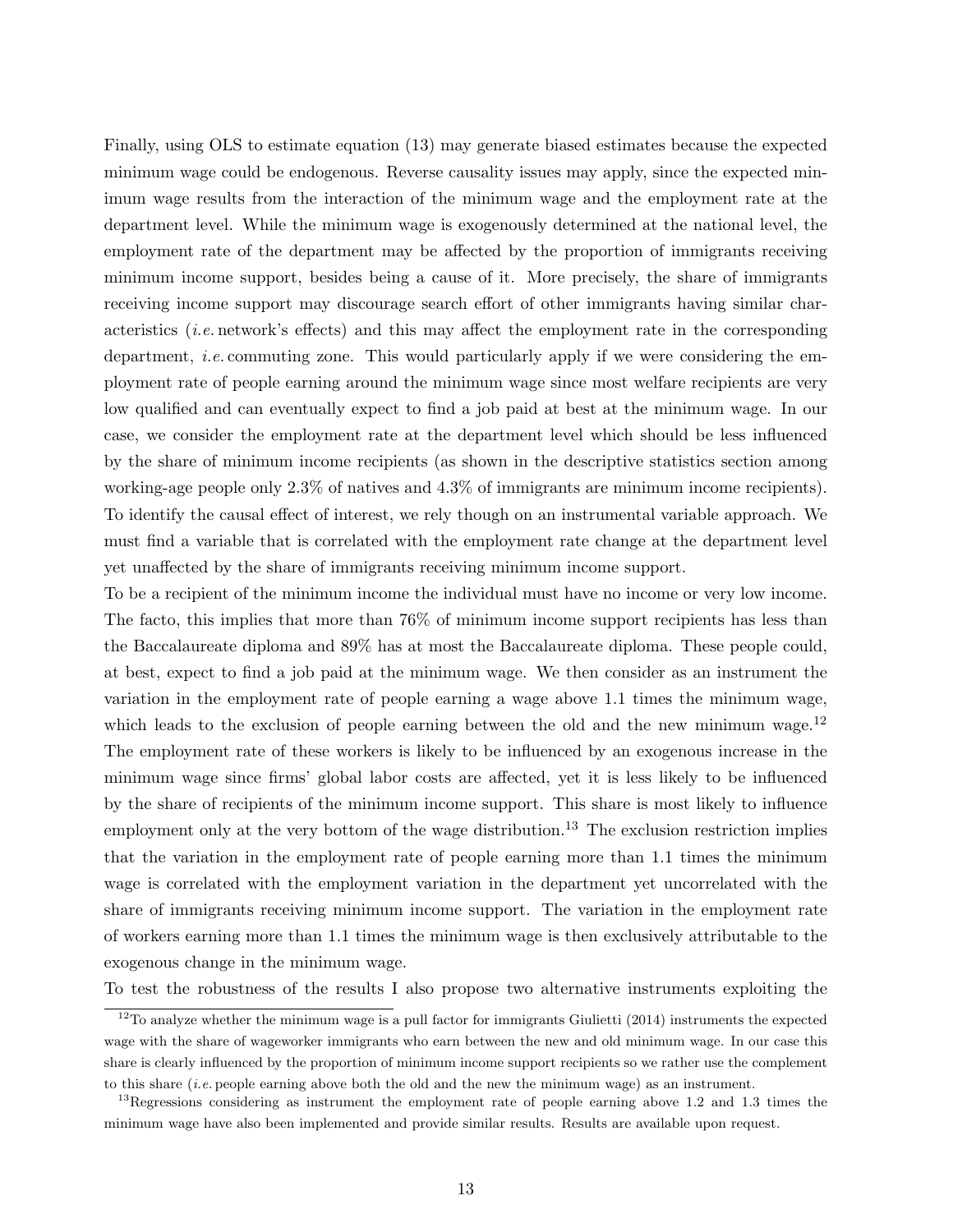average variation in the employment rate in all departments except from *d*. A first instrument considers the variation before and after the minimum wage increase and a second instrument the variation the year before the minimum wage increase (*i.e.* between 2004 and 2005 when considering the 2006 increase and between 2010 and 2011 when considering the 2012 increase). While the share of immigrants being recipients of the minimum income support in department *d* may eventually influence the employment rate variation in department *d*, it is less likely to influence the average variation in the employment rate of all the other departments in France. Our exclusion restriction is that the average employment variation in all departments except from *d* is correlated with the employment variation in department *d* yet unaffected by the share of immigrants recipients of income support in that department.

### **3 Data**

#### **3.1 Data base**

The French Labor Force Survey (LFS) was established as an annual survey in 1982. Redesigned in 2003, it is now a continuous survey providing quarterly data. Participation is compulsory and it covers private households in mainland France. All individuals in the household older than 15 are surveyed. The LFS provides detailed information on individual characteristics of the respondent.<sup>14</sup> Immigrants are defined as people born abroad.

Each individual is surveyed over 6 consecutive quarters. Questions concerning wages and social aids are only raised in the first and sixth interviews. Weights proposed by the LFS differ when considering questions raised in the 6 interviews with respect to questions raised only in the first and last interview, so as to ensure the representativeness of the sample. We systematically implement weighted regressions and adapt the weights to the considered questions. For our purpose, the main topics covered by the LFS concern employment, wage, place of residence, social benefits received by the individual, place of birth, year of arrival in France and other demographic characteristics (such as education/qualification, civil status, age, gender, etc).

Because questions on the social benefits are only raised in the first and sixth interviews, our sample size for the period 2003-2016 equals 1,041,427 native individuals and 131,658 immigrant individuals.

 $14$ The quarterly sample is divided into 13 weeks. From a theoretical point of view, the sampling method consists of a stratification of mainland France into 189 strata (21 French regions *×* 9 types of urban unit) and a first stage sampling of areas in each stratum (with different probabilities, average sampling rate = 1*/*600). Areas contain about 20 dwellings and among them only primary residences are surveyed. Each area is surveyed over 6 consecutive quarters. Every quarter, the sample contains  $6$  sub-samples:  $1/6$  of the sample is surveyed for the first time,  $1/6$ is surveyed for the second time,  $\dots$ ,  $1/6$  is surveyed for the 6th (and last) time. When it was run as an annual survey, every year a third of the sample was renewed meaning that each individual was interviewed only 3 times. The collection method has always been a face-to-face interview. However, since 2003, a telephone interview has been employed for intermediate surveys (2nd to 5th).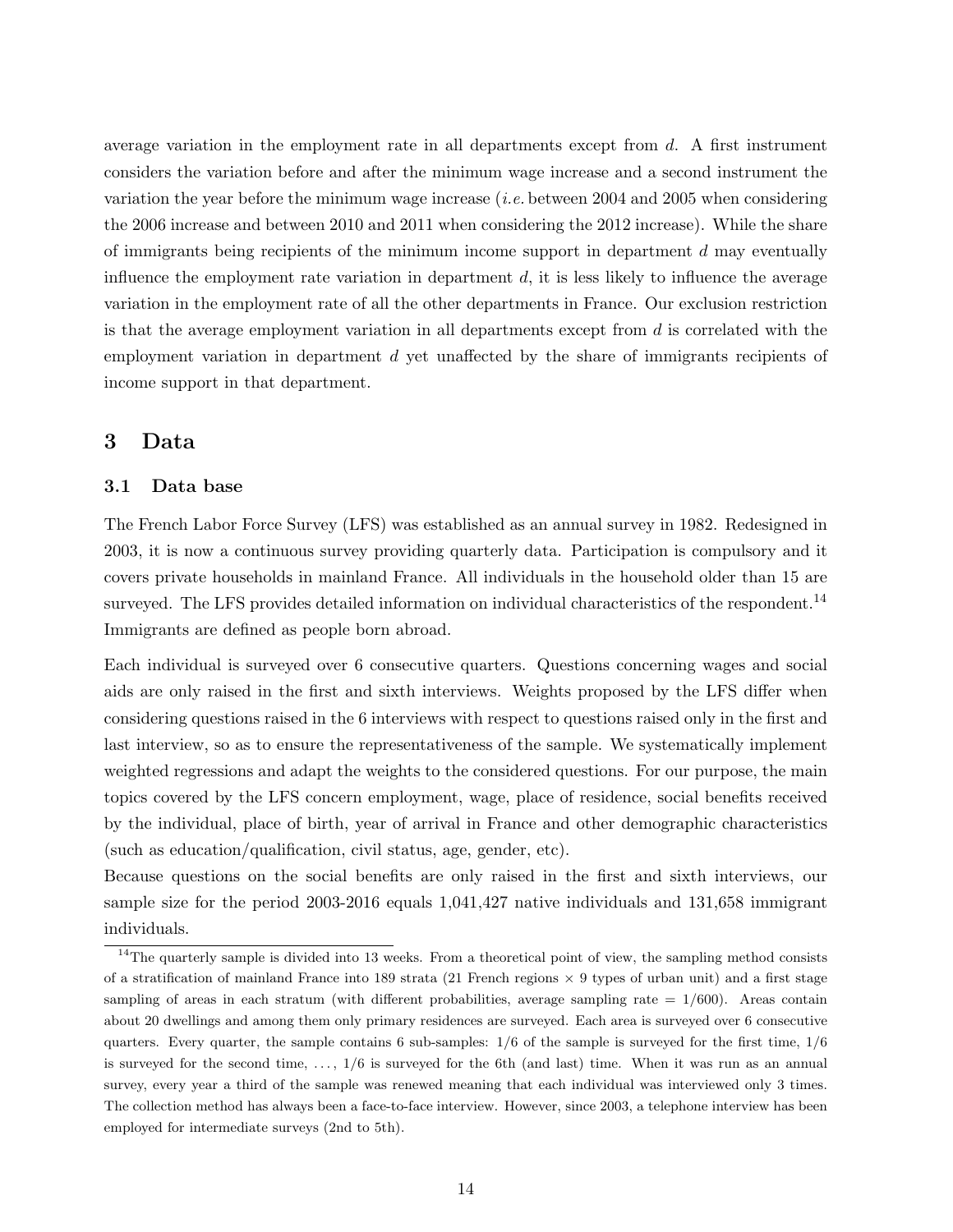#### **3.2 Variables**

The French minimum income support program is intended to guarantee unemployed people, or workers who have a very low income, a minimum level of income, which is variable, according to the number of people in the household. Until 2009, the minimum income support program was referred as Revenu Minimum d'Insertion (RMI). From 2009 summer, it was replaced by the Revenu de Solidarite Active (RSA) a more ambitious instrument that concerned not only all former beneficiaries of the RMI but also the holders of the  $API<sup>15</sup>$  (beneficiaries are single women in state of pregnancy or singles having a child with less than three years old) and working poor earning less than 880 euros per month (see Appendix A for details).

The LFS provides data on whether the individual benefits or not from the minimum income support program. To have time consistent series we consider that before 2009 the individual is a recipient of income support if she receives RMI or API while after 2009 the individual will be considered as a beneficiary of minimum income support if she receives the RSA (note that the API disappears after 2009 since it is included in the RSA). When collapsing by department-nativity-year cells we obtain the proportion of beneficiaries of the minimum income support program by department and nativity group (*i.e.* immigrants vs. natives).

France has a government-mandated minimum wage, the Salaire Minimum Interprofessionnel de Croissance (SMIC). No worker in France should be paid less than this minimum pay rate. Employers in France who do not pay the legal minimum wage may be subject to punishment. The legal minimum is automatically revaluated every year. Furthermore, this revaluation may be accompanied by the well known "coups de pouce", which stands for a discretionary increase government legislated.<sup>16</sup>

For 35 weekly hours and 151,67 monthly hours minimum gross wage equals 1521,22 euros. Since 2003 there have been two discretionary government legislated increases, *i.e.* "coup de pouce", in the minimum wage:

• The minimum wage increased in July 2006 by 3.05%, including 0.3 points of "coup de pouce". Unfortunately, the effect of this discretionary increase is very difficult to capture since it followed a progressive harmonization of various minimum wage components between 2003 and 2005. The harmonization led to an increase of 17.6% in the lowest hourly wage in three years. This progressive harmonization does not correspond to a discretionary increase in the minimum wage but to a progressive inclusion into the minimum wage of monthly guarantees

$$
\frac{\Delta w_{\rm min}}{w_{\rm min}} = \frac{\Delta P_C}{P_C} + \frac{1}{2}\frac{\Delta (w_{\rm RHW}/P_C)}{w_{\rm RHW}/P_C} + \text{coup de pouce}
$$

where  $P_C$  stands for the consumer price index and  $w_{\text{RHW}}$  for the reference hourly wage.

<sup>&</sup>lt;sup>15</sup>Allocation Parent Isolé.

<sup>&</sup>lt;sup>16</sup>The revaluation stands for an increase corresponding at least to the minimum inflation observed the previous year on the basis of the evolution of the consumer price index (excluding tobacco) for households whose head is a manual worker or employee plus 50% of the increase in the purchasing power of the reference hourly wage of workers. The government also has the possibility to give "coups de pouces". The growth rate of the SMIC equals then: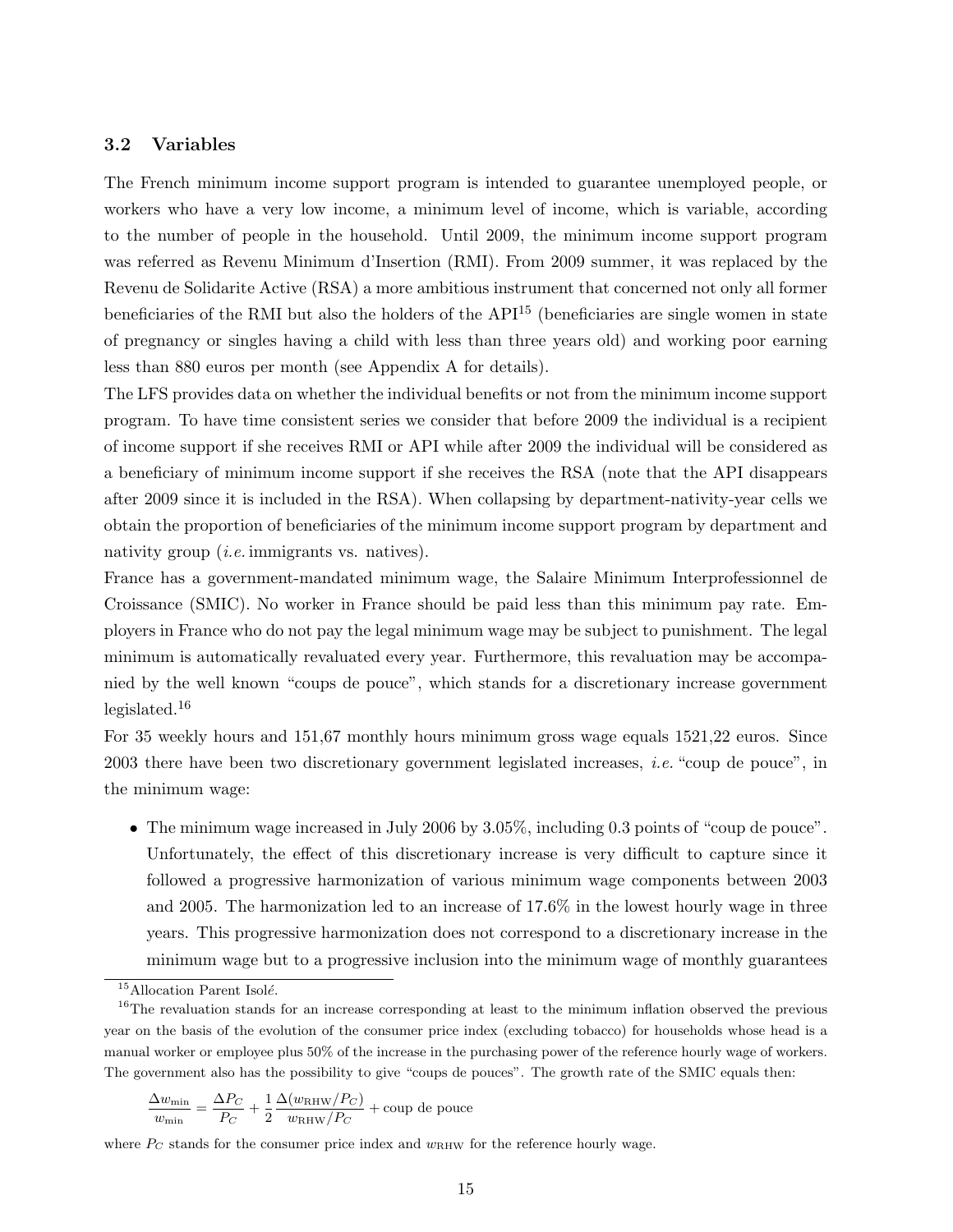associated with the adoption of the 35 weekly hours in France. However, it induced much more important increases in the minimum wage than the actual 0.3 point of "coup de pouce" in July 2006.

• In July 2012, the newly elected president, Francois Hollande, decided a 2% increase in the minimum wage, including 0.6 points for the "coup the pouce".

For the July 2006 increase we define 2005 as the year before and 2007 as the year after. For the July 2012 increase we define 2011 and 2013 as the years before and after.

For every individual interviewed by the LFS we have information on her employment status (employed, unemployed, inactive). We can then compute the employment rate by department. The log of the expected real minimum wage in department *d* is defined as the log of the national real minimum wage plus the log of the employment rate in department *d*, where the employment rate equals the percentage of working-age population who is employed. For our first instrument we keep the same definition of the employment rate but we consider only employed people earning more than 1.1 times the minimum wage.

Because we are considering the variation in the proportion of immigrants being minimum income support recipients by department, we introduce as a control variable the variation in the share of immigrants living in the department. As robustness test we eventually distinguish between immigrants having less than the Baccalaureate (*i.e.* low skilled immigrants) vs. those having at least the Baccalaureate (*i.e.* high skilled immigrants). We also implement a placebo test over a period where there was no minimum wage discretionary increase.

Finally, to control for composition effects, equation (13) is estimated using weighted least squares with weights equal to the population in each department in 2003, that is, before the increase in the minimum wage. Robust standard errors are clustered at the department level.

#### **3.3 Descriptive analysis**

Table B.1 in Appendix summarizes the main characteristics of our sample which covers the period 2003-2016. It includes 1,041,427 natives and 131,658 immigrants aged between 18 and 65 years old (see also Table B.2 in Appendix B). In average immigrants appear slightly older, they are less often single (only 23.5% of immigrants are single against 42.8% of natives) and have more children than natives. The proportion of immigrants without any diploma is twice the proportion of natives, and they are in average less educated for all diploma levels lower than tertiary education. More importantly, over the considered period an average of 4.3% of the immigrant sample received minimum income support while this share is reduced to 2.3% when considering natives.

Table 1 describes the labor market situation of immigrants before and after the minimum wage increase. Columns (1)-(2) present the labor market situation in 2005 and 2007, respectively, that is a year before and after the 2006 minimum wage increase. Columns (3)-(4) correspond respectively to years 2011 and 2013, since the second minimum wage increase took place in 2012. As observed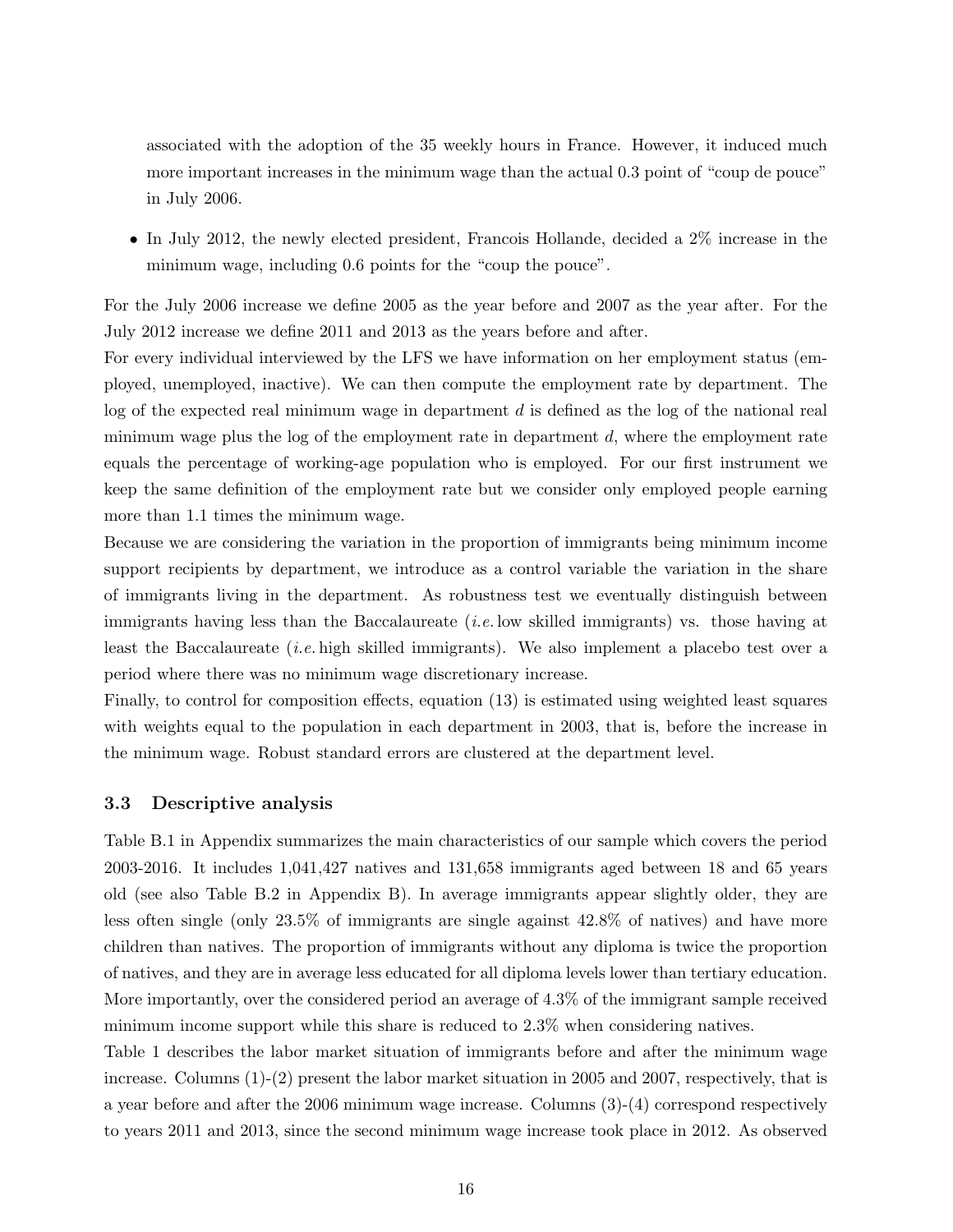from the first row, the share of employed immigrants over the working-age immigrant population increased by 0.02 percentage points after the 2006 minimum wage increase, while it decreased by almost 0.01 p.p. following the 2012 increase. These are though raw statistics, and changes in the immigrant employment rate may simply reflect general macroeconomic conditions rather than the impact of the minimum wage increase. Actually, as shown by the second raw in the table the aggregate employment rate in France also increased between 2005-2007 and decreased between 2011-2013.

The third row in Table 1 displays immigrants' log real hourly wage. During the 2005-2007 period there was a decrease by 4.3% in the real hourly wages of immigrants. This decreasing trend persisted during 2011-2013 where the real hourly wages of immigrants decreased by 7.8%. In both cases, the relative increase in the share of employed immigrants in low paid jobs is likely to be an explanatory factor of these changes in the average wage received by foreign born workers.

|                                       | 2006 $w^{Min}$ increase                            |                   | $2012 \; w^{Min}$ increase                         |        |
|---------------------------------------|----------------------------------------------------|-------------------|----------------------------------------------------|--------|
|                                       | T                                                  | $\left( 2\right)$ | (3)                                                | (4)    |
| Variable description                  | Before $w^{Min}$ increase After $w^{Min}$ increase |                   | Before $w^{Min}$ increase After $w^{Min}$ increase |        |
| Immigrants' employment rate           | 0.579                                              | 0.599             | 0.588                                              | 0.579  |
| Aggregate employment rate             | 0.667                                              | 0.675             | 0.668                                              | 0.663  |
| Immigrant real hourly wage (log)      | 11.836                                             | 11.331            | 11.725                                             | 10.806 |
| Expected minimum wage (log)           | 1.640                                              | 1.670             | 1.659                                              | 1.670  |
| Immigrant expected minimum wage (log) | 1.498                                              | 1.552             | 1.532                                              | 1.535  |

**Table 1:** Labor market characteristics of immigrants, LFS 2003-2016.

According to our theoretical framework, the expected minimum wage stands for the main explanatory variable of search effort and thus of the share of minimum income recipients. The two last rows in Table 1 provide different definitions of the expected minimum wage. Our benchmark definition of the expected minimum wage corresponds to the interaction between the real minimum wage and the probability of being employed (*i.e.* aggregate employment rate) and it is reported in the fourth row of the table. We reasonably assume that this is the reference expected wage used by a job seeker who must decide on the search effort she devotes to find a job in the labor market anticipating that the job will be paid at the minimum wage. $17$ 

The expected minimum wage increased by 1.8% in 2005-2007 and by 0.7% in 2011-2013. While both, the progression in the aggregate employment rate and the increase in the minimum wage can explain the increase in 2005-2007, for the period 2011-2013 the rise is driven by the minimum wage, since the employment rate actually decreased during this period.

To test the robustness of our results, in the econometric estimations we propose an alternative

 $17$ We can easily argue that most people will be aware about the aggregate statistics of the labor market provided by medias (such as the unemployment and employment rate, the minimum wage, etc) but not of the decomposition of these statistics by socio-demographic groups (such as the employment rate of immigrants, of low paid workers or of low skilled workers).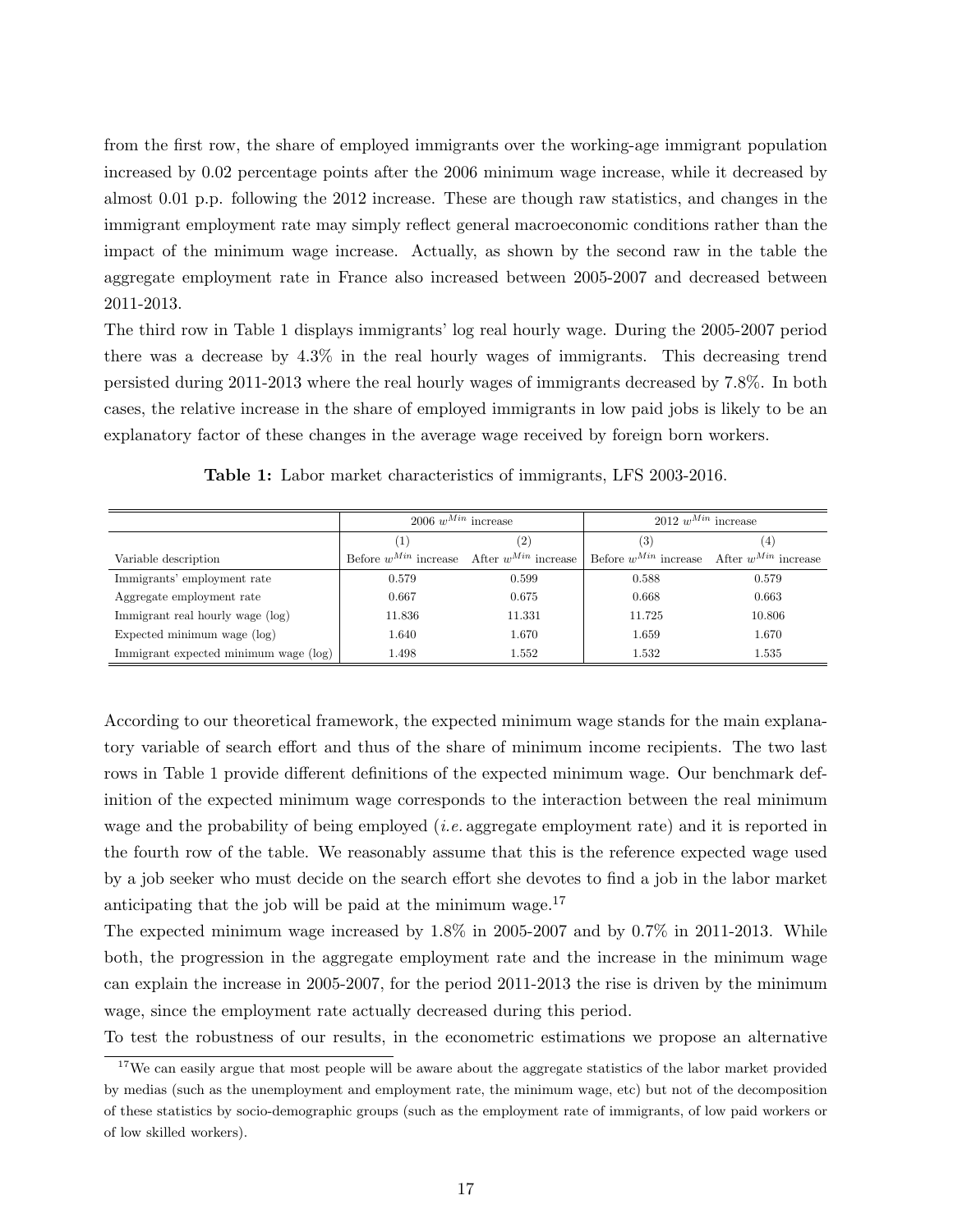measure of the expected minimum wage. The immigrant expected minimum wage results from interacting the minimum wage and the employment rate of immigrants. It increased by 3.6% in 2005-2007 and by 0.2% in 2011-2013. Again the increase in the first period is driven by both the discretionary rise of the minimum wage and the increased employment rate of immigrants, while in the second period, the rise comes from the discretionary increase in the minimum wage.

The extent to which changes in each component of the expected minimum wage influence the share of immigrants receiving minimum income support is studied in next section. Figure 2 displays though an overview of the evolution in the share of welfare beneficiaries. On the left hand side panel we find the yearly share of immigrants and natives receiving minimum income support. The right hand side panel displays the evolution in the ratio between the share of immigrants being welfare recipients and the share of natives. It displays both, the observed ratio and the counterfactual ratio that would have been observed if the demographic composition (*i.e.* age, education, gender, marriage, number of children) of natives and immigrants was equal and had remained constant to its 2003 level.

From the left hand side panel we observe first that, as anticipated, the replacement of the minimum income scheme RMI (and API) by the more ambitious RSA program promoted an increase in the share of beneficiaries. Second, the share of immigrants being minimum income recipients is systematically larger than that of natives, furthermore the gap seems to increase from 2012. Finally, the share of minimum income recipients does not seem to vary between the year before and after the first minimum wage increase in 2006. In contrast, the second government legislated increase in the minimum wage in 2012 is associated with a significant rise in the share of beneficiaries for both, immigrants and natives.



**Figure 2:** Income support programs by nativity: participation rates and ratios. France 2003-2015.

Source: Labor Force Survey (2003-2016). 2006 and 2012 stand for the two years were there was a government legislated discretionary increase in the minimum wage.

Three major conclusions can be drawn from the right hand side panel of Figure 2. First, the ratio is systematically between 1.8 and 1.9 (except for year 2016 where it decreases to 1.36), implying that the share of immigrants receiving the minimum income support almost doubles the share of natives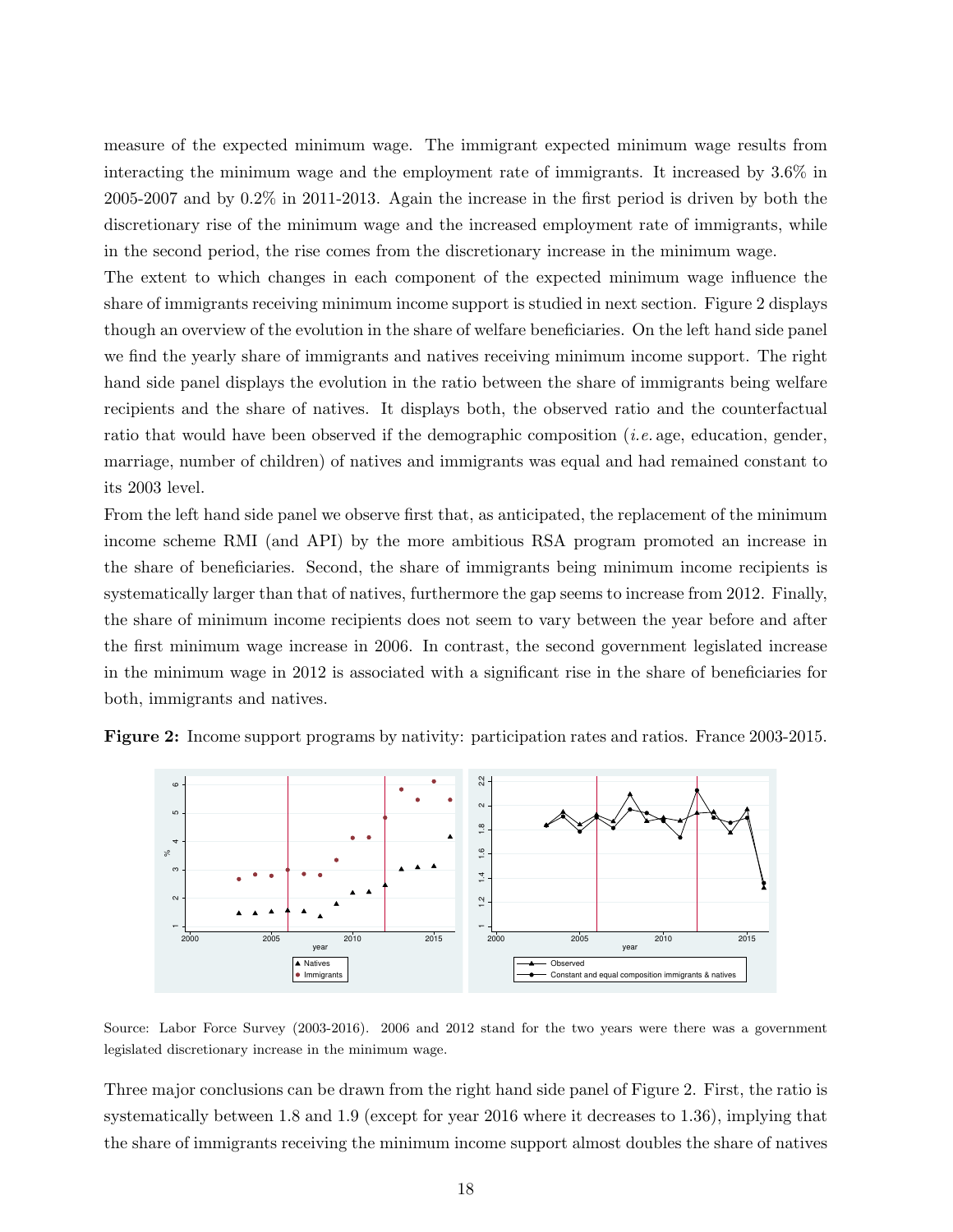along the considered period until 2016. Second, while in years 2006 and 2012, corresponding to a discretionary increase in the minimum wage, we observe a slight increase in the ratio, there does not seem to be a major break at these dates. Finally, from 2006 differences arise between the observed ratio and the counterfactual ratio, suggesting the importance of controlling for composition effects in our regressions.

Again, Figure 2 provides only raw statistics. Table 2 provides the marginal effects of a probit estimation over our sample of individuals, where the dependent variable equals unity if the individual receives the minimum income support. The explanatory variable of interest is being an immigrant, *i.e.* foreign born. We control by gender, age, age squared, civil status, number of children, having an unemployed partner, diploma level, residence duration in the host country and arrival cohort for immigrants. We also control for aggregate shocks and by systematic differences across departments of residence of the individuals (*i.e.* commuting zones).

Columns (1)-(2) focus on Immigrant as a single explanatory variable. Column (1) applies standard weights provided by the LFS while column (2) considers counterfactual weights imposing an equal and constant composition of natives and immigrants in terms of education, age, gender, civil status and children. Columns (3)-(4) introduce additionally the interaction between immigrant and a dummy equal to unity the year after a minimum wage increase. Again they propose estimations with standard and counterfactual weights respectively.

From Table 2 we conclude that, in average, being an immigrant increases the probability of being a minimum income support recipient between 0.57 and 0.61 percentage points, depending on the included control variables. Moreover, composition effects tend to decrease the probability of being a social aid recipient. More precisely, coefficients associated with the variable Immigrant are systematically larger in columns (2) and (4), where we use counterfactual weights so as to impose equal and constant demographic composition between immigrants and natives, with respect to columns (1) and (3), where we use standard weights. This reveals that the relative demographic composition of immigrants with respect to natives has evolved between 2003 and 2016 in such a way that has tended to decrease the probability of participation of immigrants in the welfare system. Columns  $(3)-(4)$  reveal that immigrants are in average 0.57-0.6 percentage points more likely than natives to be recipients of minimum income support. Furthermore, the year after the 2012 increase, the probability of being a welfare benefit recipient increased by 0.30-0.27 additional percentage points for immigrants.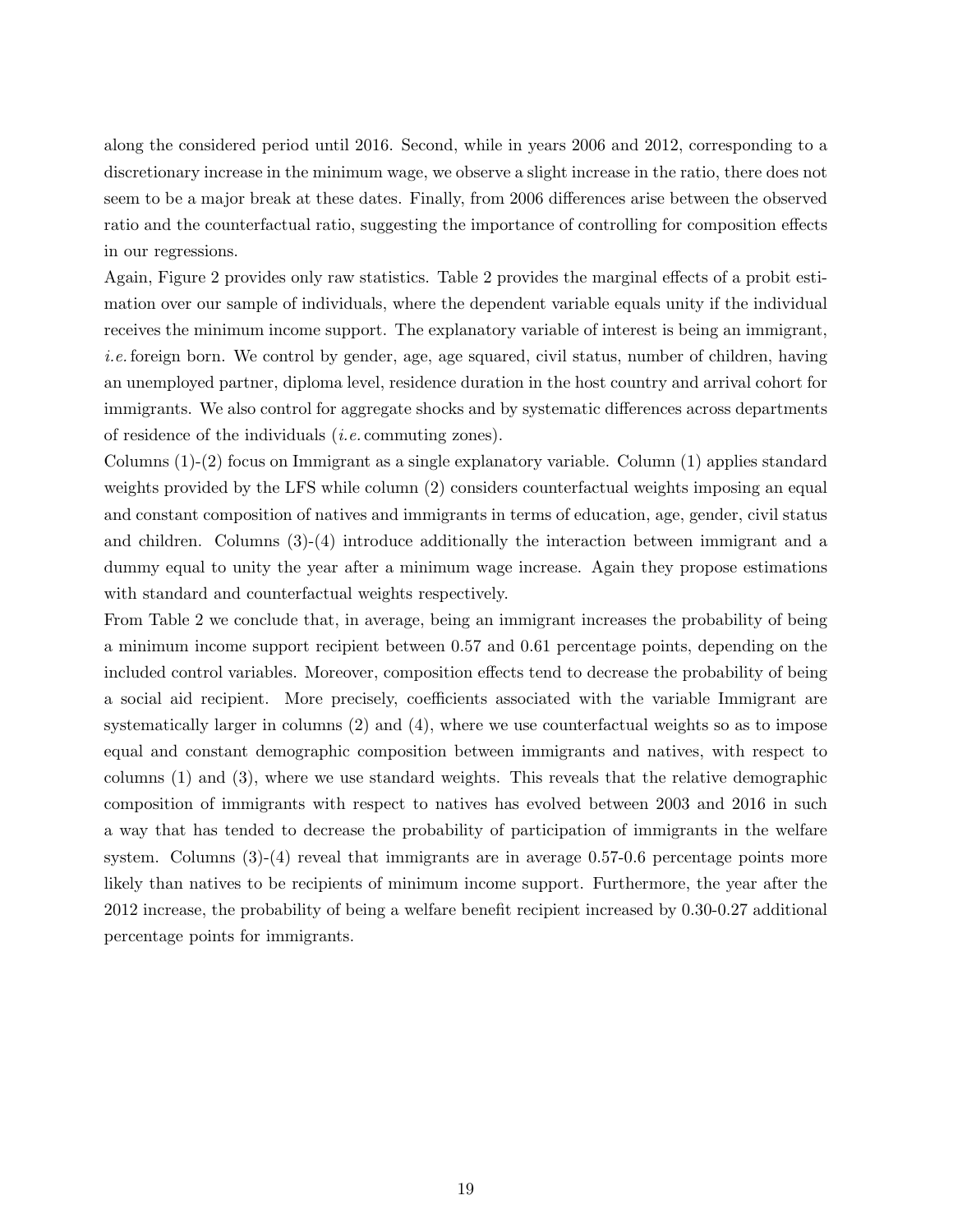**Table 2:** Probability of being a minimum income support recipient. Marginal effects (probit model). LFS 2003-2016.

|                        |              |                   |              | Dependent variable: being a minimum income support recipient |
|------------------------|--------------|-------------------|--------------|--------------------------------------------------------------|
|                        | (1)          | $\left( 2\right)$ | (3)          | (4)                                                          |
| Immigrant              | $0.00583***$ | $0.00610***$      | $0.00574***$ | $0.00604***$                                                 |
|                        | (0.000767)   | (0.000962)        | (0.000750)   | (0.000940)                                                   |
| Immigrant $\cdot 2007$ |              |                   | $-0.000417$  | $-0.000652$                                                  |
|                        |              |                   | (0.00148)    | (0.00159)                                                    |
| Immigrant.2013         |              |                   | $0.00306**$  | $0.00275*$                                                   |
|                        |              |                   | (0.00127)    | (0.00145)                                                    |
| Control                | Yes          | Yes               | Yes          | Yes                                                          |
| Year FE                | Yes          | <b>Yes</b>        | Yes          | Yes                                                          |
| Department FE          | Yes          | Yes               | Yes          | Yes                                                          |
| Weights                | Standard     | Counterfactual    | Standard     | Counterfactual                                               |
| Observations           | 1,164,557    | 1,156,664         | 1,164,557    | 1,156,664                                                    |

Source: Labor Force surveys 2003-2016. Note: weighted probit estimation with robust standard errors clustered at the department level and weights provided by the LFS. Columns (1) and (3) apply standard weights provided by the LFS, while columns (2) and (4) apply counterfactual weights to ensure that immigrants and natives have an identical and constant composition (equal to the 2003 immigrant composition) in terms of education, age, gender, civil status and children. Control variables include: gender, age, age squared, civil status, number of children, having an unemployed partner, diploma level (*i.e.* no diploma, BEPC only, BEPC-CAP and Baccalaureate, the reference category being more than Baccalaureate), residence duration in the host country for immigrants (*<*10 years and 10-25 years, more than 25 years being the excluded category), arrival cohort for immigrants (1970-1975, 1975-1980, 1980- 1985, 1985-1990, 1990-1995, 1995-2000, 2000-2005, 2005-2017, where the excluded category is the cohort arriving before 1970). Significance levels are  $**$  *∗*( $p < 0.01$ ),  $**$  ( $p < 0.05$ ) and  $*(p < 0.1)$ .

All in all results from Figure 2 and Table 2 confirm that immigrants are more likely to be minimum income recipients than natives. This holds even when we control for both composition effects and returns to identical demographical characteristics. Furthermore, Table 2 reveals that after the discretionary increase in the minimum wage in 2012 the probability of being a minimum income recipient increased relatively more for immigrants. This did not happen after the discretionary increase in 2006. Finally, results from Figure 2 and Table 2 underline also the importance of controlling for demographical composition effects between 2003-2016 in order to correctly isolate the effect of minimum wage discretionary increases on the share of minimum income recipients.

### **4 Results**

Table 3 provides baseline estimations for equation (13). The first nine columns consider the variation between one year before and one year after the 2006 increase in the minimum wage while columns (10)-(18) consider the variation between the year before and after the 2012 increase.<sup>18</sup> Columns  $(1)-(3)$  and  $(10)-(12)$  present OLS estimates, while the other columns report 2SLS esti-

<sup>&</sup>lt;sup>18</sup>From 2012 there are no observations of minimum income recipients for department 48 in the LFS, which explains why the number of cells is reduced to 94.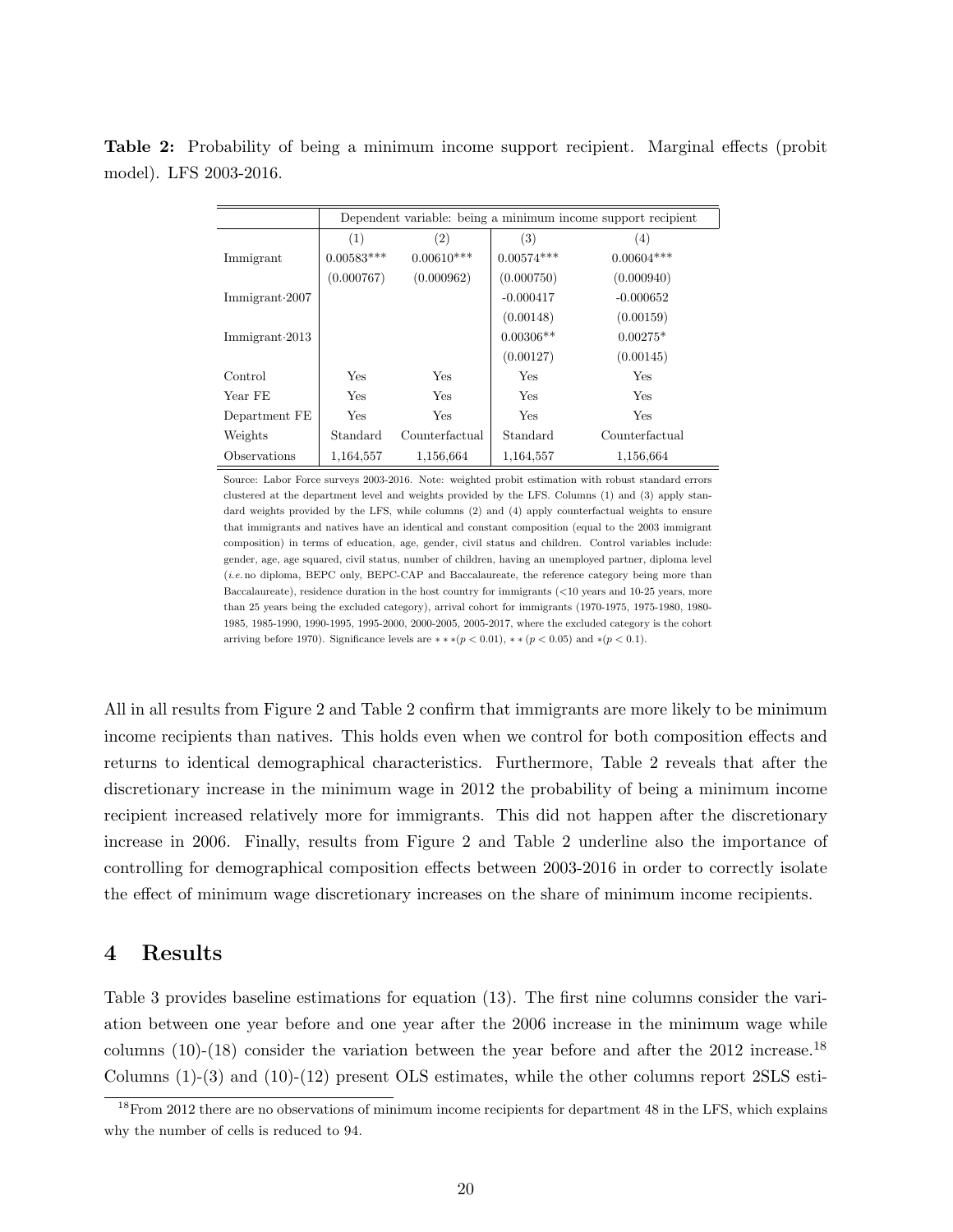mates. In all cases robust standard errors are clustered at the department level. In our benchmark estimation we define the log of the expected real minimum wage as the log of the interaction between the real minimum wage and the employment rate in the department (columns  $(1)-(2)$ ,  $(4)-(6)$ ,  $(10)-(11)$  and  $(13)-(15)$ ). We alternatively consider the log of the expected immigrants' real minimum wage resulting from the log of the interaction between the minimum wage and the department's employment rate of immigrants (columns  $(3)$ ,  $(7)-(9)$ ,  $(12)$  and  $(16)-(18)$ ). In every department we control by the change in the share of immigrants before and after the minimum wage increase.

We denote IV1 the instrument defined as the variation in the log employment rate of workers earning above 1.1 times the minimum wage in department *d. IV2* stands for the variation in the log employment rate of all departments other than *d*. When considering the log employment rate of immigrants we will write  $IV2_{img}$ .  $IV3$  stands for the variation in the log employment rate of all departments other than *d* between 2004 and 2005 when considering the 2006 increase in the minimum wage and between 2010 and 2011 for the 2012 increase. When considering the employment rate of immigrants we denote it *IV* 3*img*.

As already remarked above, the discretionary 0.3 percentage points increase in the minimum wage in 2006 followed the progressive inclusion into the minimum wage of monthly guarantees associated with the adoption of the 35 weekly hours in France. This had induced a rise of 17.6% in the lowest hourly wage between 2003 and 2005. We believe this explains why there is no significant effect of either component of the expected wage (*i.e.* minimum wage and employment rate) on the proportion of immigrants receiving the minimum income support between the years before and after the 2006 increase (see columns  $(1)-(9)$ ).<sup>19</sup>

<sup>&</sup>lt;sup>19</sup>If data on welfare recipients had been available before 2003 we could have computed the variation in the share of immigrant recipients between 2002 and 2007 so as to include the 2003-2005 period during which took place the progressive harmonization of various minimum wage components.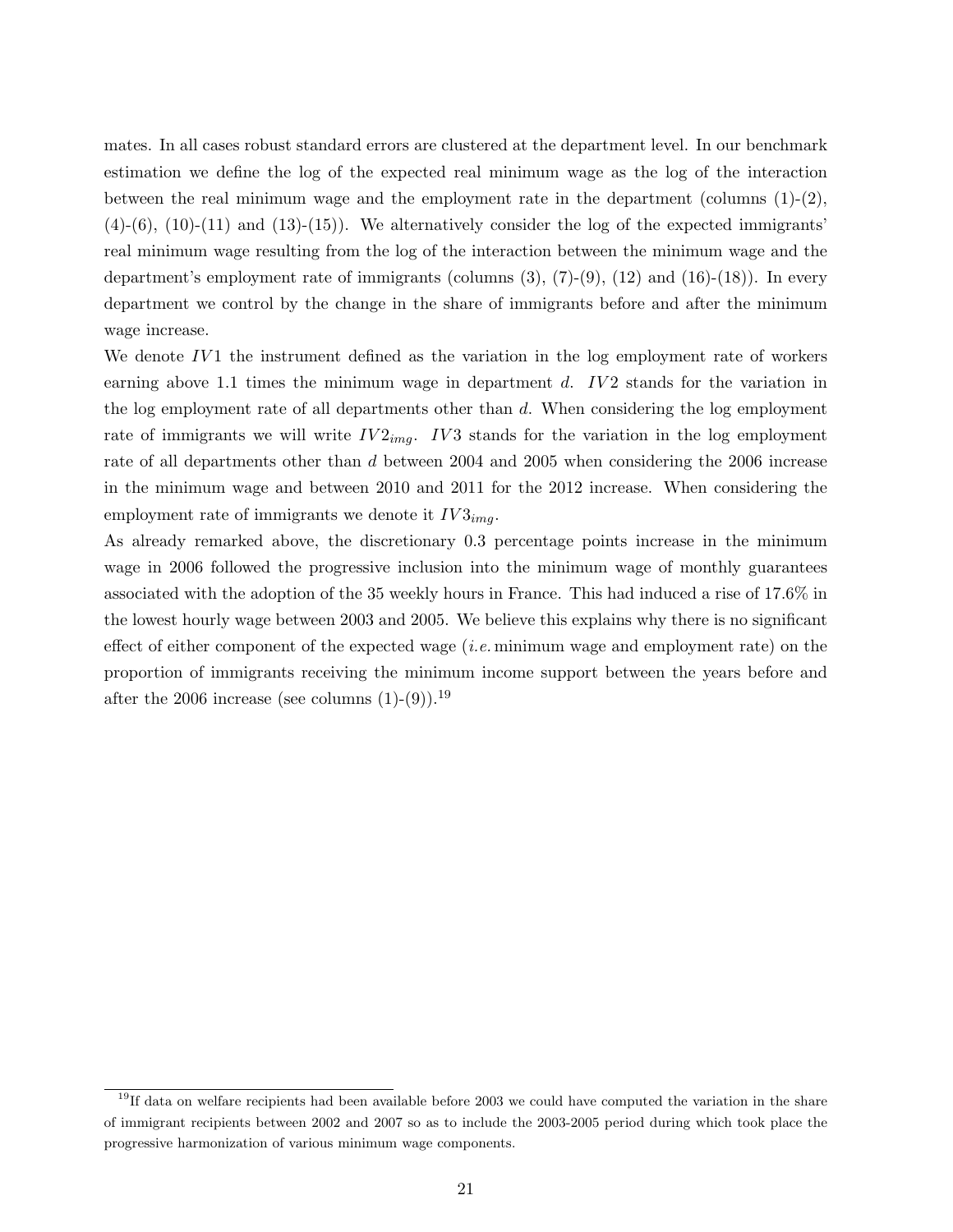**Table 3:** Regression estimates: variation in the share of immigrants receiving minimum income support. LFS 2003-2016.

|                                                     |            | Dependent variable: $\Delta Z_d$ immigrants |            |          |           |          |          |                         |             |             |             |              |           |             |           |           |             |             |
|-----------------------------------------------------|------------|---------------------------------------------|------------|----------|-----------|----------|----------|-------------------------|-------------|-------------|-------------|--------------|-----------|-------------|-----------|-----------|-------------|-------------|
|                                                     |            | 2006 $w^{Min}$ increase                     |            |          |           |          |          | 2012 $w^{Min}$ increase |             |             |             |              |           |             |           |           |             |             |
|                                                     | (1)        | (2)                                         | (3)        | (4)      | (5)       | (6)      | (7)      | (8)                     | (9)         | (10)        | (11)        | (12)         | (13)      | (14)        | (15)      | (16)      | (17)        | (18)        |
| $\Delta$ ln (Minimum wage),                         | $-0.019$   | 0.0562                                      | 0.0115     | 0.106    | 0.029'    | 0.0957   | 0.137    | 0.0286                  | $-0.0989$   | $0.812***$  | $0.660**$   | $0.987***$   | $0.805**$ | $0.616*$    | 0.749     | $0.878**$ | $0.959***$  | $0.993***$  |
|                                                     | (0.244)    | (0.246)                                     | (0.240)    | 0.271    | (0.253)   | (0.327)  | (0.315)  | (0.244)                 | (0.277)     | (0.242)     | (0.328)     | (0.327)      | (0.342)   | (0.330)     | (0.451)   | (0.379)   | (0.315)     | (0.323)     |
| $\Delta$ ln(employment rate),                       | $-0.0566$  | $-0.104$                                    |            | $-0.168$ | $-0.0691$ | $-0.155$ |          |                         |             | $-0.402***$ | $-0.418***$ |              | $-0.28$   | $-0.460***$ | $-0.334$  |           |             |             |
|                                                     | (0.0909)   | (0.108)                                     |            | (0.185)  | (0.114)   | (0.241)  |          |                         |             | (0.0983)    | (0.100)     |              | (0.175)   | (0.165)     | (0.373)   |           |             |             |
| $\Delta$ (Share of immigrants) <sub>d</sub>         |            | $-0.225$                                    | $-0.206$   | $-0.263$ | $-0.205$  | $-0.256$ | $-0.356$ | $-0.226$                | $-0.0736$   |             | $-0.115$    | 0.0618       | $-0.0554$ | $-0.134$    | $-0.0786$ | 0.0564    | 0.0604      | 0.0621      |
|                                                     |            | (0.224)                                     | (0.193)    | (0.228)  | (0.220)   | (0.260)  | (0.317)  | (0.200)                 | (0.239)     |             | (0.151)     | (0.143)      | (0.163)   | (0.159)     | (0.210)   | (0.160)   | (0.141)     | (0.140)     |
| $\Delta$ ln(immigrant employment rate) <sub>d</sub> |            |                                             | $-0.0261$  |          |           |          | $-0.120$ | $-0.0389$               | 0.0563      |             |             | $-0.0921***$ |           |             |           | $-0.178$  | $-0.114***$ | $-0.0867**$ |
|                                                     |            |                                             | (0.0208)   |          |           |          | (0.138)  | (0.0281)                | (0.0700)    |             |             | (0.0217)     |           |             |           | (0.127)   | (0.0281)    | (0.0361)    |
|                                                     |            |                                             |            |          |           |          |          |                         |             |             |             |              |           |             |           |           |             |             |
| Partial $R^2$                                       |            |                                             |            | 0.419    | 0.632     | 0.162    | 0.0338   | 0.679                   | 0.122       |             |             |              | 0.374     | 0.615       | 0.146     | 0.0386    | 0.607       | 0.118       |
| First stage F-stat                                  |            |                                             |            | 42.30    | 54.01     | 9.901    | 3.079    | 127.1                   | 5.617       |             |             |              | 71.69     | 39.97       | 35.41     | 5.872     | 22.24       | 21.84       |
| Estimation                                          | <b>OLS</b> | <b>OLS</b>                                  | <b>OLS</b> | 2SLS     | 2SLS      | 2SLS     | 2SLS     | 2SLS                    | 2SLS        | <b>OLS</b>  | <b>OLS</b>  | <b>OLS</b>   | 2SLS      | 2SLS        | 2SLS      | 2SLS      | 2SLS        | 2SLS        |
| IV                                                  |            |                                             |            | IV1      | IV2       | IV3      | IV1      | $IV2_{img}$             | $IV3_{img}$ |             |             |              | IV1       | IV2         | IV3       | IV1       | $IV2_{img}$ | $IV3_{img}$ |
| Observations                                        | 95         | 95                                          | 95         | 95       | 95        | 95       | 95       | 95                      | 95          | 94          | 94          | 94           | 94        | 94          | 94        | 94        | 94          | 94          |

Sources: French Labor Force Surveys (2003-2016). Notes: Dependent variable: change in share of immigrants in the department receiving minimum income support between the year before and after the minimum The real minimum wage is determined at the national level. The employment rate of the department equals employment over working-age population. The immigrant employment rate is similarly defined but considering only immigrants. The share of immigrants stands for the proportion of immigrants over total population in the department. IV1 is the variation in the log employment rate of workers earning above 1.1 times the minimum wage. IV2 stands for the variation in the log employment rate of all departments other than d. When considering the log employment rate of immigrants we denote it  $IV2_{img}$ .  $IV3$  stands for the variation in the log employment rate of departments other than  $d$  between 2004 and 2005 when considering the 2006 minimum wage increase and between 2010 and 2011 for the 2012 increase. When considering the employment rate of immigrants we denote it  $IV3_{img}$ The partial  $R^2$  refers to that developed in Shea (1997) and the first-stage F-statistics corresponds to the robust rank Wald F-statistics proposed by Kleibergen and Paap (2006). Robust standard errors clustered at the de level in parentheses. Statistical significance: *∗ ∗ ∗p <* <sup>0</sup>*.*01, *∗ ∗ p <* <sup>0</sup>*.*05, *<sup>∗</sup>p <* <sup>0</sup>*.*1.

We then focus on the 2012 increase. Column (10) presents the OLS estimation without any additional control variable. Column (11) includes the change in the share of immigrants living in the department as a control. Because the model is estimated in first differences all time-invariant department characteristics are already accounted for, implying that controlling for the change in the share of immigrants within the department allows us to control for the potential impact of time varying factors (*i.e.* unobservable events) that could have occurred between the year before and after the minimum wage increase and that affect work location choices of immigrants.

Column (11) reveals that while the increase in the minimum wage induces a positive variation in the share of immigrants receiving minimum income support, a rise in the department employment rate significantly reduces it. In line with equation (11), the former effect captures the consequences of the decrease in labor demand following the increase in the minimum wage, *i.e.*  $\frac{\partial G}{\partial e}$ *∂G ∂w<sup>e</sup> ∂n ∂wMin <sup>w</sup>M in <sup>&</sup>gt;* 0. The second captures rather the impact of the increased search effort induced by the improved earning prospects following the minimum wage increase, *i.e.*  $\frac{\partial G}{\partial e}$ *∂G ∂w<sup>e</sup> n <* 0. This last impact is stimulated by higher employment probabilities.

Instrumental variable estimations displayed in columns (13)-(15) tend to confirm this finding. Whatever the instrument we consider, the rise in the minimum wage continues to promote a significant increase in the share of welfare recipients (due to decreased employment prospects). The employment rate in the department keeps its negative impact, but is only significant when considering *IV* 2. Overall, the positive impact on the share of immigrants receiving welfare benefits induced by the decreased labor demand following a minimum wage increase overcomes the negative impact driven by the increased search effort promoted by the improvement in earning prospects, *i.e.*  $\left| \frac{\partial G}{\partial e} \right|$ *∂e*  $\frac{\partial G}{\partial w}$  $\frac{\partial n}{\partial w^{Min}}$ *w*<sup>*Min*</sup></sub> $|$  >  $|\frac{\partial G}{\partial e}$ *∂e ∂G*<sub>*ave*</sub> *n*|. The partial *R*<sup>2</sup> for the three specifications suggests that the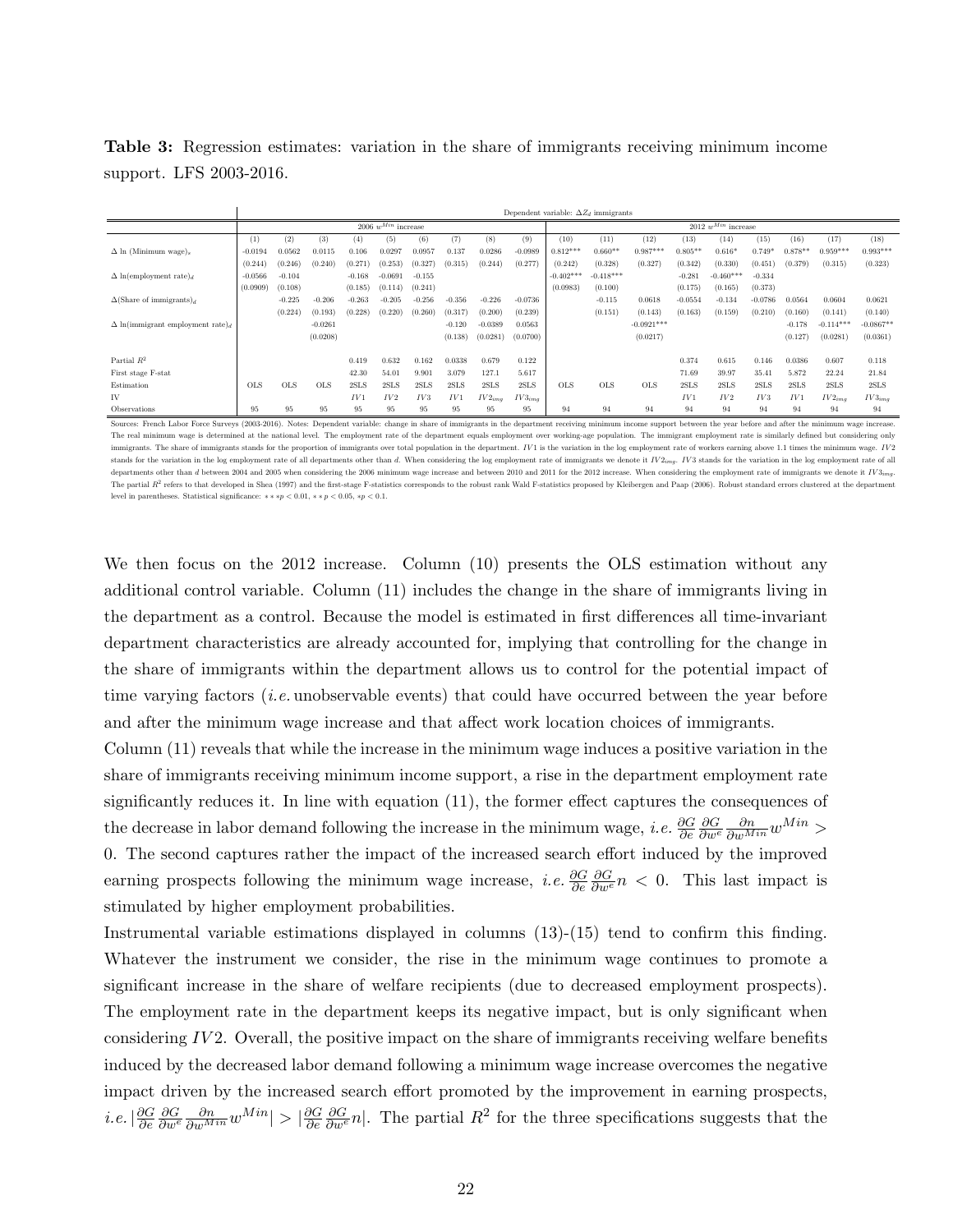instrument is relevant and the values of the robust first stage F-statistics reveal that the three instruments are strong and have a highly significant relation with the department's employment rate.

In a second stage we consider the expected real minimum wage of immigrants, which results from the interaction between the real minimum wage and the immigrant employment rate in the department. As revealed by column (12), the change in the log minimum wage continues to induce a rise in the share of welfare beneficiaries among immigrants. In contrast, the variation in the immigrant employment rate negatively impacts this share. These results remain robust when considering the 2SLS estimation. When using the employment rate of workers earning more than 1.1 times the minimum wage as an instrument, we find a very low value for partial  $R^2$  and for robust first stage F-statistics pointing to the weakness of the instrument. In contrast,  $IV2_{imq}$  and  $IV3_{img}$  arise as good instruments, with high partial  $R^2$  and robust first stage F-statistics above 20. For both cases, we still find that minimum wage increases foster a rise in the share of welfare benefit recipients among immigrants while increase in the immigrant's employment rate reduce this share. The fact that coefficients from the OLS and 2SLS estimations remain fairly close, suggest that OLS results are not driven by endogeneity issues.

Table C.1 in Appendix C proposes an approach in the style of Giulietti (2014), where the explanatory variable becomes the change in the log of the expected minimum wage. According to equation (9) a raise in  $w^{Min}$  induces an increase in the expected wage if and only if the wage gains are not offset by the adverse employment effects. If the expected wage increases, search effort increases reducing unemployment and thus the share of minimum income support recipients. A negative correlation should then arise between the expected minimum wage and the share of welfare recipients. This prediction is confirmed by estimations in Table C.1. While between the period before and after the 2006 no significant impact of the expected wage arises, the situation is modified when considering the 2012 increase in the minimum wage. During this period, the increase in the expected wage induces a decrease in the share of immigrants receiving welfare benefits.

For comparison purposes Table 4 replicates baseline estimations of equation (13) but considers as a dependent variable the share of natives being minimum income support recipients. During the period before and after the 2006 minimum wage increase (columns  $(1)-(4)$ ), the increase in the aggregate employment rate induced a significant decrease in the share of natives being welfare beneficiaries, suggesting that, in contrast with immigrants, the 2006 increase improved expected wages of natives, their search effort and promoted then a decrease in the share of welfare recipients reinforced by the higher employment probability of natives. This result is confirmed when using 2SLS estimations.

Columns (5)-(8) consider the 2012 increase. Results are in line with those obtained for immigrants, but coefficients are smaller. This is consistent with findings from our theoretical framework which predicts that for an identical increase in  $w^{Min}$  the impact on immigrant employment will be more negative since immigrants have in average lower productivity than natives,  $y_N > y_I$ . 2 SLS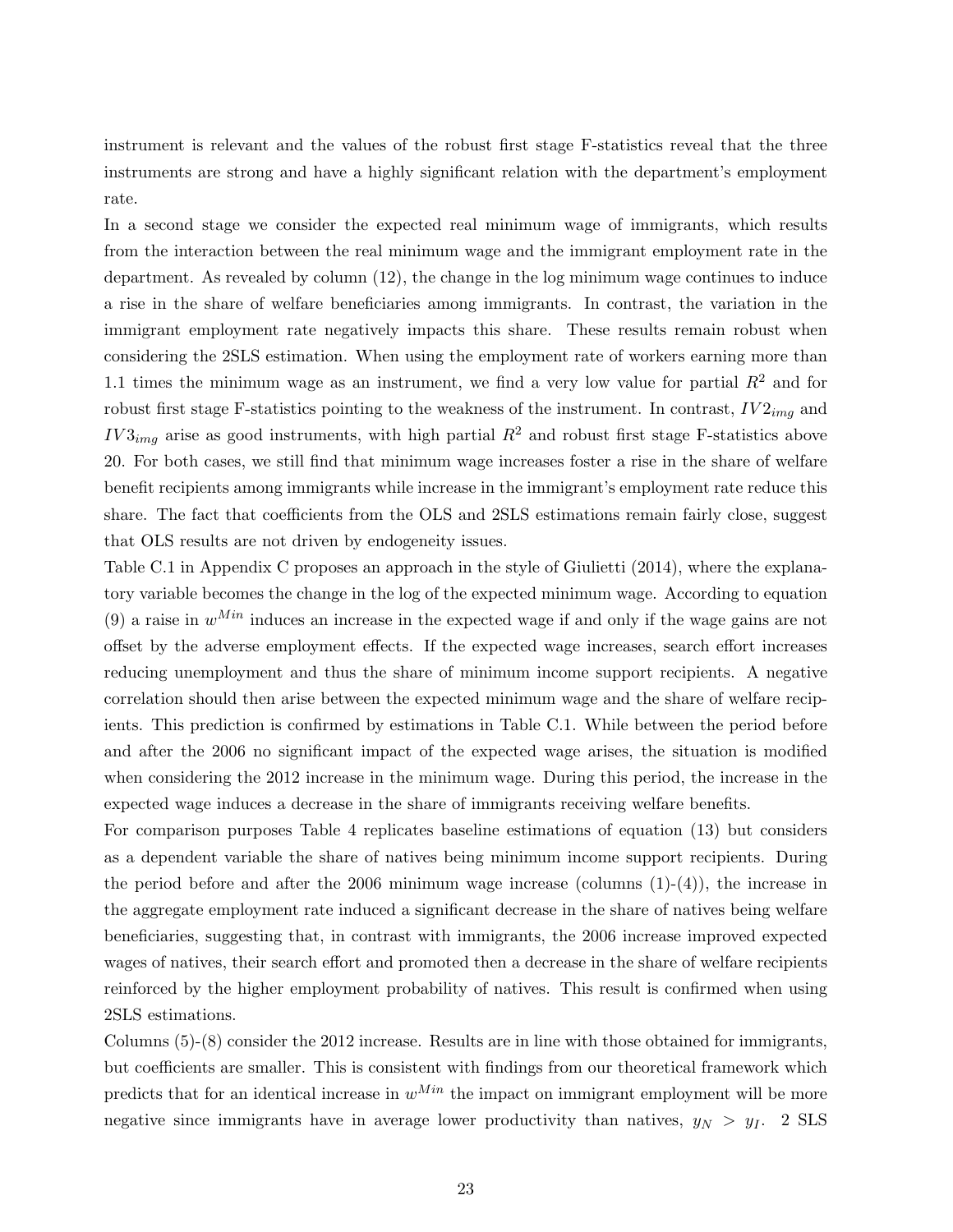estimations in columns  $(6)-(8)$  from Table 4 show that the 2012 increase in the minimum wage raised the share of natives receiving minimum income support between 0.215 and 0.319. This increase is clearly smaller than that estimated for the share of immigrants receiving minimum income support which goes from 0.616 to 0.805 (see columns (13)-(15) in Table 3).

In contrast, the improvement in the employment rate seems to play a more regular role in reducing the share of welfare beneficiaries among natives than among immigrants. While for immigrants the coefficient associated with the employment rate only arises as significant and equal to 0.460 when considering *IV* 2 (column (14) in Table 3), for natives all 2SLS estimations predict a negative and significant impact of employment on the share of welfare benefit recipients going from 0.146 to 0.216 points. This result suggests that, due to their higher employment probability, the expected minimum wage of natives increased relatively more than that of immigrants, stimulating relative search effort of natives, their outflows from unemployment and thus decreasing natives' inflows into the welfare system.

| <b>Table 4:</b> Regression estimates: variation in the share of natives receiving minimum income |  |  |  |
|--------------------------------------------------------------------------------------------------|--|--|--|
| support. LFS 2003-2016.                                                                          |  |  |  |

|                                             |              |                         |              |            | Dependent variable: $\Delta Z_d$ natives |            |             |            |  |  |
|---------------------------------------------|--------------|-------------------------|--------------|------------|------------------------------------------|------------|-------------|------------|--|--|
|                                             |              | 2006 $w^{Min}$ increase |              |            | 2012 $w^{Min}$ increase                  |            |             |            |  |  |
|                                             | (1)          | (2)                     | (3)          | (4)        | (5)                                      | (6)        | (7)         | (8)        |  |  |
| $\Delta$ ln (Minimum wage) <sub>s</sub>     | 0.0407       | 0.0783                  | 0.0417       | 0.105      | $0.324***$                               | $0.319***$ | $0.288***$  | $0.215*$   |  |  |
|                                             | (0.0588)     | (0.0668)                | (0.0573)     | (0.0816)   | (0.0794)                                 | (0.0804)   | (0.0744)    | (0.110)    |  |  |
| $\Delta$ ln(employment rate) <sub>d</sub>   | $-0.0594***$ | $-0.108***$             | $-0.0607***$ | $-0.143**$ | $-0.113***$                              | $-0.117**$ | $-0.146***$ | $-0.216**$ |  |  |
|                                             | (0.0196)     | (0.0311)                | (0.0235)     | (0.0614)   | (0.0288)                                 | (0.0513)   | (0.0552)    | (0.0966)   |  |  |
| $\Delta$ (Share of immigrants) <sub>d</sub> | 0.00736      | $-0.0215$               | 0.00662      | $-0.0423$  | $-0.0304$                                | $-0.0323$  | $-0.0452$   | $-0.0754$  |  |  |
|                                             | (0.0354)     | (0.0370)                | (0.0333)     | (0.0504)   | (0.0353)                                 | (0.0335)   | (0.0392)    | (0.0540)   |  |  |
|                                             |              |                         |              |            |                                          |            |             |            |  |  |
| Partial $R^2$                               |              | 0.419                   | 0.632        | 0.162      |                                          | 0.374      | 0.615       | 0.146      |  |  |
| First stage F-stat                          |              | 42.30                   | 54.01        | 9.901      |                                          | 71.69      | 39.97       | 35.41      |  |  |
| Estimation                                  | <b>OLS</b>   | 2SLS                    | 2SLS         | 2SLS       | <b>OLS</b>                               | 2SLS       | 2SLS        | 2SLS       |  |  |
| IV                                          |              | IV1                     | IV2          | IV3        |                                          | IV1        | IV2         | IV3        |  |  |
| Observations                                | 95           | 95                      | 95           | 95         | 94                                       | 94         | 94          | 94         |  |  |

Sources: French Labor Force Surveys (2003-2016). Notes: Dependent variable: change in share of natives in the department receiving minimum income support between the year before and after the minimum wage increase. The real minimum wage is determined at the national level. The employment rate of the department equals employment over working-age population. The share of immigrants stands for the proportion of immigrants over total population in the department. *IV* 1 is the variation in the log employment rate of workers earning above 1.1 times the minimum wage. *IV2* stands for the variation in the log employment rate of all departments other than *d*. *IV3* stands for the variation in the log employment rate of all departments other than *d* between 2004 and 2005 when considering the 2006 minimum wage increase and between 2010 and 2011 for the 2012 increase. The partial  $R^2$  refers to that developed in Shea (1997) and the first-stage F-statistics corresponds to the robust rank Wald F-statistics proposed by Kleibergen and Paap (2006). Robust standard errors clustered at the department level in parentheses. Statistical significance: *∗ ∗ ∗p <* <sup>0</sup>*.*01, *∗ ∗ p <* <sup>0</sup>*.*05, *<sup>∗</sup>p <* <sup>0</sup>*.*1.

All in all, findings from Tables 3 and 4 confirm the model's predictions. Following an increase in the minimum wage firms will only recruit workers whose productivity remains above or equal the new level of the minimum wage. If the proportion of low productive immigrants is larger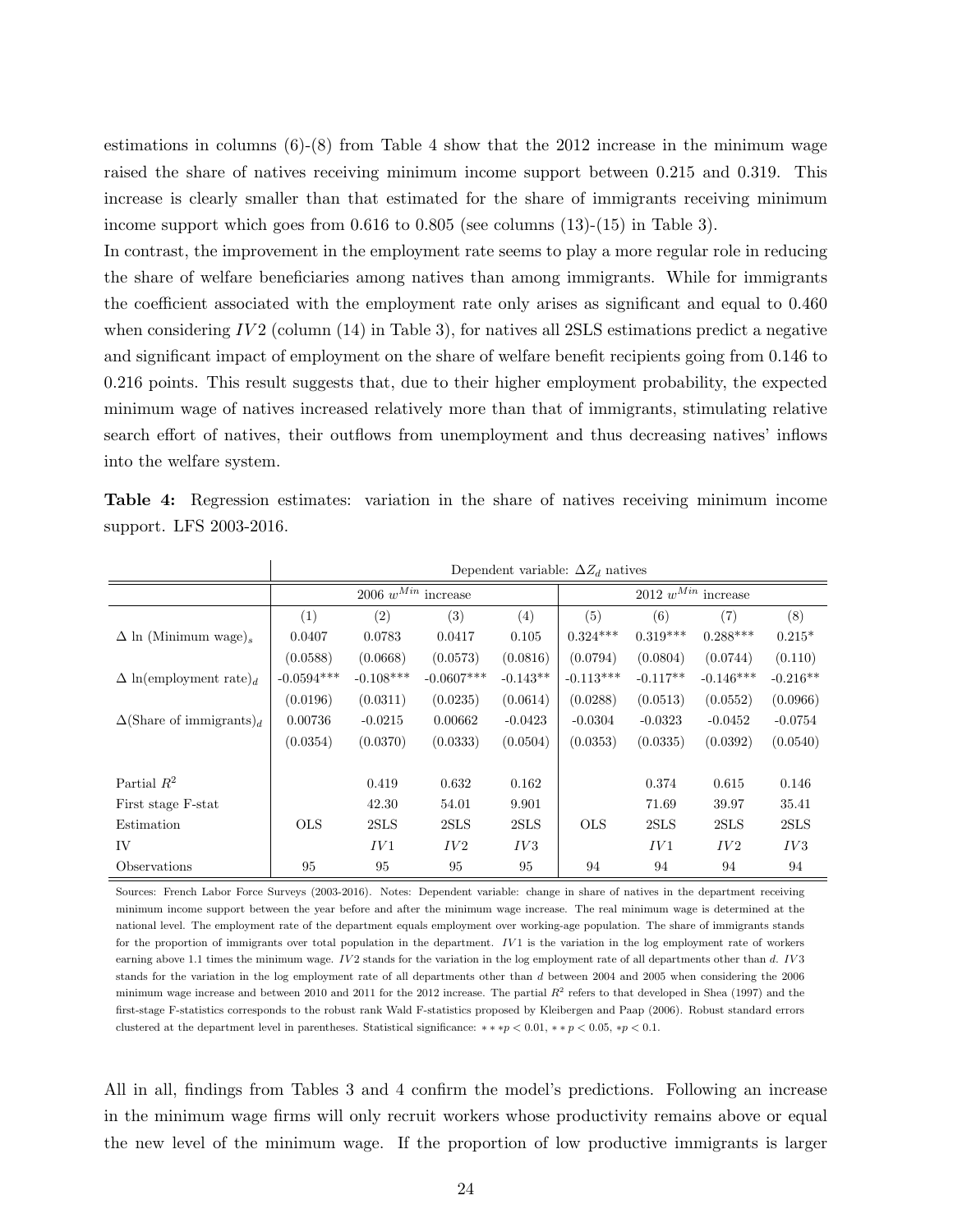than that of natives we expect that following a minimum wage increase there will be a more important decrease in the labor demand of immigrants with respect to that of natives. The expected wage of immigrants will become lower than the expected wage of natives inducing a more important decrease in their search effort and a larger increase in the share of welfare recipients among immigrants.

#### **4.1 Robustness and placebo tests**

In this section we provide further evidence of robustness of our results and the validity of the identification strategy. As already stated more than 76% of minimum income recipients has less than the Baccalaureate diploma. People with such low education level could at best expect to find a job paid at the minimum wage, implying that they should be the main victims or beneficiaries of a minimum wage increase. While Table 3 considers all immigrants together, Panels A and B of Table 5 consider, respectively, the sample of individuals having less than secondary education (less than the Baccalaureate) and the sample of individuals having secondary education or more. The first nine columns in Table 5 consider the variation between one year before and one year after the 2006 increase in the minimum wage while columns (10)-(18) consider the variation between the year before and after the 2012 increase. Columns  $(1)-(3)$  and  $(10)-(12)$  present OLS estimates, while the other columns report 2SLS estimated. Robust standard errors are clustered at the department level. In columns  $(1)-(2)$ ,  $(4)-(6)$ ,  $(10)-(11)$  and  $(13)-(15)$  we consider that the expected wage results from the interaction between the real minimum wage and the employment rate in the department. In columns  $(3), (7)-(9), (12)$  and  $(16)-(18)$ , we alternatively consider that the expected low/high skilled real minimum wage, results from the interaction between the minimum wage and the department's employment rate of low skilled workers in Panel A and of high skilled workers in Panel B. In every department we control by the change in the share of immigrants before and after the minimum wage increase.  $IV1$ ,  $IV2$  and  $IV3$  are defined as previously, while  $IV2_{sk}$  and  $IV3_{sk}$ consider low skilled employment rates in Panel A and high skilled employment rates in Panel B. In line with findings in Table 3, Panel A in Table 5 reveals that the 2006 increase in the minimum wage did not induce any significant impact on the share of low skilled immigrants receiving welfare benefits. The situation completely differs when considering the 2012 increase. As revealed by the OLS estimation in column (11) of Panel A, the rise in the minimum wage promoted on increase in the share of low skilled immigrants receiving welfare benefits. In contrast, the improvement in the employment rate negatively impacted this share. Estimated coefficients remain fairly stable when considering the 2SLS estimation in columns (13)-(15). This suggests that endogeneity issues are not of major importance.

Column (12) considers instead the employment rate of low skilled workers in the department to define the expected wage. The positive impact of the minimum wage change in the share of low skilled immigrants receiving welfare benefits is now reinforced, while improvements in the low skilled employment rate continue to significantly reduce the proportion of minimum income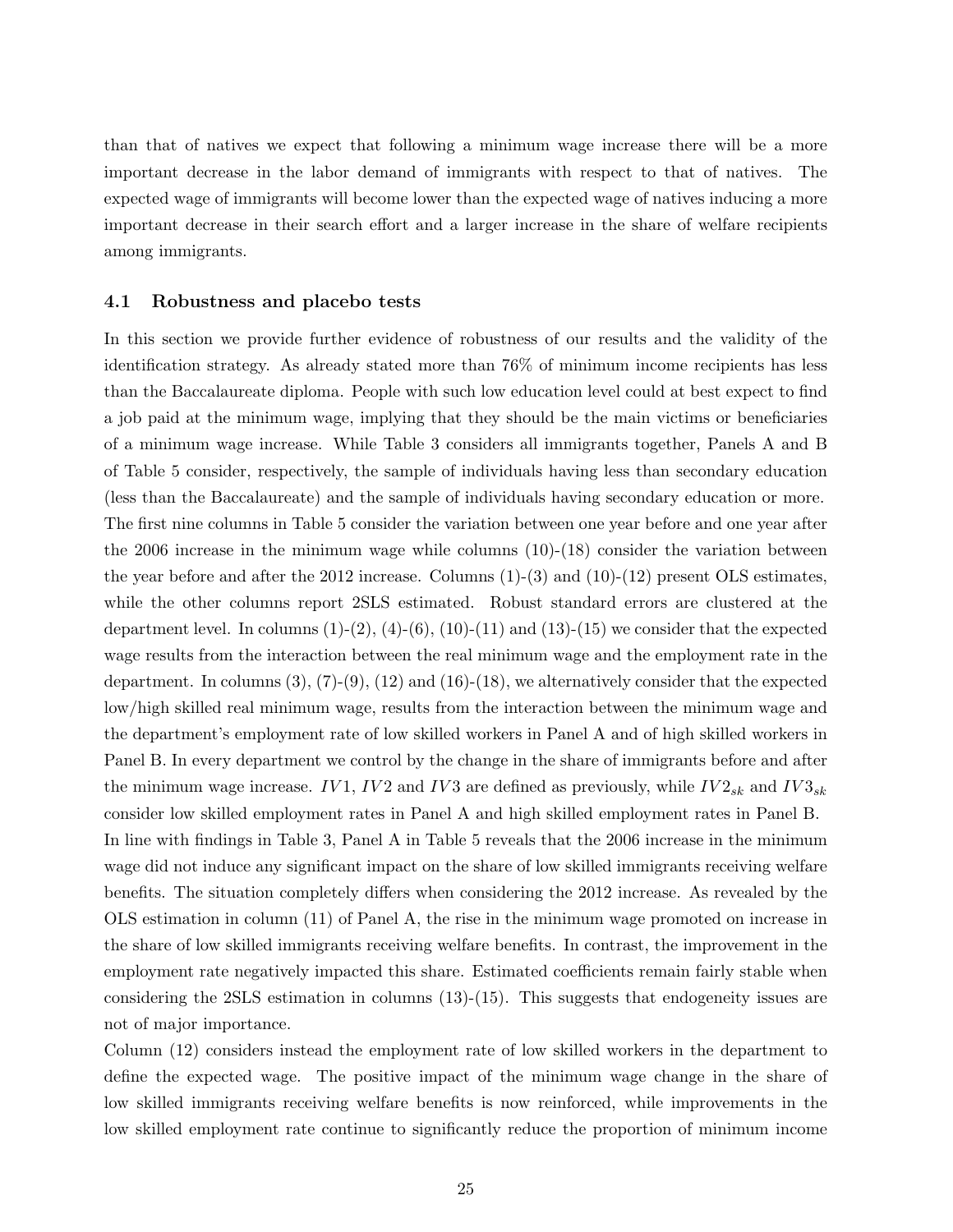support recipients. Again, coefficients estimates are barely modified in the 2SLS estimation. Note though that  $IV1$  arises here as weak instrument with a low partial  $R^2$  and F-statistic.

**Table 5:** Regression estimates: variation in the share of low and high skilled immigrants receiving minimum income support. LFS 2003-2016.

|                                                                                                                                                                                                                         |            |            |            |            |                         |           |                                 |            |            | Dependent variable: $\Delta Z_d$ immigrants                                                 |             |             |           |                         |            |           |             |              |
|-------------------------------------------------------------------------------------------------------------------------------------------------------------------------------------------------------------------------|------------|------------|------------|------------|-------------------------|-----------|---------------------------------|------------|------------|---------------------------------------------------------------------------------------------|-------------|-------------|-----------|-------------------------|------------|-----------|-------------|--------------|
|                                                                                                                                                                                                                         |            |            |            |            | $2006~w^{Min}$ increase |           |                                 |            |            |                                                                                             |             |             |           | $2012~w^{Min}$ increase |            |           |             |              |
|                                                                                                                                                                                                                         | (1)        | (2)        | (3)        | (4)        | (5)                     | (6)       | (7)                             | (8)        | (9)        | (10)                                                                                        | (11)        | (12)        | (13)      | (14)                    | (15)       | (16)      | (17)        | (18)         |
|                                                                                                                                                                                                                         |            |            |            |            |                         |           | Panel A: variation in the share |            |            | of low skilled immigrants receiving minimum income support                                  |             |             |           |                         |            |           |             |              |
| $\Delta$ ln (Minimum wage) <sub>s</sub>                                                                                                                                                                                 | $-0.0228$  | 0.00589    | 0.0159     | 0.162      | $-0.0504$               | 0.0290    | 0.182                           | 0.0666     | 0.0123     | $1.011***$                                                                                  | $0.920**$   | $1.167***$  | $1.009**$ | $0.906*$                | $1.235***$ | $0.959*$  | $1.110***$  | $1.263***$   |
|                                                                                                                                                                                                                         | (0.311)    | (0.307)    | (0.337)    | (0.321)    | (0.315)                 | (0.444)   | (0.400)                         | (0.331)    | (0.349)    | (0.330)                                                                                     | (0.448)     | (0.422)     | (0.483)   | (0.471)                 | (0.622)    | (0.539)   | (0.423)     | (0.450)      |
| $\Delta$ ln(employment rate) <sub>d</sub>                                                                                                                                                                               | $-0.0152$  | $-0.0336$  |            | $-0.236$   | 0.0393                  | $-0.0635$ |                                 |            |            | $-0.464***$                                                                                 | $-0.474***$ |             | $-0.390*$ | $-0.487***$             | $-0.176$   |           |             |              |
|                                                                                                                                                                                                                         | (0.157)    | (0.167)    |            | (0.264)    | (0.221)                 | (0.413)   |                                 |            |            | (0.111)                                                                                     | (0.117)     |             | (0.228)   | (0.155)                 | (0.369)    |           |             |              |
| $\Delta$ (Share of immigrants) <sub>d</sub>                                                                                                                                                                             |            | $-0.0864$  | $-0.106$   | $-0.209$   | $-0.0423$               | $-0.104$  | $-0.291$                        | $-0.163$   | $-0.102$   |                                                                                             | $-0.0687$   | 0.0690      | $-0.0321$ | $-0.0746$               | 0.0612     | 0.0126    | 0.0537      | 0.0952       |
|                                                                                                                                                                                                                         |            | (0.223)    | (0.217)    | (0.202)    | (0.248)                 | (0.324)   | (0.268)                         | (0.203)    | (0.231)    |                                                                                             | (0.210)     | (0.197)     | (0.217)   | (0.219)                 | (0.268)    | (0.213)   | (0.195)     | (0.199)      |
| $\Delta$ ln(low sk employment rate) <sub>d</sub>                                                                                                                                                                        |            |            | $-0.0505$  |            |                         |           | $-0.284$                        | $-0.122**$ | $-0.0455$  |                                                                                             |             | $-0.152***$ |           |                         |            | $-0.277*$ | $-0.186***$ | $-0.0948$    |
|                                                                                                                                                                                                                         |            |            | (0.0434)   |            |                         |           | (0.383)                         | (0.0483)   | (0.134)    |                                                                                             |             | (0.0429)    |           |                         |            | (0.157)   | (0.0420)    | (0.101)      |
|                                                                                                                                                                                                                         |            |            |            |            |                         |           |                                 |            |            |                                                                                             |             |             |           |                         |            |           |             |              |
| Partial $R^2$                                                                                                                                                                                                           |            |            |            | 0.412      | 0.639                   | 0.163     | 0.0348                          | 0.672      | 0.232      |                                                                                             |             |             | 0.374     | 0.615                   | 0.146      | 0.0629    | 0.497       | 0.142        |
| First stage F-stat                                                                                                                                                                                                      |            |            |            | 38.70      | 54.10                   | 9.795     | 1.355                           | 31.85      | 11.20      |                                                                                             |             |             | 71.69     | 39.97                   | 35.41      | 6.969     | 16.44       | 18.28        |
| Estimation                                                                                                                                                                                                              | <b>OLS</b> | <b>OLS</b> | <b>OLS</b> | 2SLS       | 2SLS                    | 2SLS      | 2SLS                            | 2SLS       | 2SLS       | <b>OLS</b>                                                                                  | <b>OLS</b>  | <b>OLS</b>  | 2SLS      | 2SLS                    | 2SLS       | 2SLS      | 2SLS        | 2SLS         |
| IV                                                                                                                                                                                                                      |            |            |            | IV1        | IV2                     | IV3       | IV1                             | $IV2_{sk}$ | $IV3_{sk}$ |                                                                                             |             |             | IV1       | IV2                     | IV3        | IV1       | $IV2_{sk}$  | $IV3_{sk}$   |
| Observations                                                                                                                                                                                                            | 93         | 93         | 93         | 93         | 93                      | 93        | 93                              | 93         | 93         | 94                                                                                          | 94          | 94          | 94        | 94                      | 94         | 94        | 94          | 94           |
|                                                                                                                                                                                                                         | (1)        | (2)        | (3)        | (4)        | (5)                     | (6)       | (7)                             | (8)        | (9)        | (10)                                                                                        | (11)        | (12)        | (13)      | (14)                    | (15)       | (16)      | (17)        | (18)         |
|                                                                                                                                                                                                                         |            |            |            |            |                         |           |                                 |            |            | Panel B: variation in the share of high skilled immigrants receiving minimum income support |             |             |           |                         |            |           |             |              |
| $\Delta$ ln (Minimum wage).                                                                                                                                                                                             | 0.0728     | 0.134      | 0.113      | 0.0626     | 0.108                   | 0.225     | 0.0663                          | 0.125      | 0.134      | $0.650*$                                                                                    | 0.263       | 0.444       | 0.505     | 0.186                   | 0.349      | 0.516     | 0.431       | 0.0824       |
|                                                                                                                                                                                                                         | (0.261)    | (0.270)    | (0.258)    | (0.303)    | (0.263)                 | (0.284)   | (0.473)                         | (0.262)    | (0.240)    | (0.344)                                                                                     | (0.511)     | (0.554)     | (0.509)   | (0.481)                 | (0.514)    | (0.496)   | (0.581)     | (0.768)      |
| $\Delta$ ln(employment rate) <sub>d</sub>                                                                                                                                                                               | $-0.0578$  | $-0.0960$  |            | $-0.00289$ | $-0.0623$               | $-0.215$  |                                 |            |            | $-0.245*$                                                                                   | $-0.288**$  |             | $-0.0699$ | $-0.358$                | $-0.211$   |           |             |              |
|                                                                                                                                                                                                                         | (0.0828)   | (0.107)    |            | (0.172)    | (0.0959)                | (0.228)   |                                 |            |            | (0.142)                                                                                     | (0.137)     |             | (0.279)   | (0.249)                 | (0.306)    |           |             |              |
| $\Delta$ (Share of immigrants) <sub>d</sub>                                                                                                                                                                             |            | $-0.183$   | $-0.141$   | $-0.128$   | $-0.163$                | $-0.253$  | $-0.128$                        | $-0.144$   | $-0.147$   |                                                                                             | $-0.290$    | $-0.153$    | $-0.192$  | $-0.321*$               | $-0.255$   | $-0.157$  | $-0.152$    | $-0.134$     |
|                                                                                                                                                                                                                         |            | (0.222)    | (0.188)    | (0.232)    | (0.215)                 | (0.261)   | (0.231)                         | (0.188)    | (0.192)    |                                                                                             | (0.181)     | (0.192)     | (0.187)   | (0.180)                 | (0.196)    | (0.196)   | (0.188)     | (0.253)      |
| $\Delta$ ln(high sk employment rate) <sub>d</sub>                                                                                                                                                                       |            |            | $-0.0460$  |            |                         |           | $-0.00513$                      | $-0.0563$  | $-0.0643$  |                                                                                             |             | $-0.147***$ |           |                         |            | $-0.0699$ | $-0.162**$  | $-0.533$     |
|                                                                                                                                                                                                                         |            |            | (0.0366)   |            |                         |           | (0.304)                         | (0.0517)   | (0.0638)   |                                                                                             |             | (0.0489)    |           |                         |            | (0.279)   | (0.0773)    | (0.380)      |
|                                                                                                                                                                                                                         |            |            |            |            |                         |           |                                 |            |            |                                                                                             |             |             |           |                         |            |           |             |              |
| Partial $R^2$                                                                                                                                                                                                           |            |            |            | 0.419      | 0.632                   | 0.208     | 0.0144                          | 0.607      | 0.193      |                                                                                             |             |             | 0.379     | 0.618                   | 0.202      | 0.0638    | 0.652       | 0.0575       |
| First stage F-stat                                                                                                                                                                                                      |            |            |            | 42.30      | 54.01                   | 21.46     | 1.543                           | 40.95      | 27.81      |                                                                                             |             |             | 68.55     | 39.63                   | 20.91      | 2.936     | 54.90       | 6.997        |
| Estimation                                                                                                                                                                                                              | <b>OLS</b> | <b>OLS</b> | <b>OLS</b> | 2SLS       | 2SLS                    | 2SLS      | 2SLS                            | 2SLS       | 2SLS       | <b>OLS</b>                                                                                  | <b>OLS</b>  | <b>OLS</b>  | 2SLS      | 2SLS                    | 2SLS       | 2SLS      | 2SLS        | $2{\rm SLS}$ |
| IV                                                                                                                                                                                                                      |            |            |            | IV1        | IV2                     | IV3       | IV1                             | $IV2_{sk}$ | $IV3_{sk}$ |                                                                                             |             |             | IV1       | IV2                     | IV3        | IV1       | $IV2_{sk}$  | $IV3_{sk}$   |
| Observations                                                                                                                                                                                                            | 95         | 95         | 95         | 95         | 95                      | 95        | 95                              | 95         | 95         | 92                                                                                          | 92          | 92          | 92        | 92                      | 92         | 92        | 92          | 92           |
| Sources: French Labor Force Surveys (2003-2016) Notes: Dependent variable: change in share of immigrants in the department receiving minimum income support between the year before and after the minimum wage increase |            |            |            |            |                         |           |                                 |            |            |                                                                                             |             |             |           |                         |            |           |             |              |

The real minimum wage is determined at the national level. The employment rate of the department equals employment over working-age population. The low/high skilled employment rate is similarly defined but considering only people of the corresponding skill. The share of immigrants stands for the proportion of immigrants over total population in the department. IV1 is the variation in the log employment rate of workers earning above 1.1 times minimum wage.  $IV2$  stands for the variation in the log employment rate of all departments other than d. When considering the log employment rate of low or high skilled workers we denote it  $IV2_{sk}$ .  $IV3$  stands for the var in the log employment rate of all departments other than *d* between 2004 and 2005 when considering the 2006 minimum wage increase and between 2010 and 2011 for the 2012 increase. When considering the employment rate of low or high skilled workers we denote it as  $IV3_{ab}$ . The partial  $R^2$  refers to that developed in Shea (1997) and the first-stage F-statistics corresponds to the robust rank Wald F-statistics proposed by Kleibergen and P referred in parentheses. Statistical significance:  $** * p < 0.01, ** p < 0.05, * p < 0.1$ .

Panel B in Table 5 proposes a falsification test consisting in testing the hypothesis that minimum wage changes affects search efforts (and thus the probability of being a welfare benefit recipient) of individuals who should not be affected by it. More precisely we consider as a dependent variable the change in the share of high skilled immigrants receiving minimum income support. The expected wage of high skilled individuals should not be affected by a minimum wage increase, since these people earn higher wages. Therefore, their search effort should not be modified by the minimum wage change. We expect no significant correlation to arise between minimum wage changes and the share of high skilled immigrants receiving welfare benefits. Panel B confirms that neither minimum wage nor the employment rate changes have significant impact on the share of high skilled immigrants receiving welfare benefits. This result confirms that following a minimum wage increase the induced adjustments in employment and search effort concern low skilled labor, that is workers paid at the minimum wage.

As a last falsification test we focus on period 2007-2009. In 2008 there was no discretionary increase in the minimum wage decided by the government, so we should not find any significant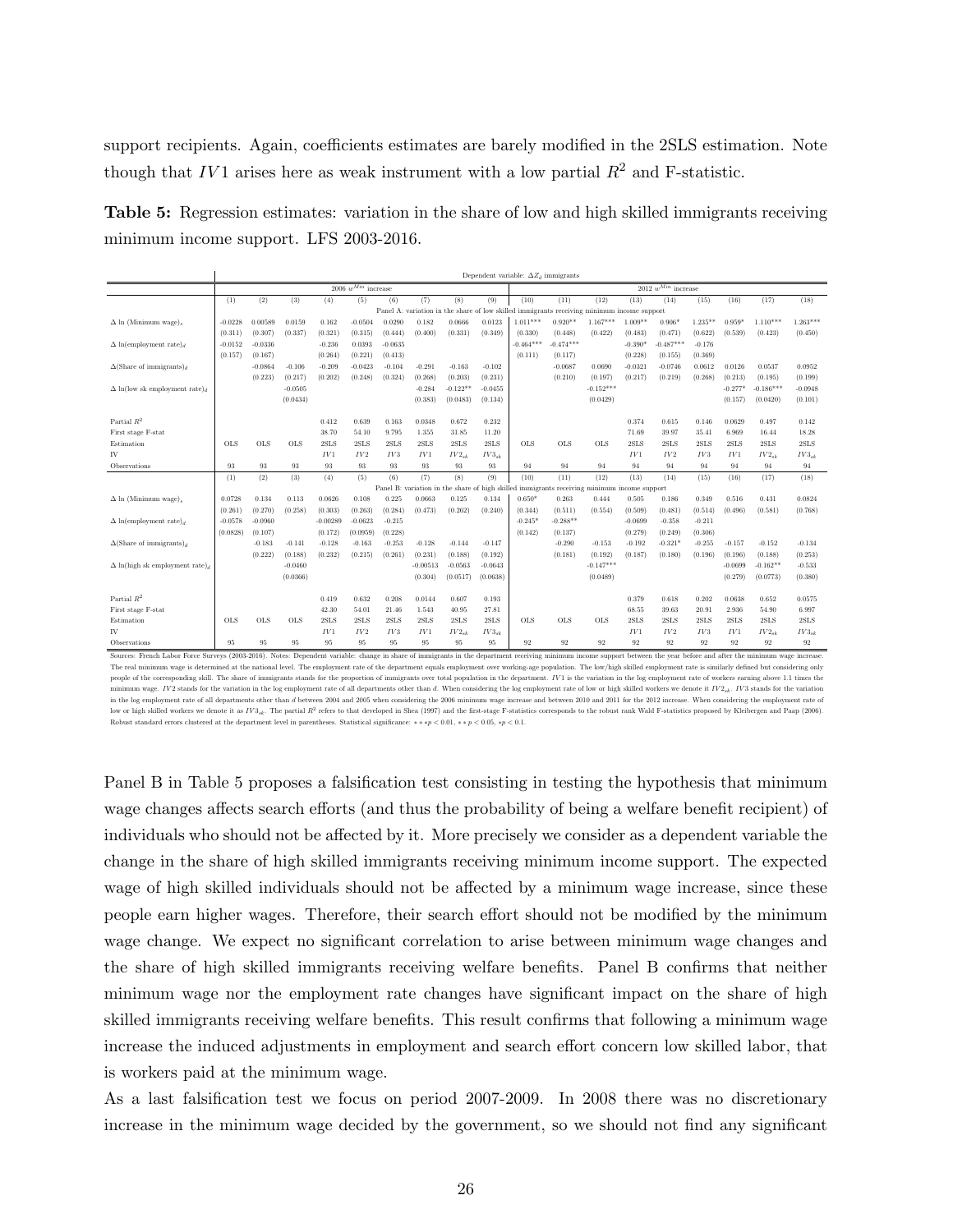effect of the minimum wage on the share of welfare recipients. Results are reported in Table 6. The expected minimum wage is defined as the interaction between the real minimum wage and the departments' employment rate. Whether we consider the OLS or the 2SLS estimation, the minimum wage change has no significant effect on the variation in the share of immigrants being welfare beneficiaries. This finding is not surprising. Since in 2008 there was no government legislated increase in the minimum wage, we do not expect a decrease in labor demand induced by higher labor costs. The share of welfare recipients is only significantly and negatively influenced by improvements in the employment rate.

**Table 6:** Placebo test: variation between 2007 and 2009 in the share of immigrants receiving minimum income support. LFS 2003-2016.

|                                             |            | Dependent variable: $\Delta Z_d$ |                              |
|---------------------------------------------|------------|----------------------------------|------------------------------|
|                                             |            |                                  | immig. between 2007 and 2009 |
|                                             | (1)        | (2)                              | (3)                          |
| $\Delta$ ln (Minimum wage).                 | 0.114      | 0.116                            | 0.0349                       |
|                                             | (0.282)    | (0.363)                          | (0.295)                      |
| $\Delta$ ln(employment rate) <sub>d</sub>   | $-0.158**$ | $-0.156$                         | $-0.213**$                   |
|                                             | (0.0704)   | (0.214)                          | (0.0864)                     |
| $\Delta$ (Share of immigrants) <sub>d</sub> | 0.00417    | 0.00471                          | $-0.0205$                    |
|                                             | (0.109)    | (0.144)                          | (0.104)                      |
|                                             |            |                                  |                              |
| Partial $R^2$                               |            | 0.120                            | 0.532                        |
| First stage F-stat                          |            | 12.56                            | 24.88                        |
| Estimation                                  | OLS        | 2SLS                             | 2SLS                         |
| IV                                          |            | IV1                              | IV <sub>2</sub>              |
| Observations                                | 95         | 95                               | 95                           |

Sources: French Labor Force Surveys (2003-2016). Notes: Dependent variable: change in share of immigrants in the department receiving minimum income support between 2007 and 2009. The real minimum wage is determined at the national level. The employment rate of the department equals employment over working-age population. The share of immigrants stands for the proportion of immigrants over total population in the department. *IV* 1 is the variation in the log employment rate of workers earning above 1.1 times the minimum wage.  $IV2$  stands for the variation in the log employment rate of all departments other than *d*. The partial *R*<sup>2</sup> refers to that developed in Shea (1997) and the first-stage F-statistics corresponds to the robust rank Wald F-statistics proposed by Kleibergen and Paap (2006). Robust standard errors clustered at the department level in parentheses. Statistical significance: *∗ ∗ ∗p <* <sup>0</sup>*.*01, *∗ ∗ p <* <sup>0</sup>*.*05, *<sup>∗</sup>p <* <sup>0</sup>*.*1.

# **5 Conclusion**

The impact of minimum wage in immigrants is important not only because of the over-representation of foreign born among the low skilled workforce, but also because the impact of the minimum wage on immigrants may be longer-lasting than for natives. A large share of immigrants with little education may be mired in low-wage jobs for their entire working life (see Orrenius and Zavodny, 2008). Changes in the level of the minimum wage and its impact on employment play then a major role in both the standards of living and the labor market performance of immigrants.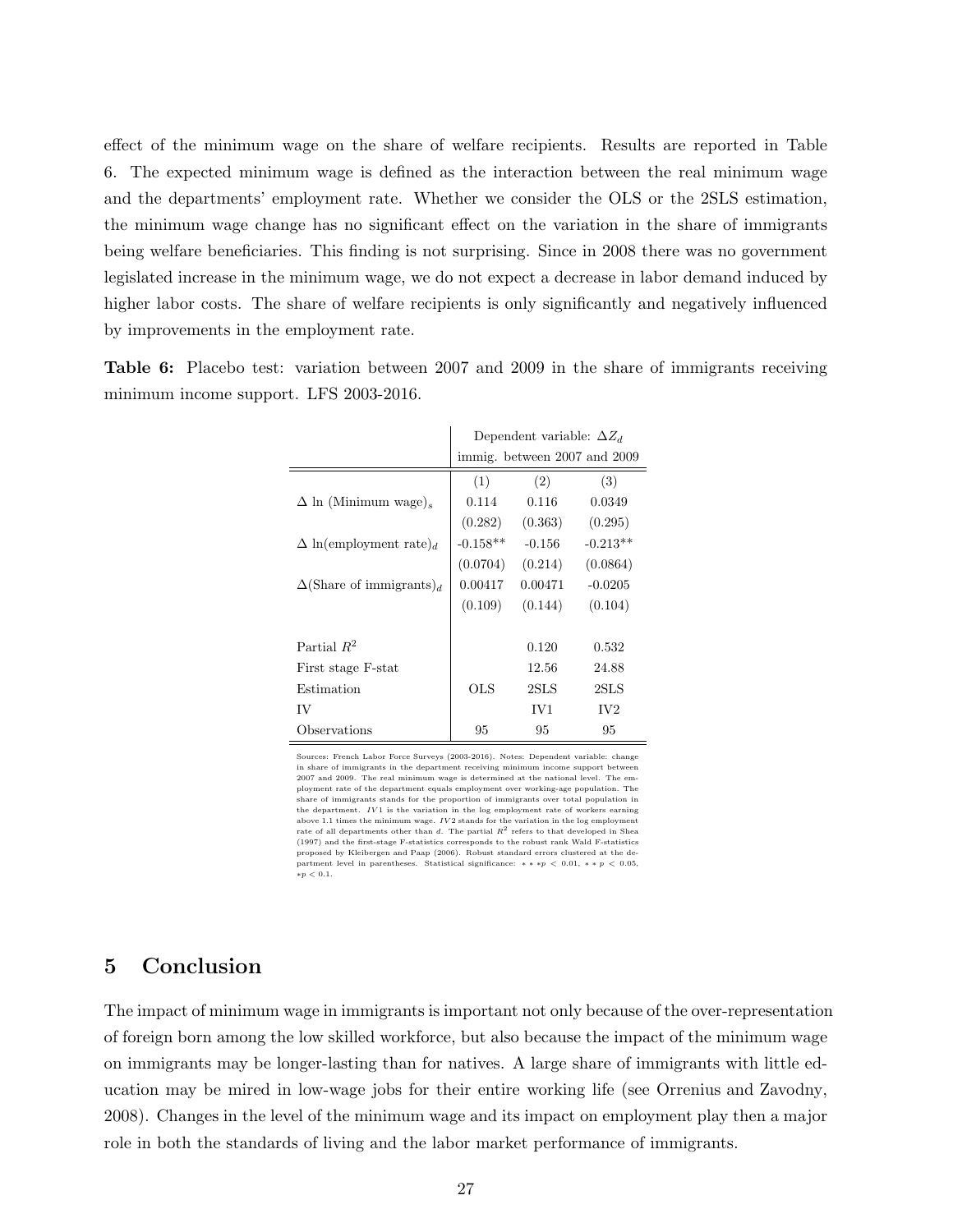This paper studies an under-explored aspect of the minimum wage: its effect on the share of participants in the welfare system. More precisely, the paper analyzes how the share of foreign born receiving welfare benefits is modified by a minimum wage increase. Immigrants have in average lower productivity than natives. Following a government legislated increase in the minimum wage, productivity requirements of firms increase, implying that relatively more immigrants than natives become non profitable workers. While higher earnings should push unemployed immigrants to search more intensively for a job, the reduced employment opportunities push them into unemployment and eventually into the welfare system.

Using the French LFS 2003-2016 we exploit the 2006 and 2012 government legislated increase in the minimum wage to test these theoretical predictions. While the 2006 increase followed a three years period where the lowest wage had already increased by 17.6% and therefore, no significant effect arises after the 2006 increase, the situation is modified for 2012. The 0.6 percentage points increase in 2012 is estimated to be associated with an increase in the share of immigrants receiving minimum income support. The effect of the minimum wage on the share of welfare recipients is larger for immigrants than natives and is driven by low-skilled immigrants. For high-skilled immigrants the minimum wage does not display any significant effect.

Our paper has at least two policy implications. First, when designing minimum wage laws policymakers should take into account the impact of a minimum wage change on immigrants' labor market outcomes, besides its known impact on wage distribution and employment. Second, the combined reduction in welfare aids and increased minimum wage implemented by the French government over the past decades was aimed at reducing social spending while ensuring the standards of living of the most vulnerable population. Our paper suggests that these policies are useless for immigrants since minimum wage increases push them into unemployment and eventually into a welfare system which is becoming less and less generous. Immigrants are then twice losers of this policy combination.

#### **Compliance with Ethical Standards**

Eva Moreno Galbis has received a research grant from the Institut Universitaire de France. This work was also supported by the French National Research Agency Grant ANR-17-EURE-0020.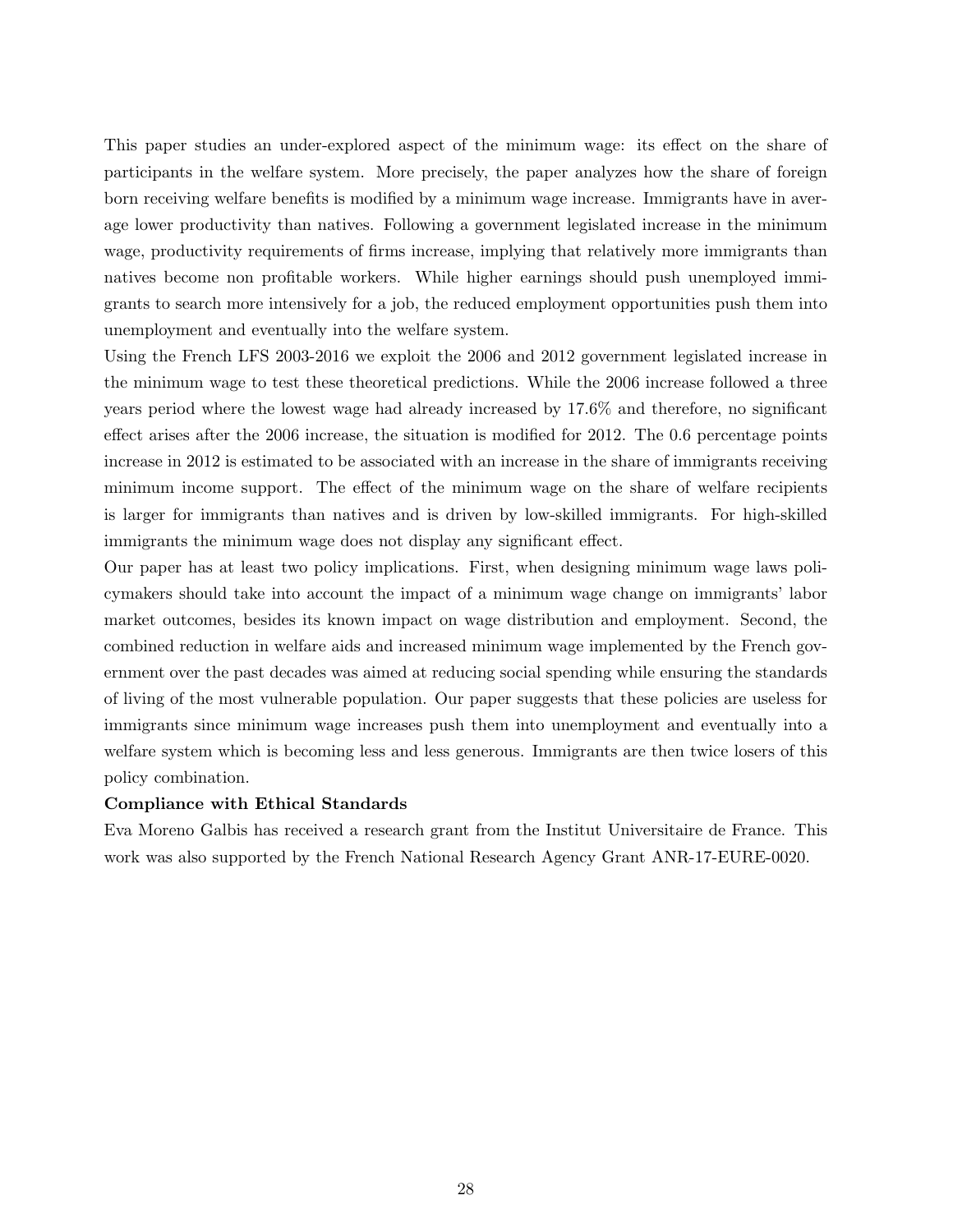# **References**

- Allegretto, S., Dube, A., and Reich, M. (2011). Do minimum wages really reduce teen employment? accounting for heterogeneity and selectivity in state panel data. *Insdustrial Relations*, 50(2):205–240.
- Baker, M. and Benjamin, D. (1995). The receipt of transfer payments by immigrants in canada. *Journal of Human Resources*, 30(4):650–676.
- Blau, F. (1984). The use of transfer payments by immigrants. *Industrial and Labor Relations Review*, 37(2):222–239.
- Borjas, G. and Hilton, L. (1991). Immigration and the welfare state: immigrant participation in mean-tested entitlement programs. *Quarterly Journal of Economics*, 111:575–604.
- Borjas, G. and Trejo, S. (1991). Immigrant participation in the welfare system. *Industrial and Labor Relations Review*, 44(2):195–211.
- Borjas, G. and Trejo, S. (1993). National origin and immigrant welfare recipiency. *Journal of Public Economics*, 50:325–344.
- Bratsberg, B., Raaum, O., and Roed, K. (2010). When minority labor migrants meet the welfare state. *Journal of Labor Economics*, 28(3):633–676.
- Card, D. (1992a). Do minimum wages reducee mployment? a case study of california, 1987-1989. *Industrial and Labor Relations Review*, 4646:3854.:38–54.
- Card, D. (1992b). Using regional variation in wages to measure the effects of the federal minimum wage. *Industrial and Labor Relations Review*, 46:22–27.
- Card, D. and DiNardo, J. (2000). Do immigrant inflows lead to native outflows? *The American Economic Review, Papers and Proceedings of the One Hundred Twelfth Annual Meeting of the American Economic Association*, 90(2):360–367.
- Card, D. and Krueger, A. (1994). Minimum wages and employment: A case study of the fast-food industry in new jersey and pennsylvania. *American Economic Review*, 84(4):772–793.
- Clemens, J. and Strain, M. (2018). The short-run employment effects of recent minimum wage changes: Evidence from the american community survey. *Contemporary Economic Policy*, 36(4):711–722.
- Clemens, J. and Wither, M. (2019). The minimum wage and the great recession: Evidence of effects on the employment and income trajectories of low-skilled workers. *Journal of Public Economics*, 170:53–67.
- Crossley, T., McDonald, J., and Worswick, C. (2001). Immigrant benefit receipt revisited sensitivity of the choice of survey years and model specification. *Journal of Human Ressources*, 36:379–397.
- Currie, J. and Fallick, B. (1996). The minimum wage and the employment of youth: Evidence from the nlsy. *Journal of Human Ressources*, 31:404–428.
- Datta-Gupta, N. and Kromann, L. (2014). Differences in the labour market entry of second-generation immigrants and ethnic danes. *IZA Journal of Migration*, 3(16).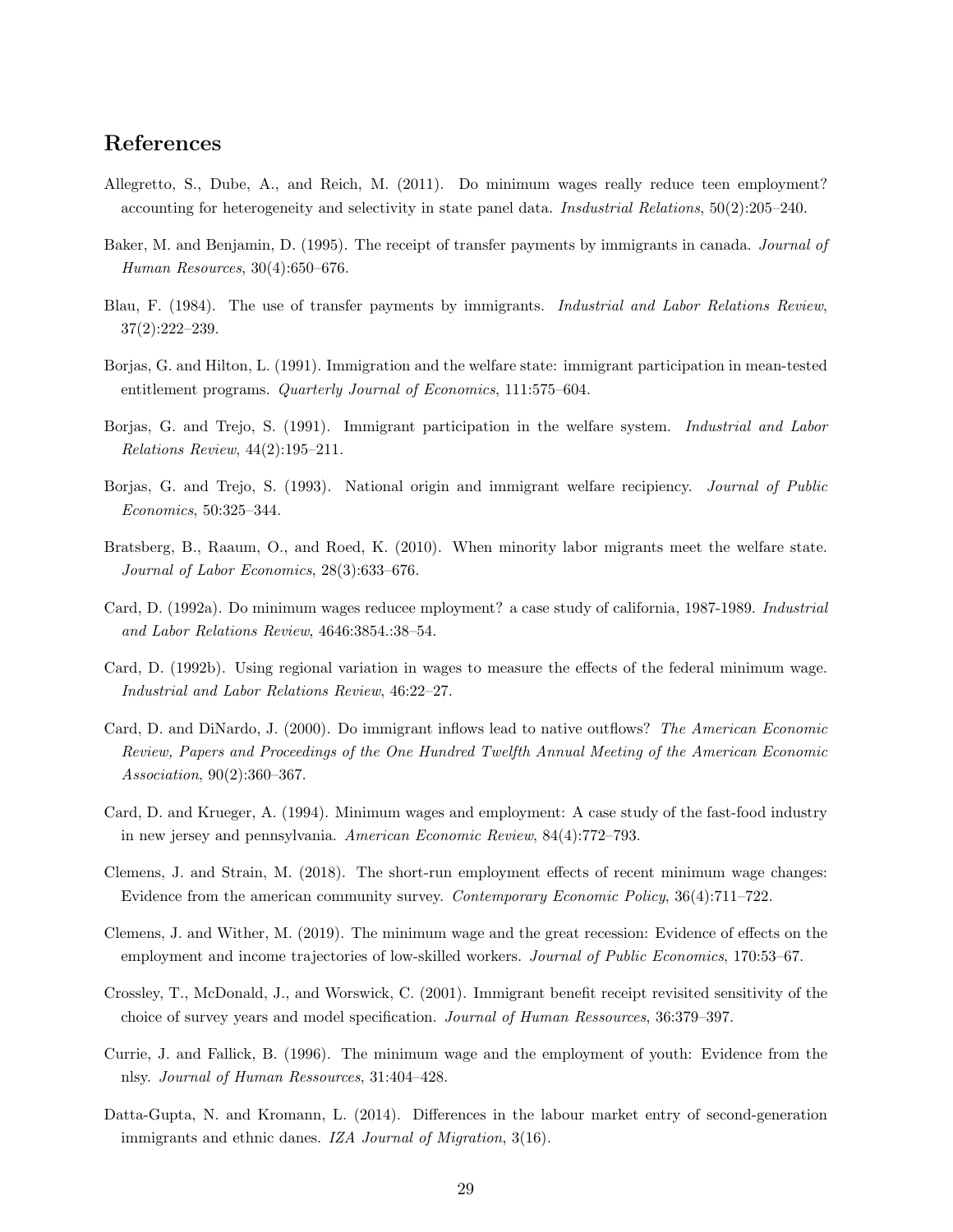- Deere, D., Murphy, K., and Welch, F. (1995). Employment and the 1990-1991 minimum wage hike. *American Economic Review: Papers and Proceedings*, 85:232–37.
- Dube, A., Lester, W., and Reich, M. (2010). Minimum wage effects across state borders: Estimates using contiguous counties. *Review of Economics and Statistics*, 92(4):945–64.
- Dube, A., Naidu, S., and Reich, M. (2007). The economic effects of a city wide minimum wage. *Industrial and Labor Relations Review*, 60(4):522–43.
- Giulietti, C. (2014). Is the minimum wage a pull fator for immigrants? *ILR Review*, 67:649–674.
- Giulietti, C., Wahba, J., and Zenou, Y. (2018). Strong versus weak ties in migration. *European Economic Review*, 104:111–137.
- Hall, R. and Milgrom, P. (2008). The limited influence of unemployment on the wage bargain. *American Economic Review*, 98(4):1653–1674.
- Hansen, J. and Lofstrom, M. (2003). Immigrant assimilation and welfare participation: Do immigrants assimilate into or out of welfare? *The Journal of Human Resources*, 38(1):74–98.
- Katz, L. and Murphy, K. (1992). Changes in relative wages, 1963-1987: Supply and demand factors. *Quarterly Journal of Economics*, 107:35–78.
- Kim, T. and Taylor, L. (1995). The employment effect in retail trade of californias 1988 minimum wage increase. *Journal of Business Economics and Statistics*, 13:175–182.
- Kleibergen, F. and Paap, R. (2006). Generalized reduced rank tests using the singular value decomposition. *Journal of Econometrics*, 133(1):97–126.
- Maani, S. (1993). Immigrants and the use of government transfer payments. *Australian Economic Review*,  $0(104):65-76.$
- Mortensen, D. and Nagypal, E. (2007). More on unemployment and vacancy fluctuations. *Review of Economic Dynamics*, 10(3):327–347.
- Nagypal, E. (2007). Labor market fluctuations, on-the-job search and the acceptance curse. *Mimeo*.
- Neumark, D. (2001). The employment effects of minimum wages: Evidence from a prespecified research design. *Industrial Relations*, 40(1):121–144.
- Neumark, D. and Nizalova, O. (2007). Minimum wage effects in the longer run. *Journal of Human Resources*, 42(2):435–452.
- Neumark, D. and Reed, D. (2004). Employment relationships in the new economy. *Labour Economics*,  $11(1):1-31.$
- Neumark, D. and Wascher, W. (2000). The new jersey-pennsylvania minimum wage experiment: A reevaluation using payroll records. *American Economic Review*, 90(5):1362–96.
- Neumark, D. and Wascher, W. (2002). State-level estimates of minimum wage effects: Evidence and interpretations from disequilibrium models. *Journal of Human Ressources*, 37(1):35–62.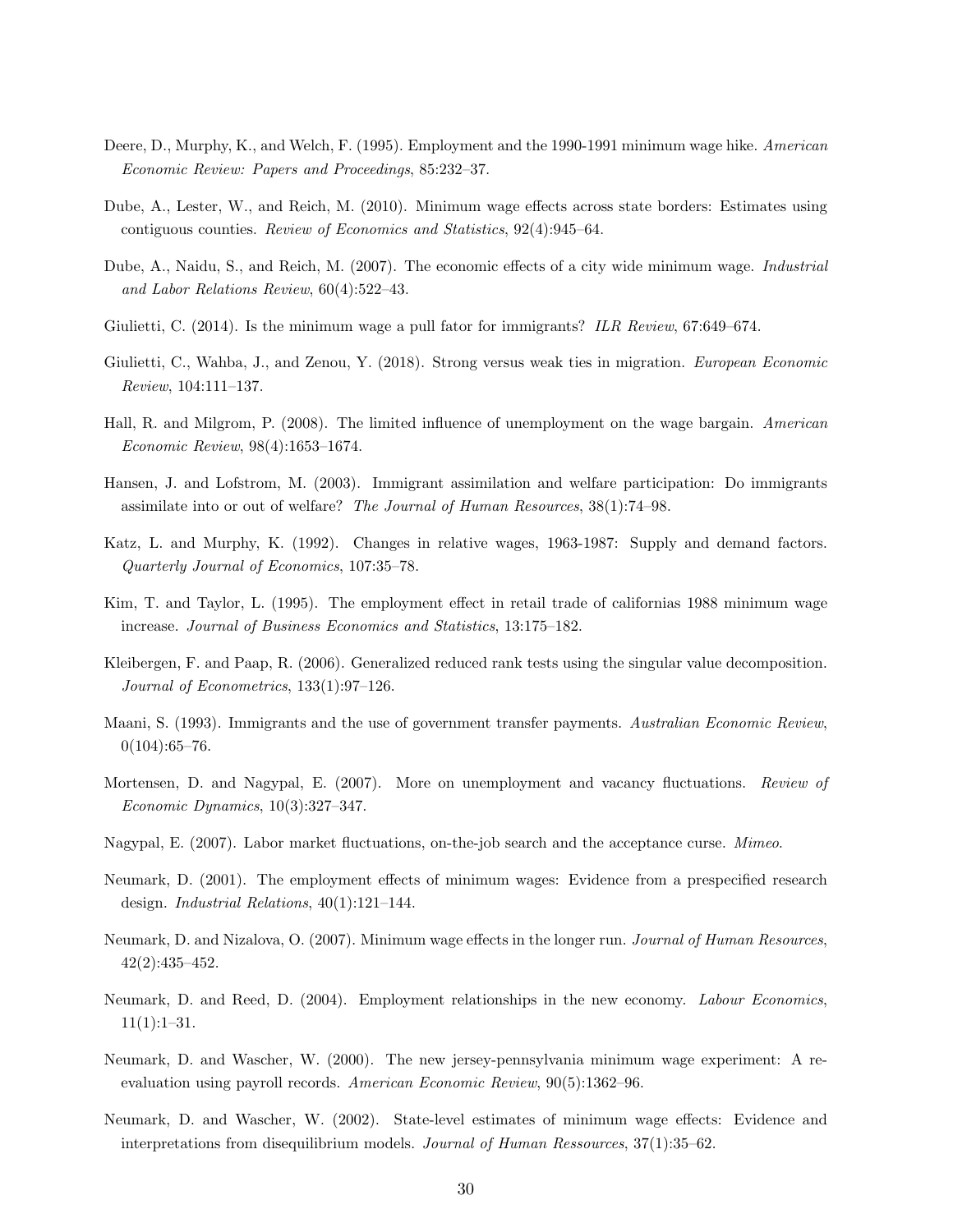- Orrenius, P. and Zavodny, M. (2008). The effect of minimum wages on immigrants employment and earnings. *Industrial and Labor Relations Review*, 61(4):544–563.
- Ostrovsky, Y. (2012). The dynamics of immigrant participation in entitlement programs: evidence from canada, 1993-2007. *The Canadian Journal of Economics / Revue canadienne d'Economique*, 45(1):107– 136.
- Pissarides, C. (1990). *Equilibrium Unemployment Theory*. MIT Press, Cambridge, Massachusetts.
- Pissarides, C. and Vallanti, G. (2007). The impact of tfp growth on steady-state unemployment. *International Economic Review*, 48:607–640.
- Riphahn, R. (2004). Immigrant participationin social assistance programs: Evidence from german guestworkers. *Applied Economics Quarterly*, 50:329–362.
- Shea, J. (1997). Instrument relevance in multivariate linear models: A simple measure. *Review of Economics and Statistics*, 76(2):348–352.
- Welch, F. (1995). Myth and measurement:the new economics of the minimum wage: A review. *Industrial and Labor Relations Review*, 48:842–849.
- Williams, N. and Mills, J. (2001). The minimum wage and teenage employment: Evidence from time series. *Applied Economics*, 33(3):285–300.
- Zavodny, M. (2000). The effect of the minimum wage on employment and hours. *Labour Economics*, 7(6):729–50.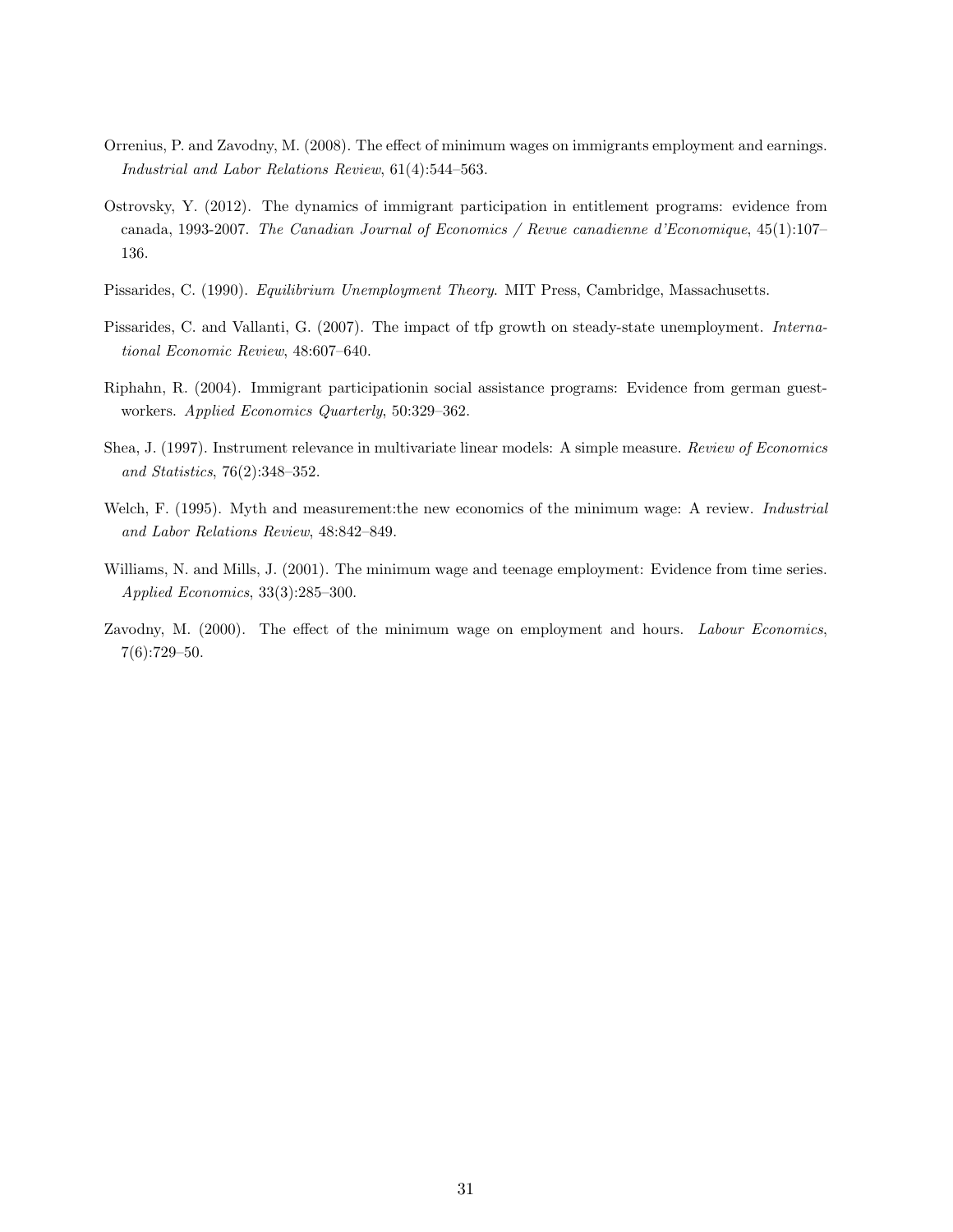# **A Appendix: French Income Support Program and Minimum Wage**

Until 2009, the income support program was referred as Revenu Minimum d'Insertion (RMI). From 2009 it was replaced by the Revenu de Solidarite Active (RSA) a more ambitious instrument that concerned not only all former beneficiaries of the RMI but also the holders of the Allocation Parent Isolé, API (beneficiaries are single women in state of pregnancy or singles having a child with less than three years old) and working poor earning less than 880 euros per month. The number of beneficiaries of income support programs was then anticipated to increase.

RSA recipients need to be at least 25 years old, or be pregnant, or have one or more dependent children, or prove a minimum duration of professional activity. Live in France in a stable and regular way. Be French or a national from the European economic area, or Swiss, and provide evidence of a right to stay, or be a national from another country and have stayed in France regularly for at least 5 years (except special cases). The average monthly income of the household over the 3 months prior to the application must not exceed a certain level. The individual's rights are established regarding all other social security allowances (unemployment benefit, pensions, etc.) to which the individual is entitled.<sup>20</sup>

The amount of income support depends on the individual's income and that of each member of the household. If the household has no professional income, the minimum guaranteed income is a flat sum, which is changeable according to the composition of the family. If the individual is a single parent with dependent children, or is pregnant, the minimum guaranteed amount is increased.<sup>21</sup> If the individual has income other than from employment (unemployment benefit, daily allowances, housing benefit, etc.), the amount of income support actually paid is equal to the difference between the basic income support and the individual's income.

If the household receives income from employment, the income support takes the form of additional income when income from employment is below the guaranteed minimum amount. The amount of support is equal to the difference between this guaranteed minimum amount and the household's income from employment (plus any housing benefit). The guaranteed minimum amount depends on the level of income received and the composition of the household (see Table A.1).

<sup>&</sup>lt;sup>20</sup>The individual is not eligible to receive income support (unless being a single parent) if the individual is: on parental or sabbatical leave, on unpaid leave or seasonal lay-off; a student.

 $^{21}$ Single parent: a single, divorced, separated or widowed person who has dependent children who are already born, or who are due to be born, who does not live in a couple and does not share his or her income and costs with a partner, cohabitee or civil partner. The simple geographic separation of a couple does not constitute a situation of single parenthood.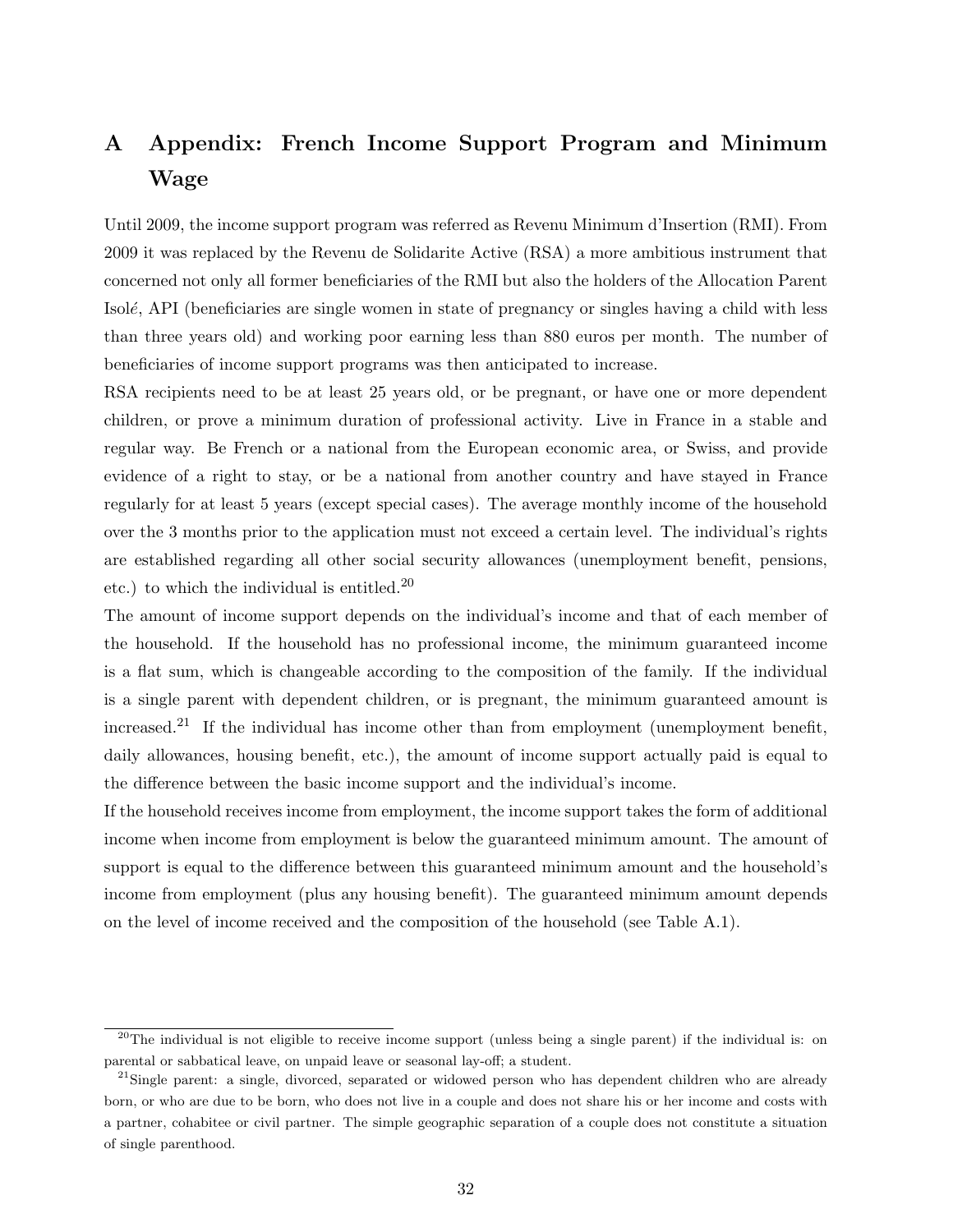| Number of children Single person |        | Singles benefitting   | Couple   |
|----------------------------------|--------|-----------------------|----------|
|                                  |        | from an increased RSA |          |
| $\theta$                         | 513.88 | 659.88                | 770.82   |
|                                  | 770.82 | 879.84                | 924.99   |
| 2                                | 924.98 | 1 098.80              | 1 079.14 |
| By additional child              | 205.55 | 219.96                | 205.55   |

**Table A.1:** Income support (RSA) lump sums in euros after reduction of housing benefits depending on household composition. 2015

Notes: For people not receiving housing benefits, these lump sums are increased by 61.67 euros for a single person, 123.33 for two people and by 152.62 euros for three or more people.

The amount of income support depends on the household composition (single person, a couple and presence of dependent children). The amount of income support depends on the individual's income and that of each member of the household. It is computed as follows:

Income Support = ( lump sum + 62% of the activity income of the household ) *− −* ( total household's income + housing benefit ) (14)

The RSA is increased for people who fulfill the former conditions of attribution of the Allocation Parent Isolé, API. The RSA may also be reduced or even eliminated if the household does not assert its rights to social benefits or to claims and alimony, except exemption agreement.

# **B Appendix: Descriptive statistics**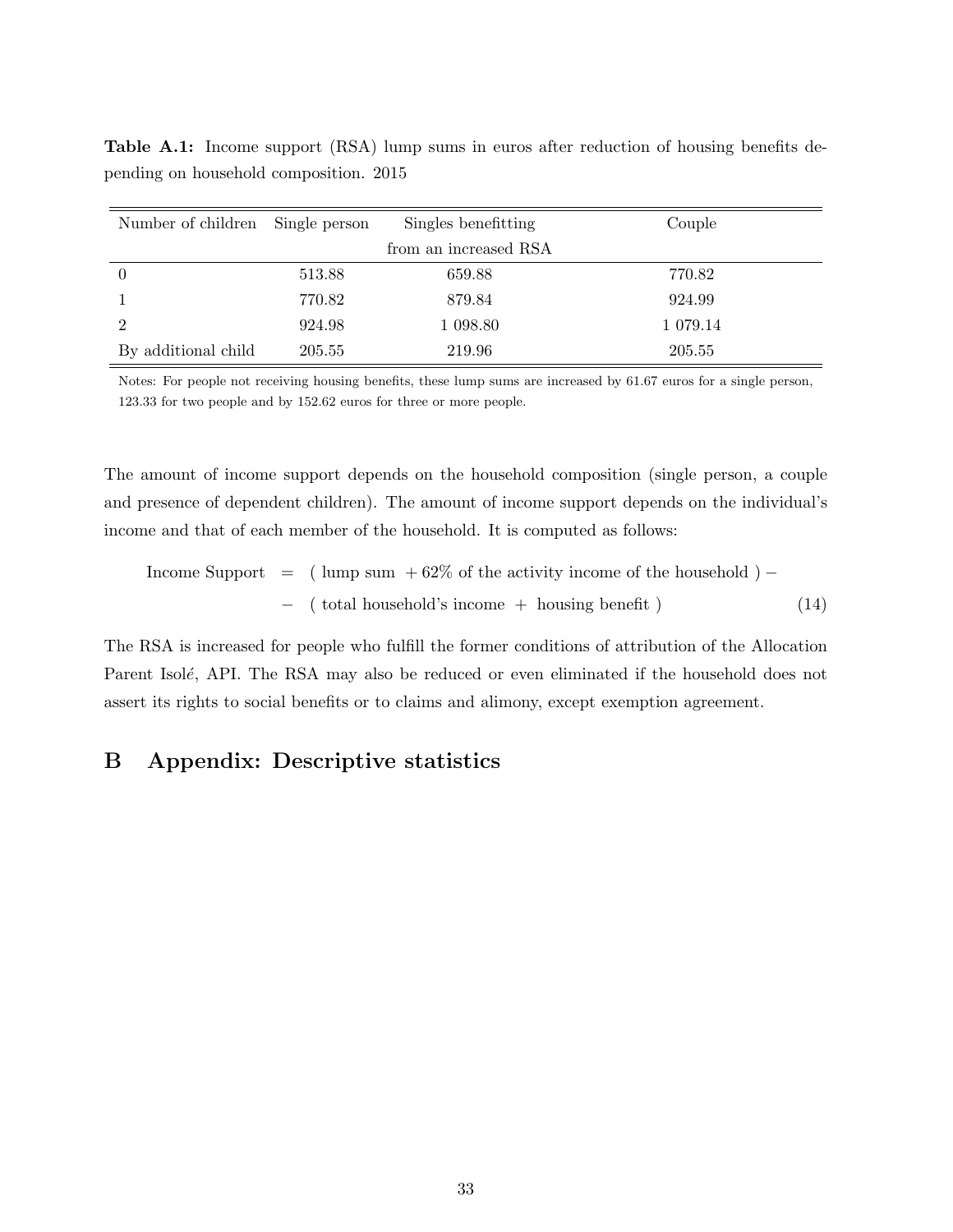|                          |           | <b>Natives</b> |         | Immigrants     |
|--------------------------|-----------|----------------|---------|----------------|
|                          | Mean      | Std. Deviation | Mean    | Std. Deviation |
| Minimum Income Recipient | 0.023     | 0.151          | 0.043   | 0.202          |
| Age                      | 41.993    | 13.738         | 44.473  | 12.312         |
| No diploma               | 0.184     | 0.388          | 0.401   | 0.490          |
| <b>BEPC</b> only         | 0.084     | 0.278          | 0.066   | 0.249          |
| BEPC-CAP                 | 0.262     | 0.440          | 0.144   | 0.351          |
| Baccalaureate            | 0.202     | 0.401          | 0.155   | 0.362          |
| $Baccalaureate+2$        | 0.126     | 0.332          | 0.072   | 0.259          |
| Higher degree            | 0.142     | 0.349          | 0.161   | 0.368          |
| Female                   | 0.513     | 0.500          | 0.235   | 0.424          |
| Single                   | 0.428     | 0.495          | 0.921   | 1.089          |
| Nb. of children          | 0.676     | 0.942          | 0.528   | 0.499          |
| Observations             | 1,041,427 |                | 131,658 |                |

**Table B.1:** Native and immigrant sample composition, LFS 2003-2016.

**Table B.2:** Observations per year and nativity group, LFS 2003-2016.

| Year  | All       | <b>Natives</b> | Immigrants |
|-------|-----------|----------------|------------|
| 2003  | 68,110    | 60,176         | 7,934      |
| 2004  | 70,182    | 61,912         | 8,270      |
| 2005  | 68,304    | 60,108         | 8,196      |
| 2006  | 68,514    | 60,468         | 8,046      |
| 2007  | 70,246    | 61,741         | 8,505      |
| 2008  | 71,365    | 62,423         | 8,942      |
| 2009  | 86,018    | 75,217         | 10,801     |
| 2010  | 97,255    | 85,007         | 12,248     |
| 2011  | 102,798   | 89,868         | 12,930     |
| 2012  | 103,242   | 93,015         | 10,227     |
| 2013  | 93,734    | 84,895         | 8,839      |
| 2014  | 91,307    | 82,74          | 8,567      |
| 2015  | 90,661    | 81,673         | 8,988      |
| 2016  | 91,349    | 82,184         | 9,165      |
| TOTAL | 1,173,085 | 1,041,427      | 131,658    |